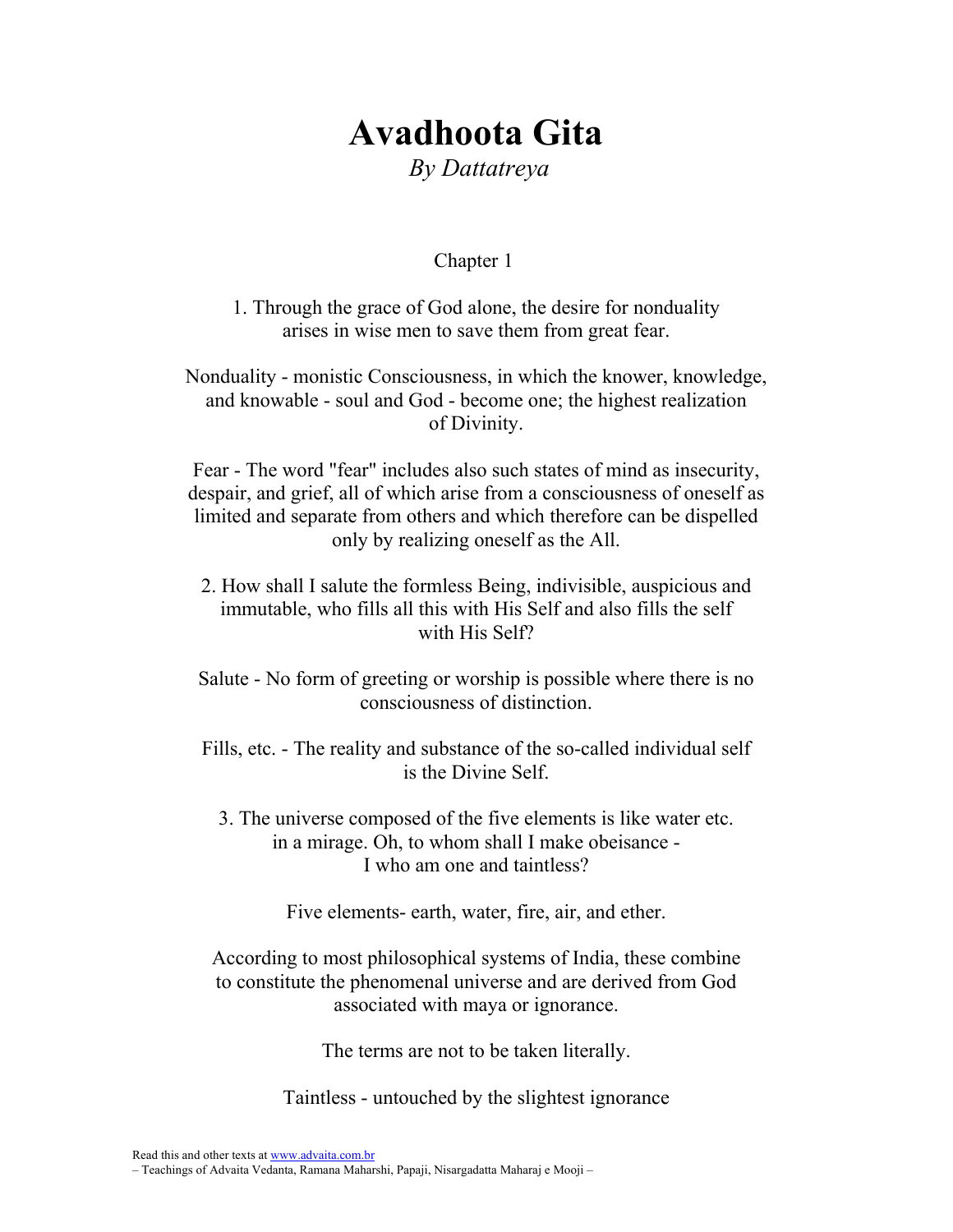and hence absolutely pure. The word is often applied to the Self and God.

4. All is verily the absolute Self. Distinction and nondistinction do not exist. How can I say, "It exists; it does not exist"? I am filled with wonder!

It - the universe.

5. The essence and the whole of Vedanta is this Knowledge, this supreme Knowledge: That I am by nature the formless, all-pervasive Self.

6. There is no doubt that I am that God who is the Self of all; Pure, indivisible, like the sky. Naturally stainless.

> 7. I indeed am immutable and infinite of the form of pure Intelligence. I do not know how or in relation to whom joy and sorrow exist.

> 8. I have no mental activity, good of bad; I have no bodily function, good or bad; I have no verbal action, good or bad. I am the nectar of Knowledge beyond the senses, pure.

9. The mind indeed is of the form of space. The mind indeed is omnifaced. The mind is the past. The mind is all. But in reality there is no mind.

All - the phenomenal universe including all time and space - cosmos.

In reality - In the highest realization of the Spirit there is no mind.

10. I, the One only, am all this, beyond space and continuous. How can I see the Self as visible or hidden?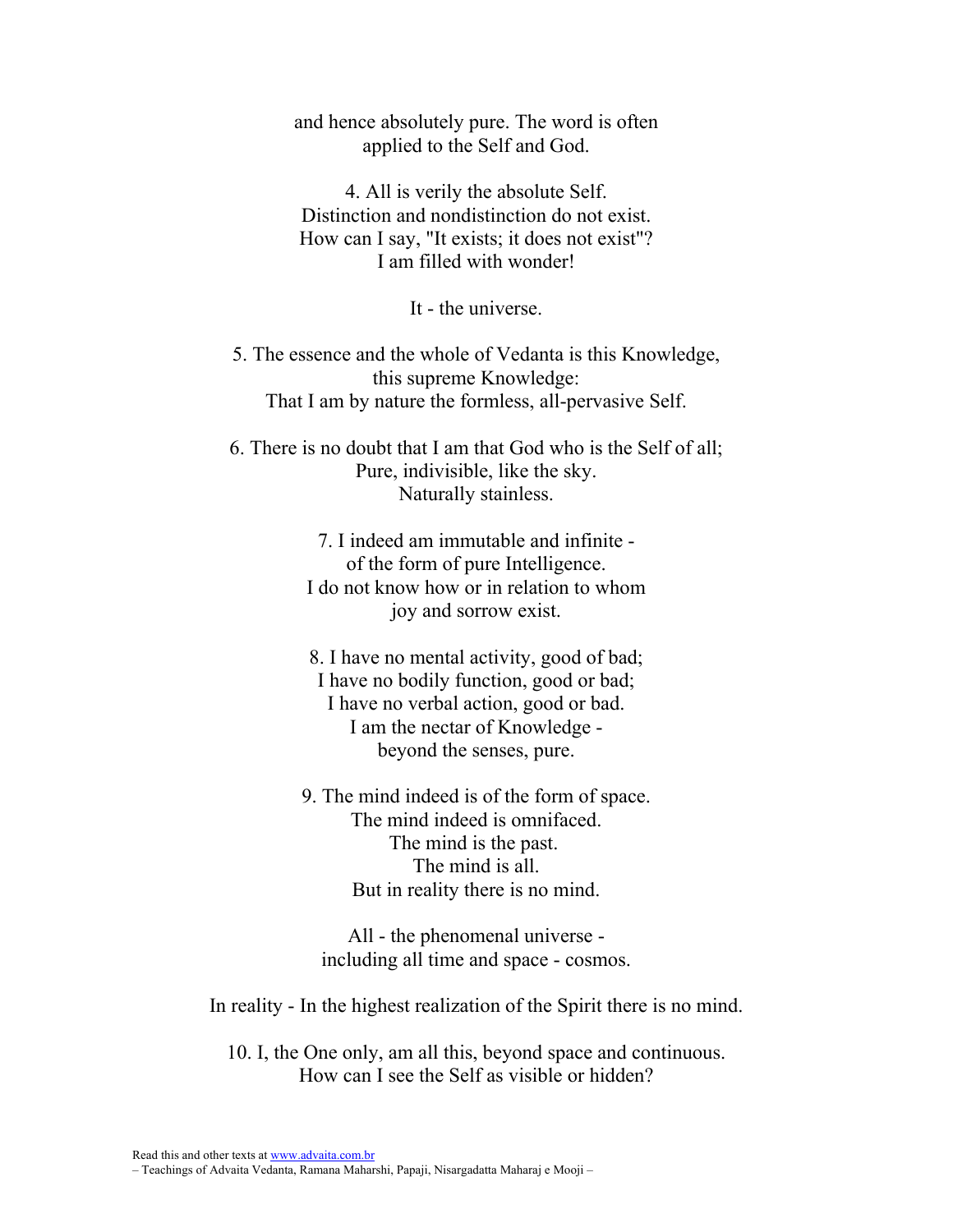- Continuous without the intervention of another substance; Therefore homogeneous and undifferentiated.
- Hidden The question of the Self as being hidden or visible does not arise when one oneself is that Self.

11. Thus you are One. Why then do you not understand that you are the unchangeable One, equally perceived in all? O mighty One, how can you, who are ever-shining, unrestricted, think of day and night?

You - Dattatreya now addresses the disciple to whom he is imparting the highest truth.

Night - There can be no perception of any time or condition in perfect Self-realization.

12. Know the Self always to be everywhere, one and unintercepted. I am the meditator and the highest object of meditation. Why do you divide the Indivisible?

Unintercepted - See note on "Continuous," verse 10.

Divide, etc. - Even the act of meditation is an expression of ignorance because it implies duality.

> 13. You are not born nor do you die. At no time do you have a body. The scripture declares in many different ways the well-known dictum: "All is Brahman."

14. You are He who is exterior and interior. You are the auspicious One existing everywhere at all times. Why are you running hither and thither deluded, like an unclean spirit?

15. Union and separation exist in regard neither to you nor to me. There is no you, no me, nor is there this universe. All is verily the Self alone.

16. You do not belong to that which is composed of the five objects of sense, such as sound; nor does that belong to you. You indeed are the supreme Reality. Why then do you suffer?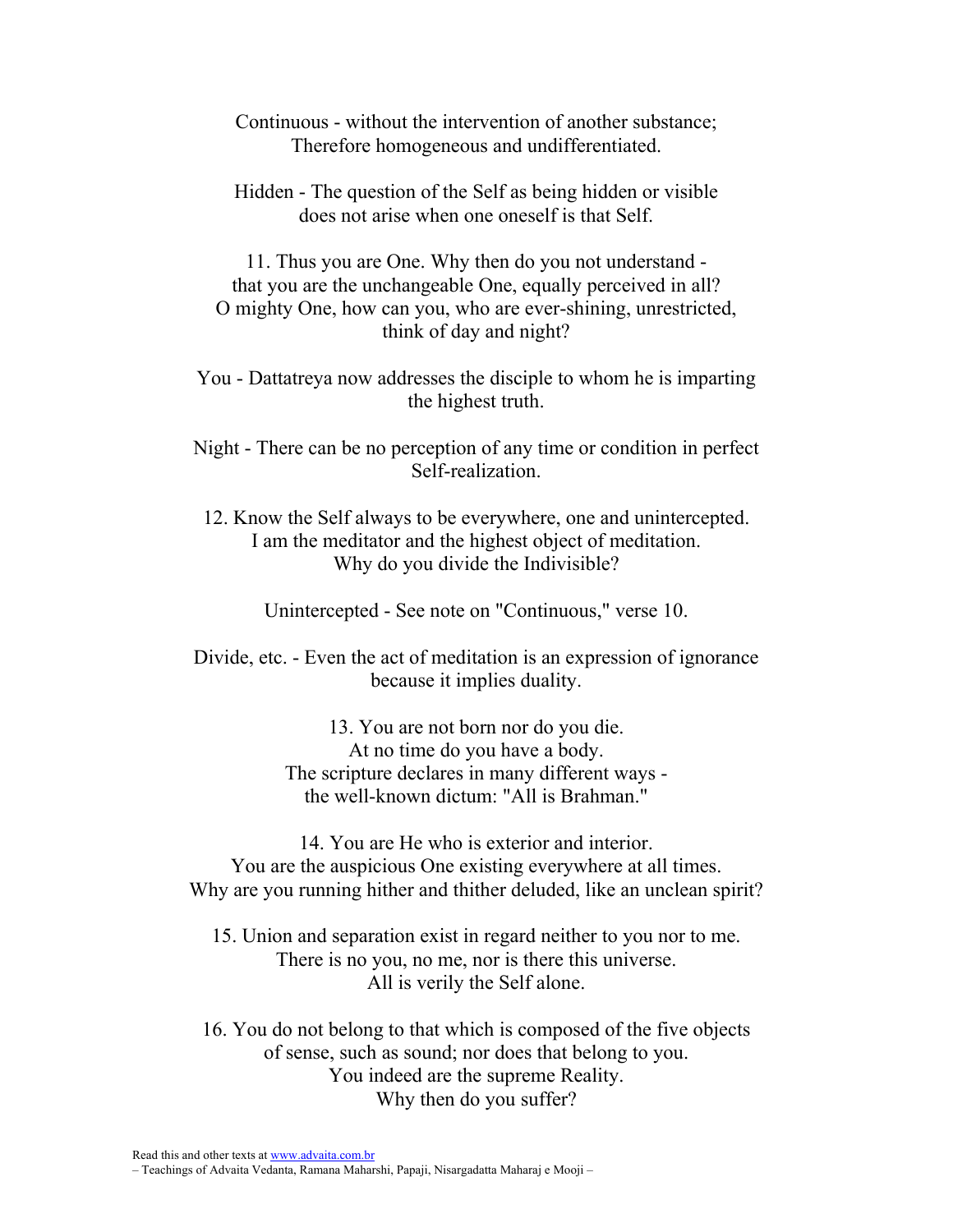Five. - The world appearance is composed of the five objects of sense: sight, sound, touch, taste, and smell, and is not in reality connected with the Self.

17. For you there is no birth or death, for you there is no mind, for you there is no bondage or liberation, no good or evil. Why do you shed tears, my child? Neither you nor I have name and form.

18. Oh mind, why do you wander about deluded, like an unclean spirit? Behold the Self indivisible. Be happy through renunciation of attachment.

19. You verily are Truth, devoid of change, motionless, one, of the nature of freedom. You have neither attachment nor aversion . Why do you suffer, seeking the objects of desires?

20. All the scriptures say that the Truth is without attributes, pure, immutable, bodiless, and existing equally everywhere. Know me to be That.

21. Know that which has form to be false, that which is formless to be eternal. Through the instruction of this truth there is no longer rebirth into this world.

No longer, etc. - Knowing oneself as eternal, one is not born into this world anymore, since incarnation is caused only by the soul's ignorance of its true nature.

Yet let it be known that some return for compassion's sake while yet knowing the absolute.

22. Sages say that Reality is one only and the same. And through renunciation of attachment, the mind, which is one and many, ceases to exist.

One and many - "one" in a high (but not the highest) state of illumination, "many" in the state of ignorance.

23. If it is of the nature of the not-Self,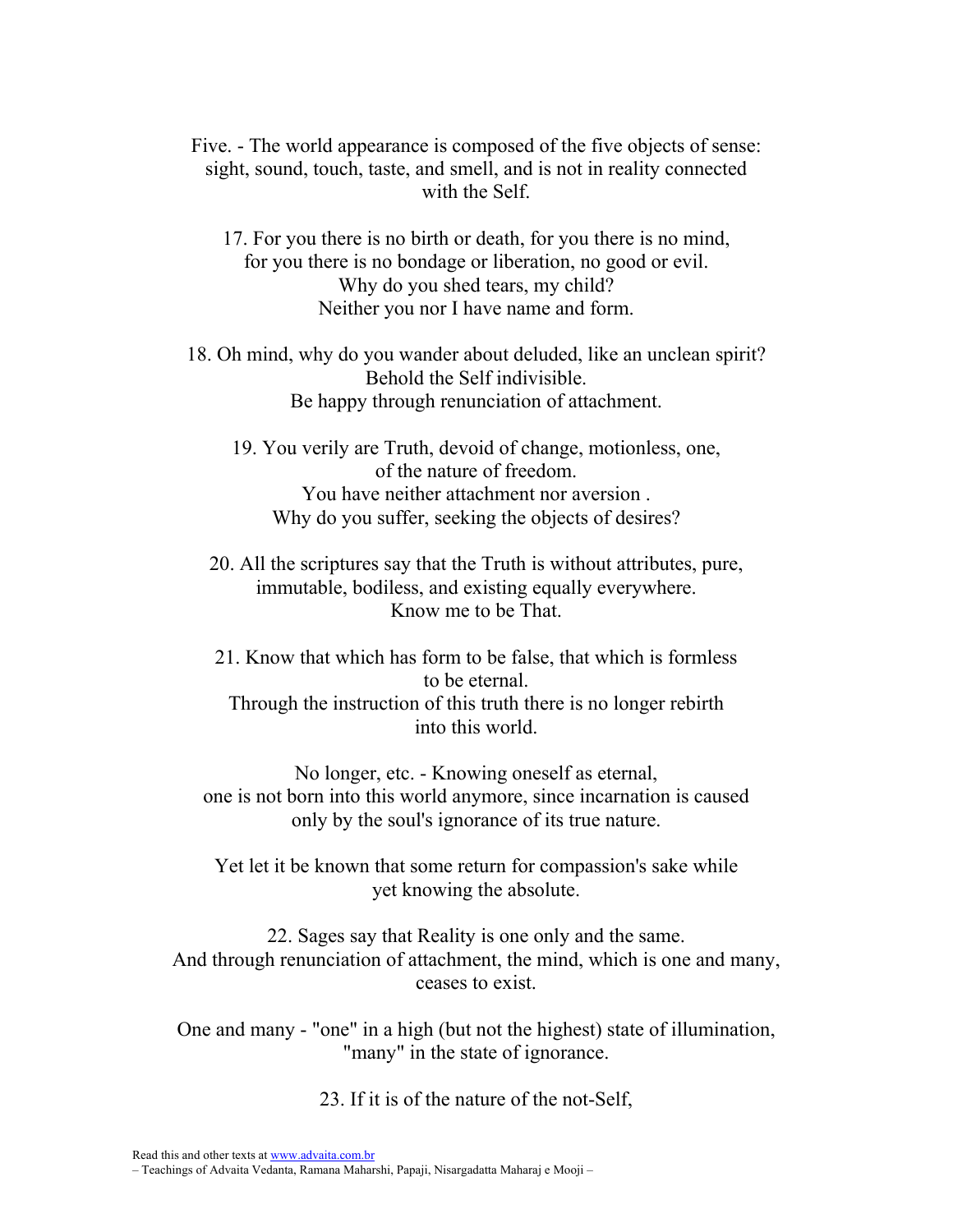how can there be Samahdi? If it is of the nature of the Self, how can there be Samahdi? If it is both "is" and "is not", how can there be Samahdi? If all is one and of the nature of freedom, how can there be Samahdi?

It - inconscientousness or true realization.

Samahdi - the absorption of the mind in the absolute Brahman, as a result of which the eternal Truth is realized.

Dattatreya maintains that the practice of Samahdi has no justification.

If the universe of our experience is the not-Self, then the true "I" is not in the state of Samahdi, for Truth is not there.

If our experience is of the Self, then Samahdi is superfluous.

How can The Self then be in Samahdi?

24. You are pure homogeneous Reality, disembodied, unborn, and immutable.

Why do you think of yourself as "I know it here" or as "I do not know"?

- "I know it here", etc. Our knowledge of our Self in this earthly state is incorrect. To maintain that we do not have any true knowledge of our Self here is also incorrect.
	- 25. By such sentences as "That thou art," our own Self is affirmed. Of that which is untrue and composed of the five elements the Sruti (scripture) says, "Not this, not this." (Neti Neti)

That, etc. - the phenomenal existence as well as the unknowable.

Five elements - earth, water, fire, air, and ether, of which, according to the Indian systems of philosophy the whole relative existence is constituted. See verse 3.

Sruti - the Vedas, particularly the Upanishads, the original texts of the Vedanta philosophy.

26. As the self is filled by the Self, so is all filled continuously by you.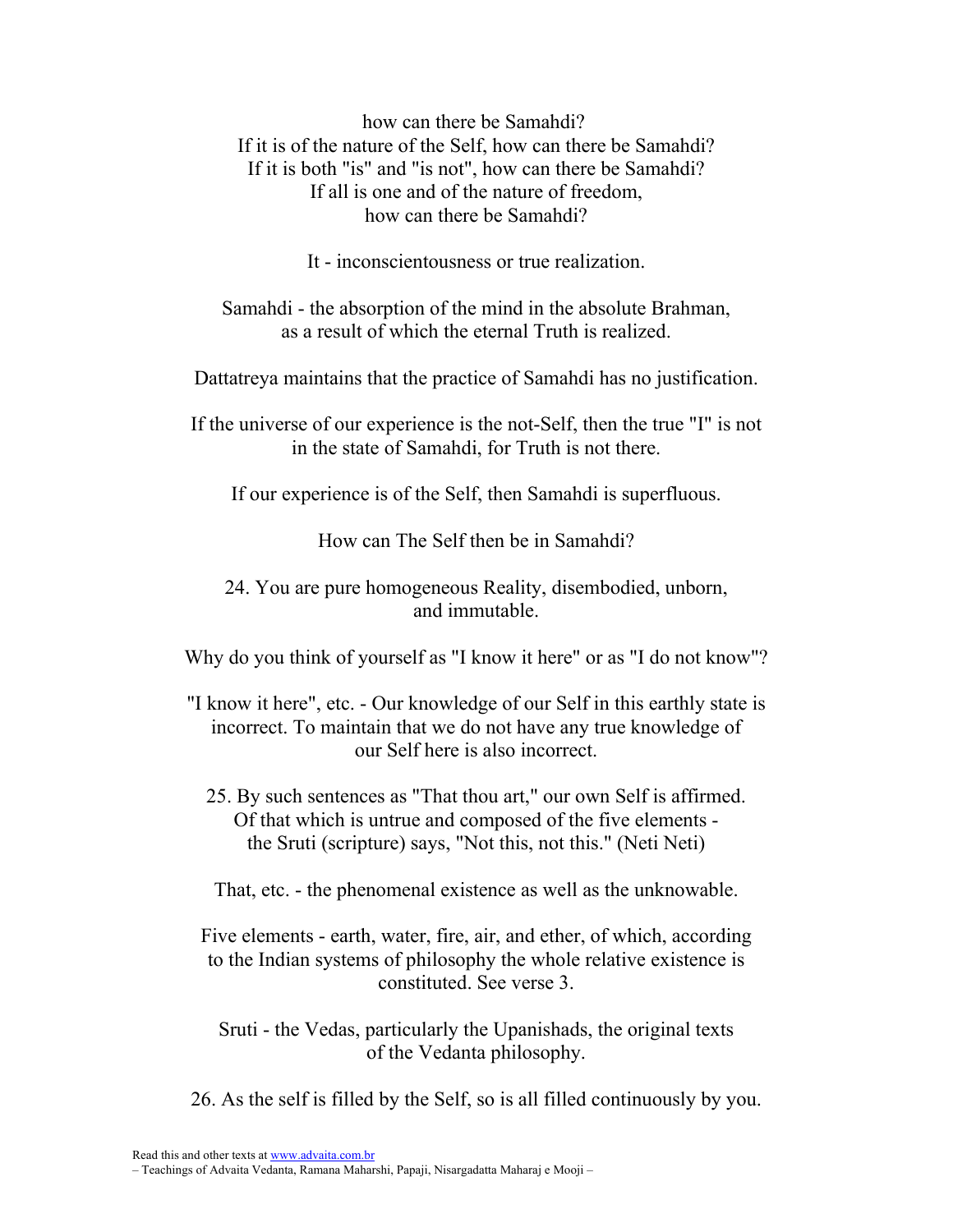There is no meditator or meditation. Why does your mind meditate shamelessly?

Shamelessly - One should be ashamed to meditate, because meditation pre-supposes a shameful forgetfulness of one's true nature.

If one does not know The Self meditation is the way to realization. After realization one will cease to meditate.

27. I do not know the Supreme; how shall I speak of Him? I do not know the Supreme how shall I worship Him? If I am the supreme One, who is the highest Truth, who is homogeneous Being and like unto space, how then shall I speak of Him and worship Him?

Know, etc. - Empirical knowledge belongs to a lower state in which the Supreme cannot be perceived; therefore one cannot speak of "knowing" the Supreme.

> If I am the supreme, how can I see myself? Can the eye see the eye?

28. The principle of ego is not the Truth, which is homogeneous, which is free from the cause of superimposition and distinctions of perceived and perceiver. How can the ego be That which is aware of Itself?

29. There is no substance whatever which is by nature unlimited. There is no substance whatever which is of the nature of Reality. The very Self is the supreme Truth. There is neither injury nor non injury in It.

Substance - relative reality.

30. You are the homogeneous Reality; you are pure, bodiless, birthless, and imperishable. Why then do you have any delusion about the Self? Again, why am I myself deluded?

31. When the pot is broken, the space within it is absorbed in the infinite space and becomes undifferentiated.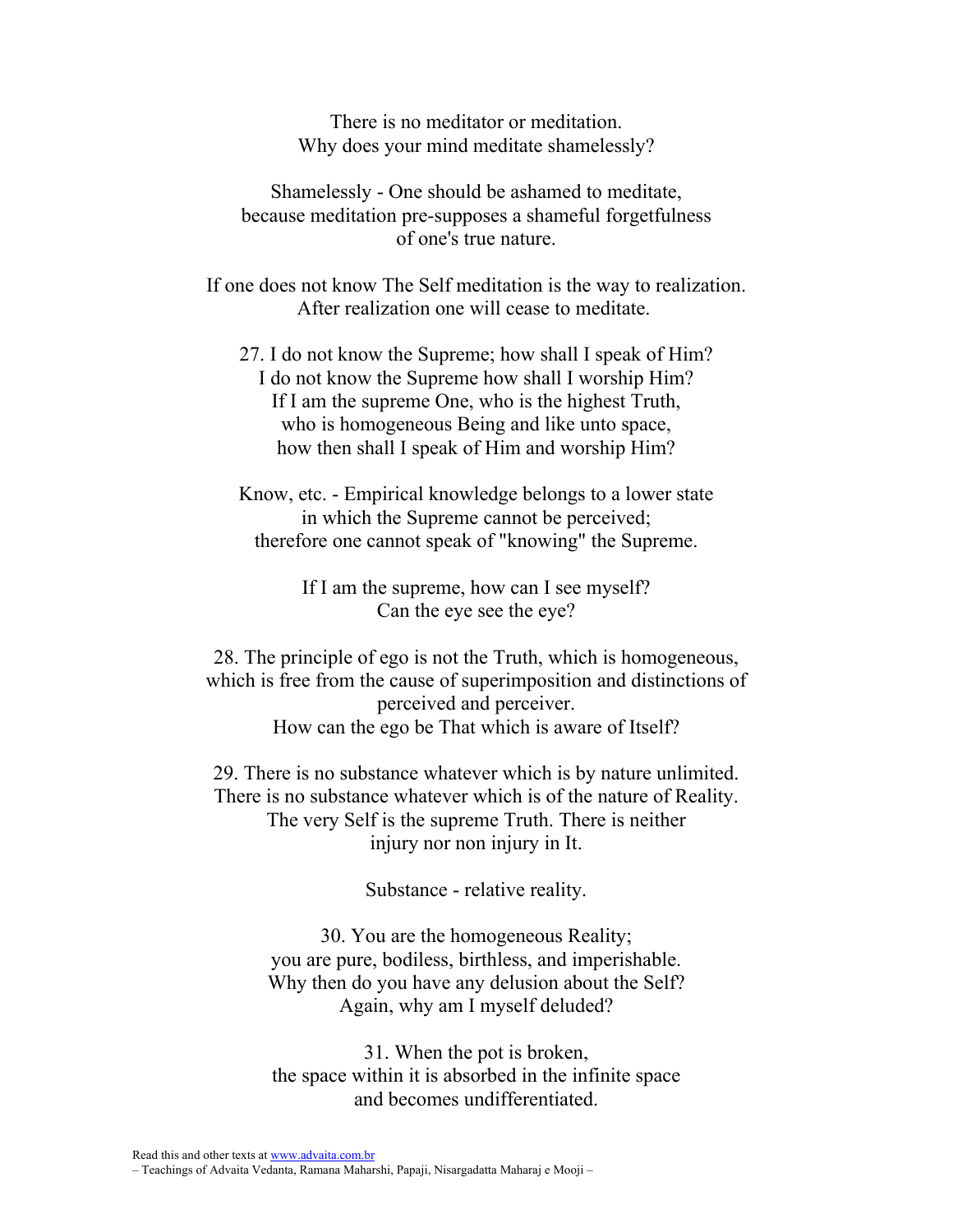When the mind becomes pure, I do not perceive any difference between the mind and the supreme Being.

32. There is no pot; there is no pot's interior space. Neither is there an individual soul nor the form of an individual soul. Know the absolute Brahman, devoid of knowable and knower.

33. Know me to be that Self who is everything and everywhere at all times, the one who is eternal, steady, the All, the nonexistent, and the Existent. Have no doubt.

Nonexistent - the phenomenal aspect of being, which has now disappeared.

34. There are no Vedas, no worlds, no gods, no sacrifices. There is certainly no caste, no stage in life, no family, no birth. There is neither the path of smoke nor the path of light. There is only the highest Truth, the homogeneous Brahman.

Stage in life - any of the four stages into which life is divided by the Hindus, namely, those of the student, the householder, the contemplative, and the mendicant.

The path of smoke, etc. - the two paths along which according to Hinduism, souls travel to the invisible worlds after death.

35. If you are free of the pervaded and pervader, if you are one and fulfilled, how can you think of yourself as directly perceptible by the senses or beyond the range of the senses?

Free, etc. - one who has transcended the sense of distinction between forms ("pervaded") and the Divine Substance ("pervader"). Such a one, therefore, has constant, unobstructed consciousness of Divinity.

Such a one has the dual realization of form and formless.

Directly - that is to say, in the manner in which the unenlightened perceives by the sense.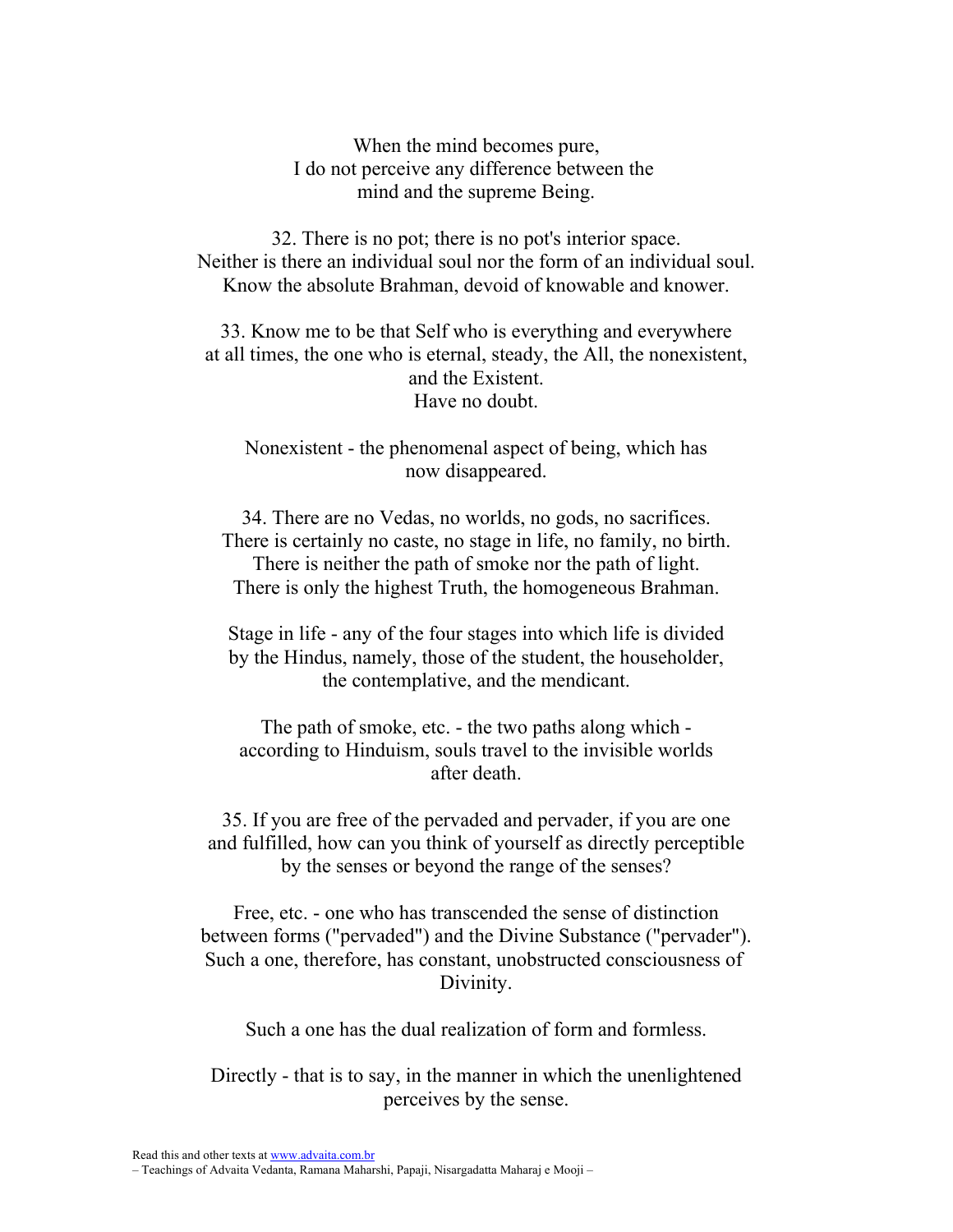In the highest state of realization, sense perception is no longer distinguishable from spiritual intuition.

36. Some seek nonduality, others duality. They do not know the Truth, which is the same at all times and everywhere, which is devoid of both duality and nonduality.

37. How can they describe the Truth, which is beyond mind and words, which is devoid of white and other colours, of sound and other qualities?

38. When all these appear to you as false, when the body and so on appear to you like space, then you know Brahman truly, then for you there is no dual series.

Dual series - such as "I and Thou" (self and God), "I and it" (self and the world), and so on. Also it means "Self and not-Self" and the series of their evolutes.

> 39. Even my natural self appears to me as non-distinct from the supreme Self; it appears to be one and like space. How can there be meditator and meditation?

40. What I do, what I eat, what I sacrifice, what I give all this is not mine in the least. I am pure, unborn, undecaying.

41. Know all this universe to be formless. Know all this universe to be without change. Know all this universe to be of purified body. Know all this universe to be of the nature of the Absolute.

Of purified body - That is to say, the material substance of which the universe appears to be constituted is really nothing but pure Spirit/Consciousness.

42. You are verily the Truth. There is no doubt about it - otherwise, what do I know? Why do you consider the Self, which is perceptible to Itself, as imperceptible?

Otherwise - If one does not perceive every being as The Self, one is still ignorant.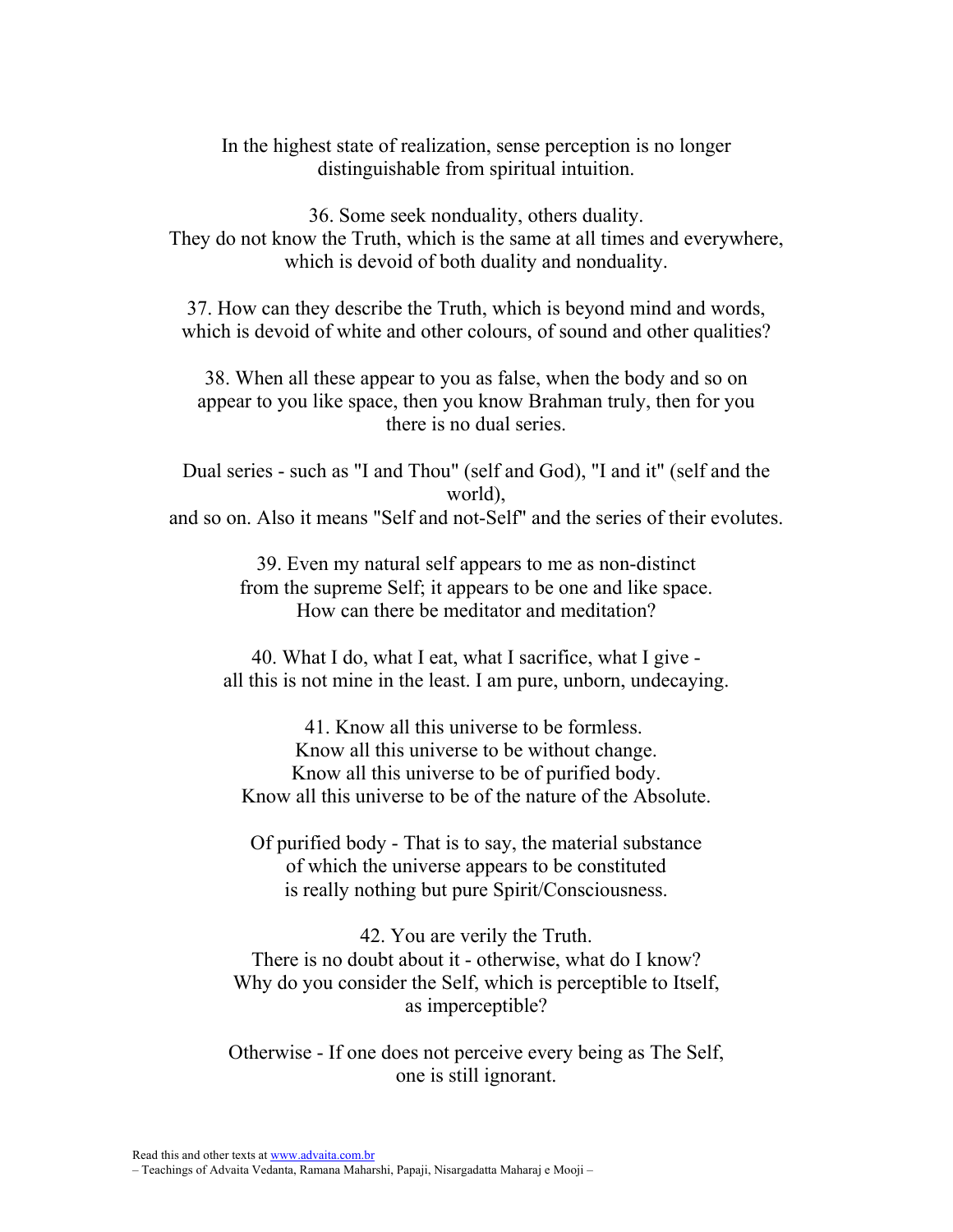43. My child, how can there be illusion and non illusion, shadow and lack of shadow? All this is one Truth, all this is of the nature of space and without taint.

44. I am free in the beginning, in the middle, and in the end. I am never bound. This is my sure knowledge that I am naturally spotless and pure.

45. The whole universe, beginning with the principle of cosmic intelligence, is not in the least manifest to me. All is indeed Brahman alone. How can there be any existence in cast or stage of life for me?

46. I know that all, in every way, is the one indivisible "I" which is self-sustained and full, while the five elements, beginning with ether, are empty.

47. The Self is neither eunuch, man, nor woman: it is neither idea nor imagination. How can you think the Self to be full of joy or joyless?

Full of joy - Here "joy" is used in the sense of relative joy as perceived by the senses and the mind.

Joyless - Here the reference is to transcendental Joy.

48. The Self certainly does not become pure through the practice of six-limbed yoga. It certainly is not purified by the destruction of the mind. It certainly is not made pure by the instructions of the teacher. It is Itself the Truth. It is Itself the illumined One.

Six-limbed - consisting of six parts or steps, namely, posture, control of the vital force, self- withdrawal, concentration, meditation, and Samahdi.

49. There is no body made up of five elements; nor is there anyone who is disembodied. All is verily the Self alone. How can there be the three states and the fourth?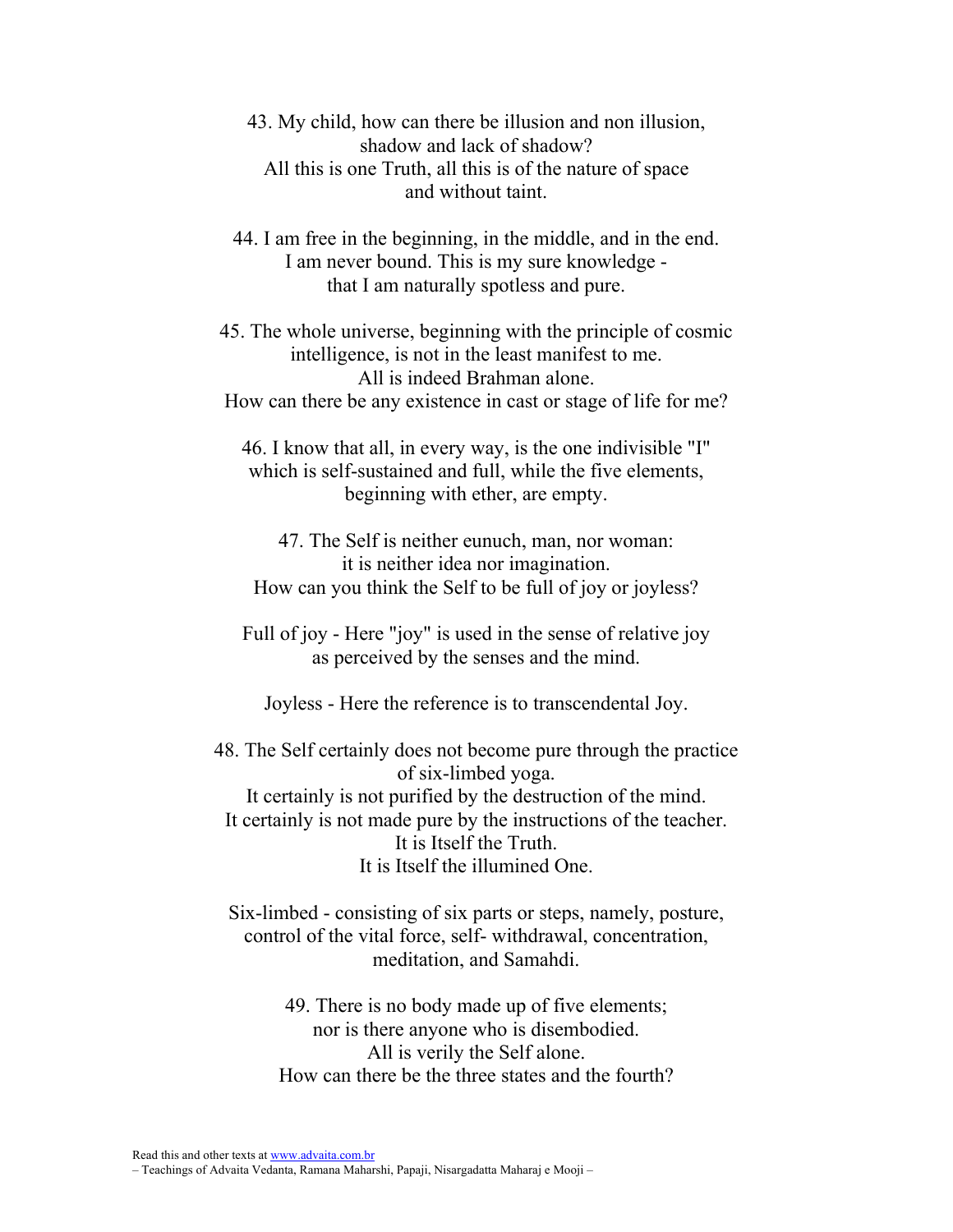Five elements - See verses 3 and 25.

Anyone, etc. - When the pure Self is spoken of as disembodied, the idea of body is associated with It, though negatively.

All such qualifications of the Self (or Soul) are denied in this as well as in other verses.

Three states, etc. - the waking state, the dream state, and the deep sleep state: the ordinary conditions of individuals when they are ignorant of their true nature, which is usually called the fourth or transcendental state.

To name the transcendental state as the fourth is itself an error, as such a designation, which makes it a correlative of the other three states, is inapplicable to the absolute Self.

> 50. I am not bound, I am not, indeed, liberated - I am not different from Brahman. Neither doer nor enjoyer - I am devoid of the distinctions of the pervaded and the pervader.

Liberated - The Self cannot be "liberated", since it was never bound.

Pervaded, etc. - The Sanskrit words for pervaded and pervader are vyapya and vyapaka, meaning the particular and the universal. The particular is pervaded by or constituted of the universal. The Self can be neither particular nor universal, as both these designations imply distinction, division, and limitation.

51. As water, when water has been poured into water, has no distinctions, so purusa and prakrti appear nondifferent to me.

Purusa, etc. - Purusa: Soul. Prakrti: Cosmos. Ordinarily considered to be opposite principles, conscious and unconscious, they are here recognized as identical in the highest spiritual experience.

52. If indeed you are never bound or liberated, how then can you think yourself with form or as formless?

With form, etc. - The Self, of course, is without form, but saying so implies recognition of form;

<sup>–</sup> Teachings of Advaita Vedanta, Ramana Maharshi, Papaji, Nisargadatta Maharaj e Mooji –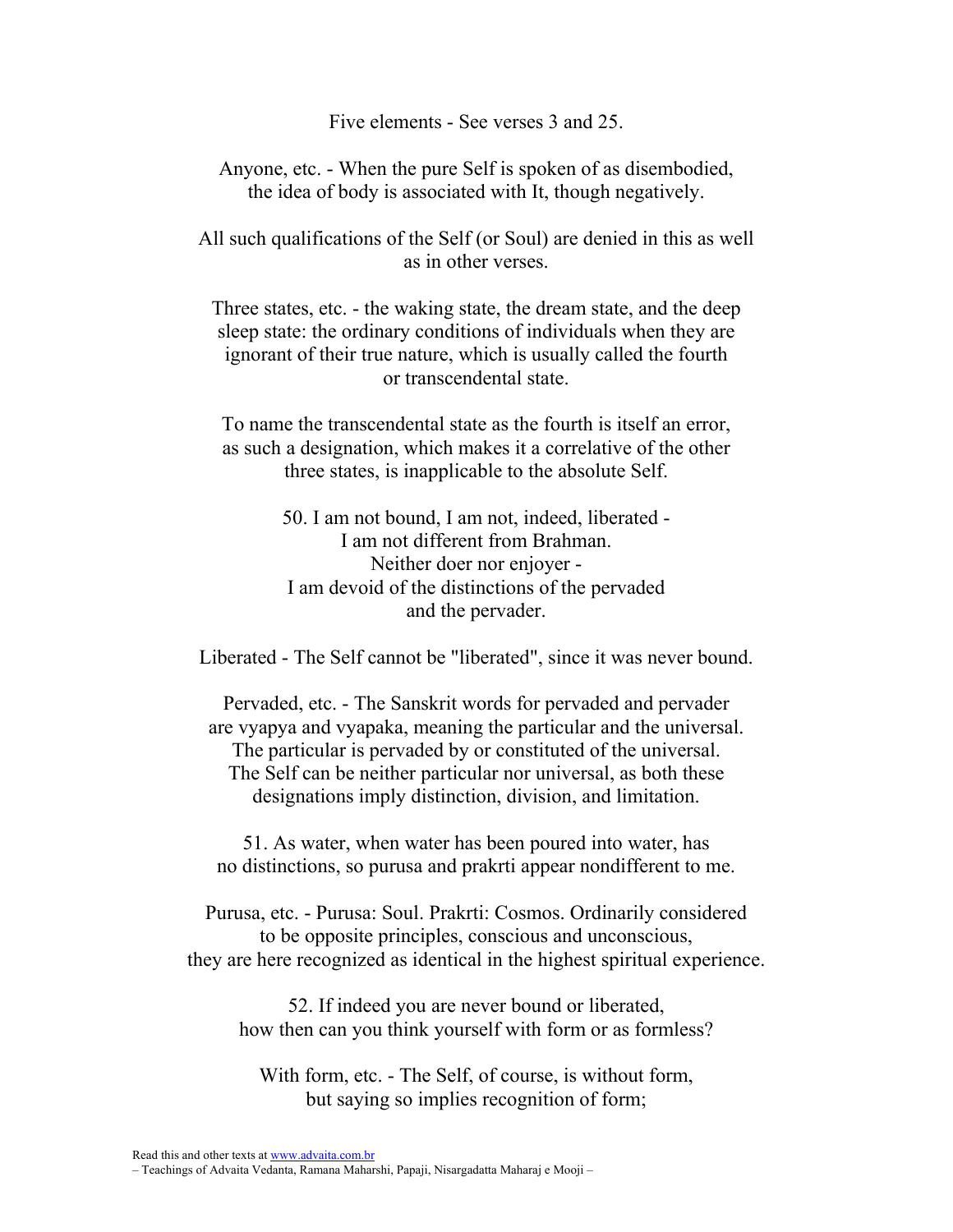therefore even the idea of the formlessness of the Self is repudiated.

53. I know your supreme Form to be directly perceivable, like the sky. I know your lower form to be as water in a mirage. Like the sky - without division or distinction, with-out change.

Lower, etc. - apparent form

54. I have neither teacher nor instruction, limiting adjunct nor activity. Know that I am by nature pure, homogenous, bodiless, like the sky.

Limiting, etc. - any qualification.

55. You are pure, you are without a body, your mind is not higher than the highest. You need not be ashamed to say, " I am the Self, the supreme Truth."

Mind, etc. - The mind is not the Self.

56. Why are you weeping, O mind? Do you the Self, be the Self by means of the Self. Drink, my child, the supreme nectar of Nonduality, transcending all divisions.

Means, etc. - One cannot attain to Self - knowledge except through the Self itself. How can the mind, which is not- Self, reveal the Self?

57. There is neither knowledge nor ignorance nor knowledge combined with ignorance. He who has always such knowledge is himself Knowledge. It is never otherwise.

Knowledge - The Absolute is spoken of as Existence, Knowledge, and Bliss.

58. There is no need of knowledge, reasoning, time, space, instruction from a teacher, or attainment of Samahdi. I am naturally the perfect Consciousness, the Real, like the sky, Spontaneous and steady.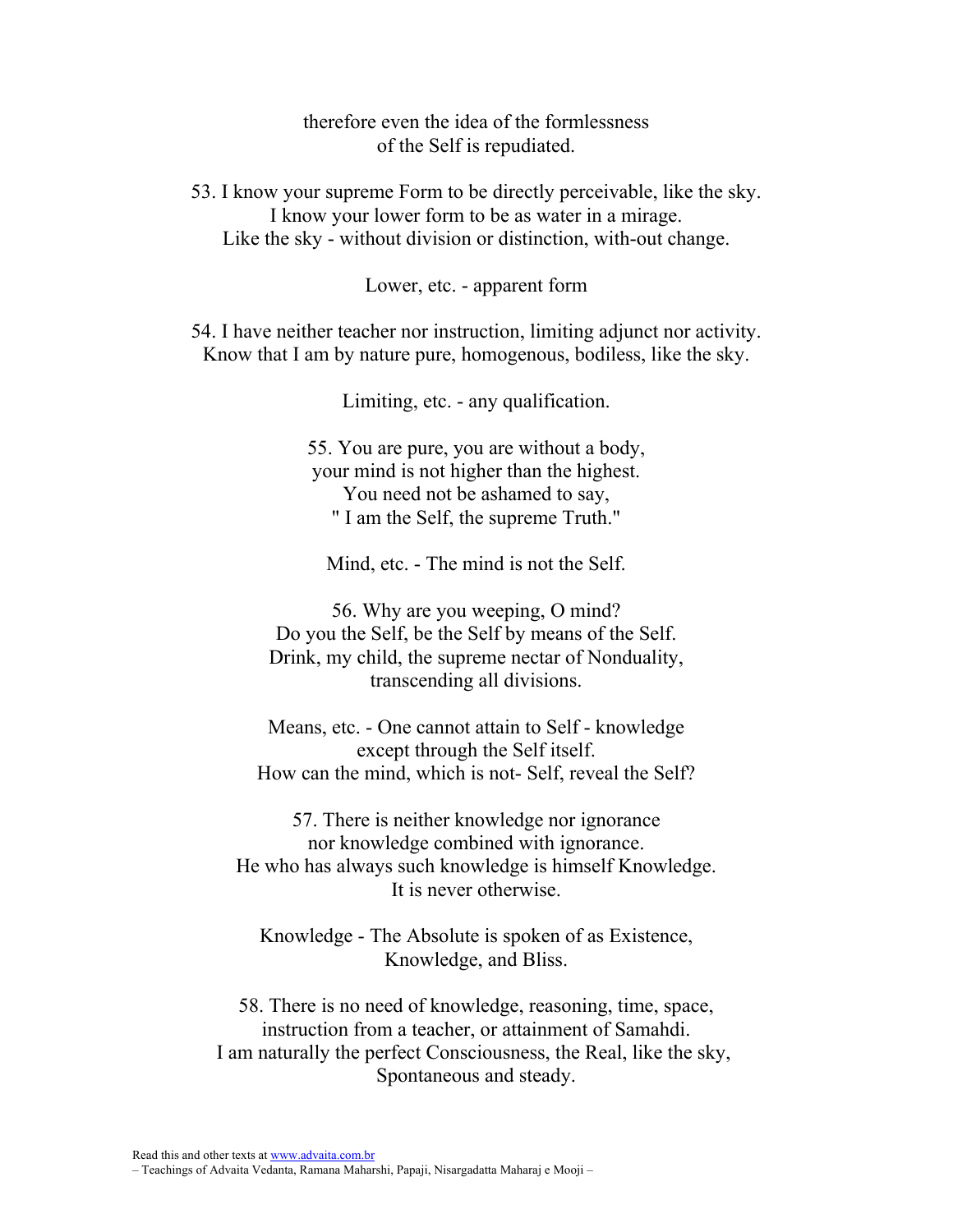Samahdi - See verse 23. Dattatreya maintains that the practice of Samahdi is not necessary because, according to him, the Self has never been bound and hence does not require to practice anything to gain knowledge of Itself.

The Self, which is Consciousness Itself, can never lose consciousness of Its true nature and therefore Samahdi is superfluous.

- 59. I was not born nor have I death. I have no action, good or evil. I am Brahman, stainless, without qualities. How can there be bondage or liberation for me?
	- 60. If God pervades all, if God is immovable, full, undivided, then I see no division. How can He have exterior or interior?
		- How, etc. Exterior or interior cannot be spoken of He is indivisible and infinite.
		- 61. The whole universe shines undivided and unbroken. Oh, the maya, the great delusion - the imagination of duality and nonduality!

Maya - ignorance.

62. Always "not this, not this" to both the formless and the formed. Only the Absolute exists, transcending difference and non difference.

"Not this", etc. - No formed or formless object can be considered to be the ultimate Reality.

63. You have no mother, no father, no wife, no son, no relative, no friend. You have no likes or dislikes. Why is this anguish in your mind?

64. O mind, for you there is no day or night, rising or setting. How can the wise imagine an embodied state for the bodiless?

> 65. The Self is neither divided nor undivided nor has It sadness, happiness, and the like, nor is It all or less than all.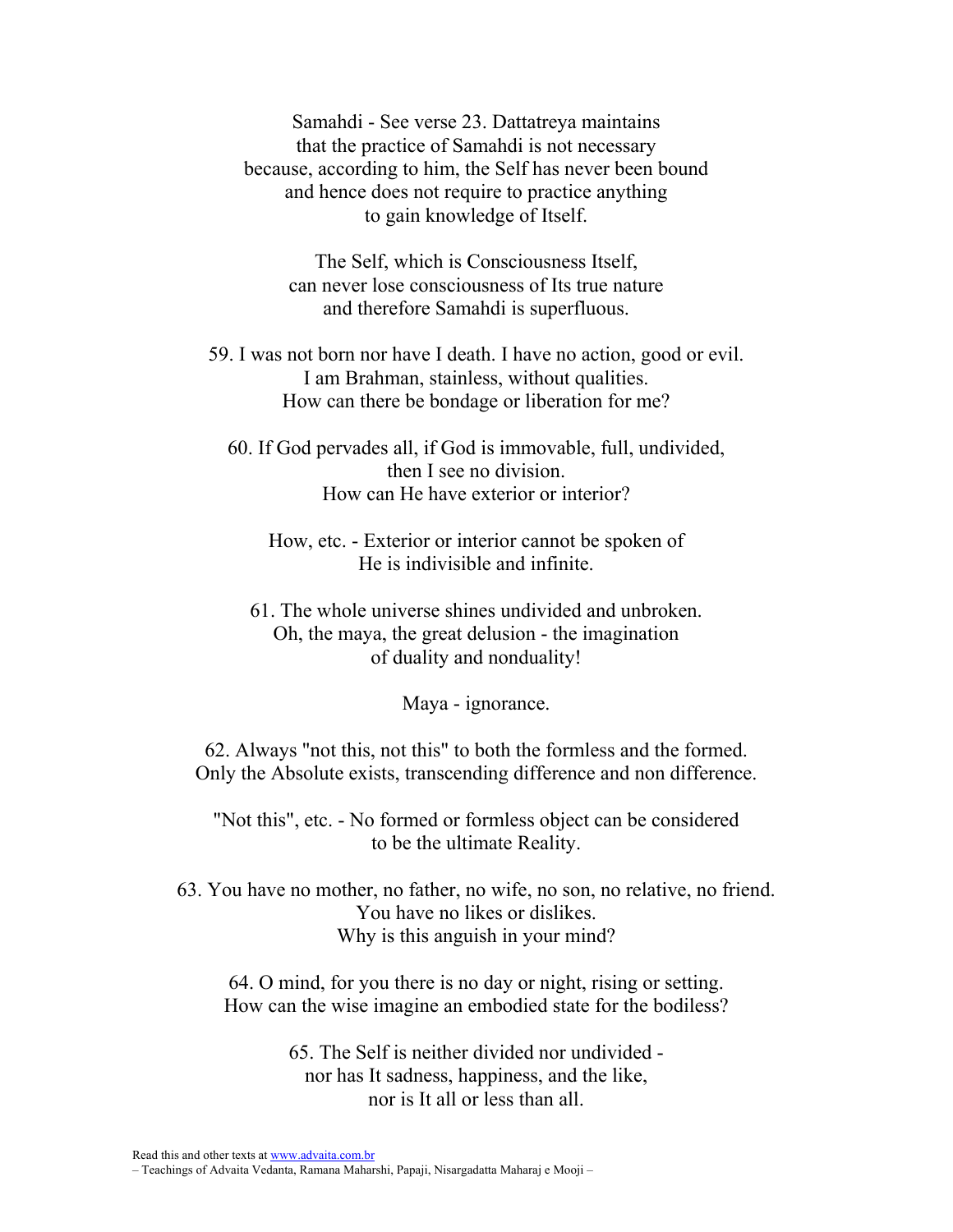Know the Self to be immutable.

66. I am not the doer or enjoyer. Work have I none, now or formerly. I have no body nor am I bodiless. How can I have or not have a sense of "my-ness"?

67. I have no fault such as passion and the like nor have I any sorrow arising from the body. Know me to be the one Self, vast and like the sky.

68. Friend mind, of what use is much vain talk? Friend mind, all this is mere conjecture. I have told you that which is the essence: You indeed are the Truth, like the sky.

All, etc. - Words and ideas, being finite and related to finite objects, can never reveal Truth completely.

69. In whatever place yogis die, in whatever state, there they dissolve, as the space of a jar dissolves into the sky.

Dissolve, etc. - become identified with the Self.

70. Giving up the body in a holy place or in the house of a candala, the yogi, even if he has lost consciousness, becomes identified with the Absolute as soon as he is free of the body.

> Candala - one belonging to the lowest stratum considered unclean and impure - of Hindu society.

Lost, etc. - that is to say, apparently so. The inward awareness of the yogi can never be clouded.

71. The yogis consider duty in life, pursuit of wealth, enjoyment of love, liberation, and everything movable or immovable such as man and so on to be a mirage.

> 72. This is my certain perception: I neither perform nor enjoy past action, future action, or present action.

73. The avadhuta alone, pure in evenness of feeling,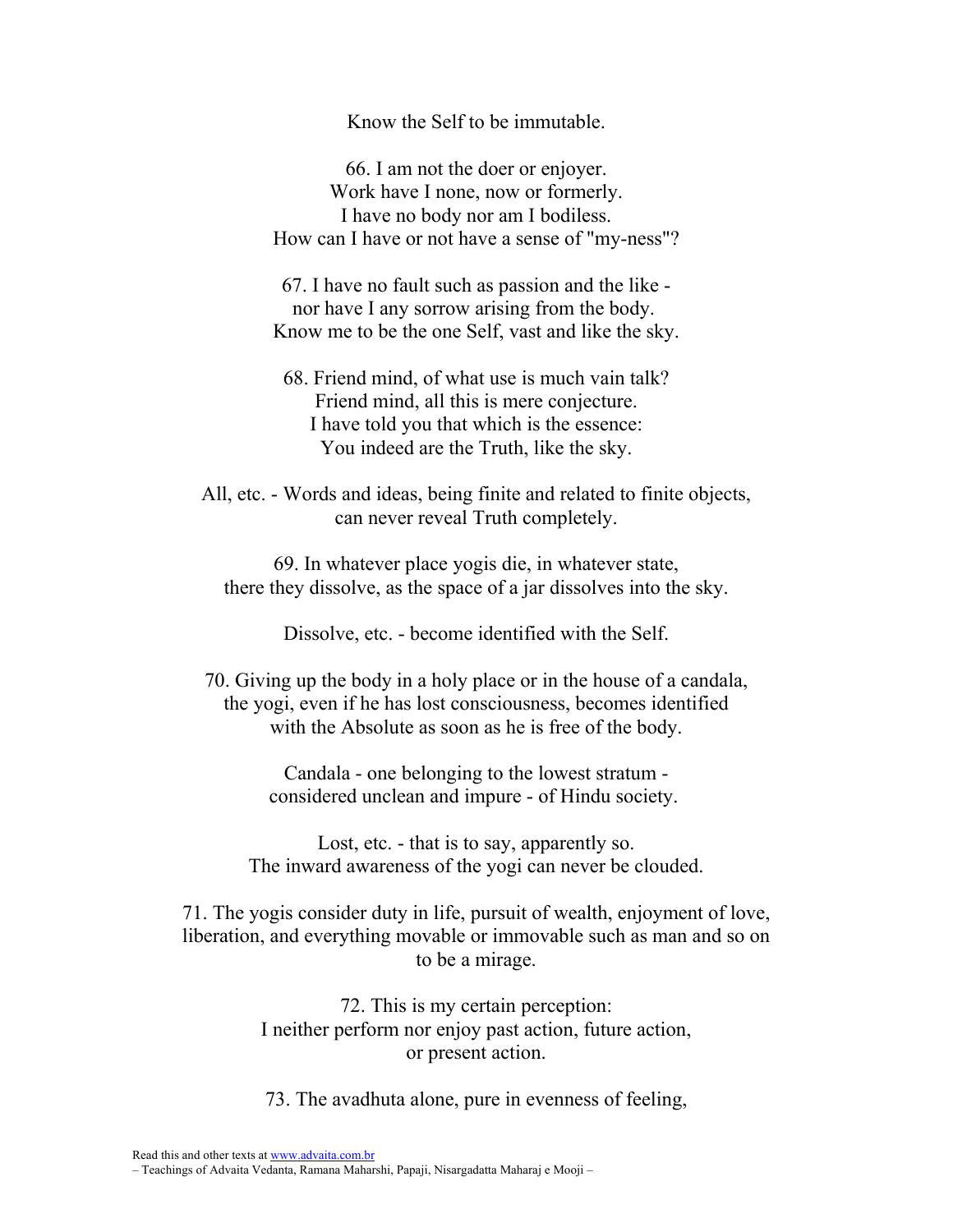abides happy in an empty dwelling place. Having renounced all, he moves about naked. He perceives the Absolute, the All, within himself.

Avadhuta - a liberated soul, one who has "passed away from" or "shaken off" all worldly attachments and cares, and has realized his identity with God.

74. Where there are neither the three states of consciousness nor the fourth, there one attains the Absolute in the Self. How is it possible to be bound or free where there is neither virtue nor vice?

75. The avadhuta never knows any mantra in Vedic metre nor any tantra. This is the supreme utterance of the avadhuta, purified by meditation and merged in the sameness of infinite Being.

> Mantra - a hymn or a sacred prayer. Tantra - system of rites and ceremonies. This - the truth as enunciated in the whole discourse.

76. There exists neither complete void nor voidlessness, neither truth nor untruths of the scriptures, has uttered this spontaneously from his own nature. Truth - Complete Truth does not exist in the plane of relative existence.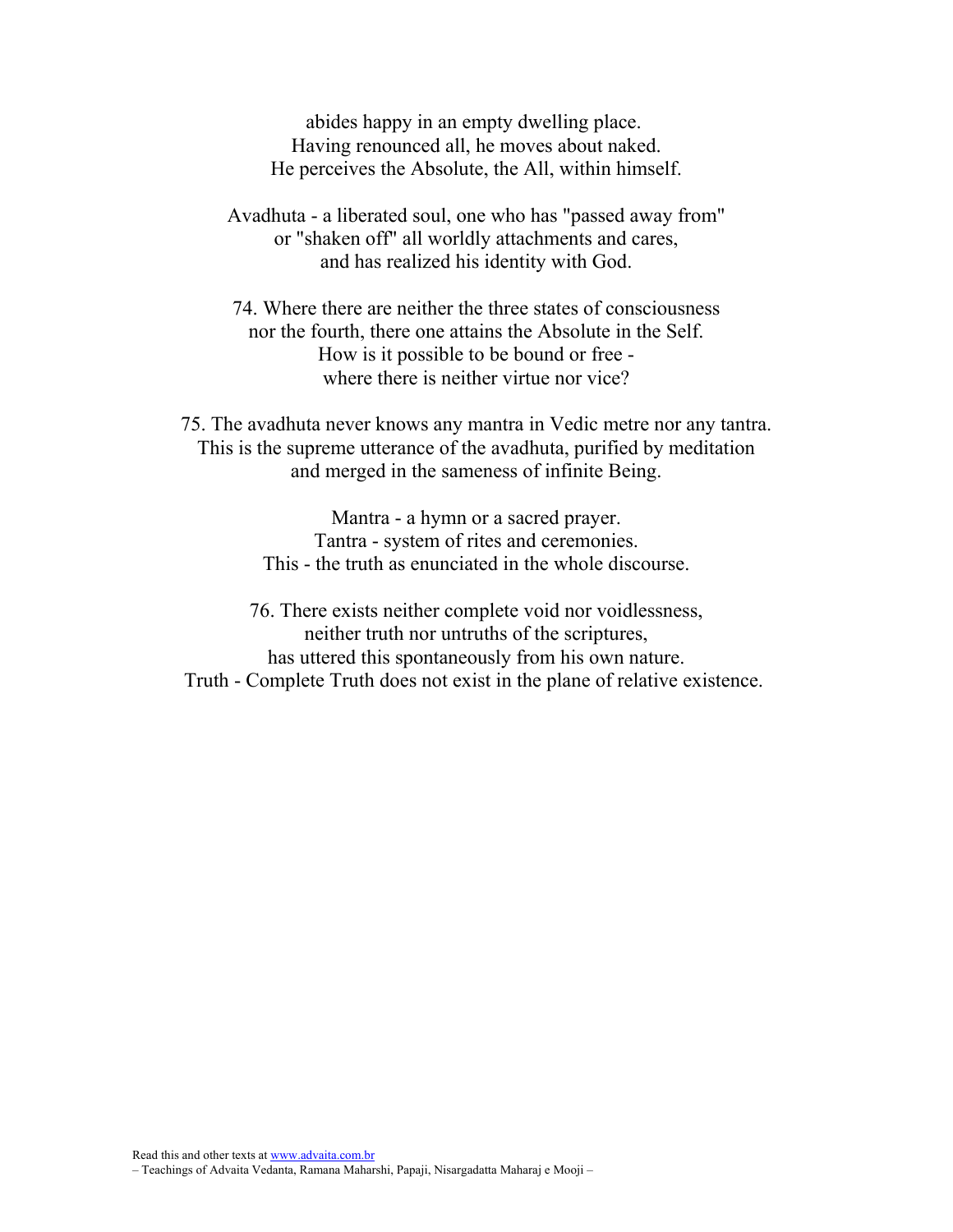## Chapter 2

1. Of the teacher-even if he be young illiterate, or addicted to the enjoyment of sense objects, even if he be a servant or a householder -none of these should be considered. Does anyone shun a gem that has fallen in an impure place?

Illiterate here refers to one who is not versed in the scriptures.

## Addicted (apparently so.)

2. In such a case one should not consider even the quality of scholarship. A worldly person should recognize only the essence. Does not a boat. though devoid of beauty and vermilion paint nevertheless ferry passengers?

> Essence,etc.- The essential qualification of the teacher is not intellectual immanence, but capacity to impart spiritual illumination.

3. The unmoving One, who without effort possesses all that is movable and immovable, is consciousness, naturally calm, like the sky.

4. How can He, the One and All-pervading, who moves effortlessly all that is movable and immovable, be differentiated! To me He is nondual.

5. I am verily supreme since I am the Absolute, more essential than all essences, since I am free from birth and death, calm and undifferentiated.

6. Thus I, free from all components, am worshipped by the gods, but being full and perfect, I do not recognize any distinctions such as gods and the like.

Free, etc.-not made up of parts; indivisible. Worshipped, etc.-because the true Self is the highest Divinity. Recognize, etc.-In the highest spiritual realization no distinctions and differences are perceived.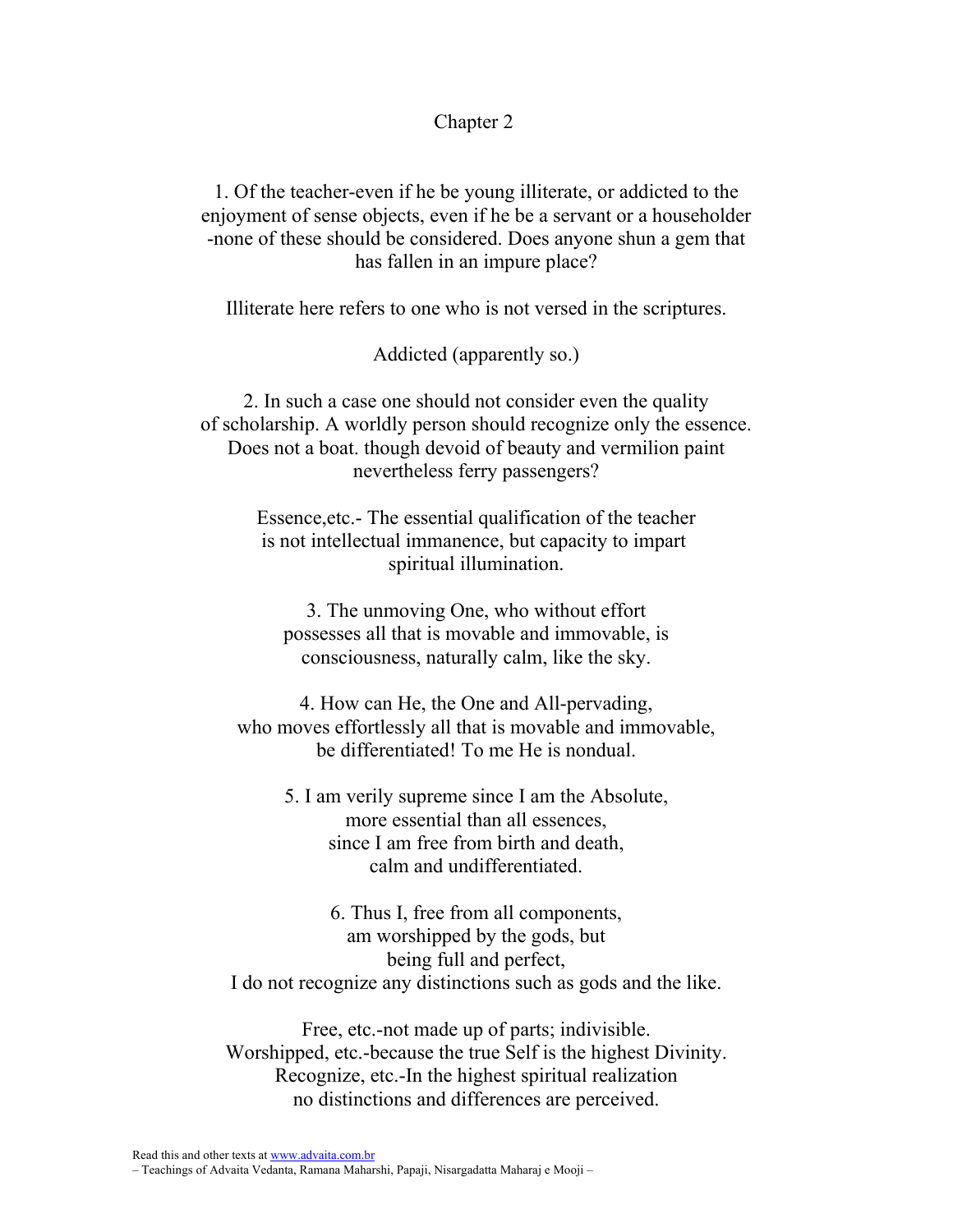7. Ignorance does not create any doubt. What shall I do, being endowed with modifications of the mind? They arise and dissolve like bubbles in water.

Ignorance, etc.-The man of the highest spiritual perception, after realizing his Divine identity, may live on the relative plane and thus appear enveloped by ignorance, but even then he is never unaware of his Divinity.

What, etc.-Thought the man of highest spiritual perception appears to think, will, etc., yet, as the pure witness, he remains completely separate from mental activities.

8. Thus am I ever pervading all existence beginning with cosmic intelligence-pervading soft, hard, sweet, and pungent substances.

9. As pungency, coldness, or softness is nondifferent from water, so prakrti is nondifferent from purusa-thus it appears to me.

> Prakrti-nature; relative existence. Purusa-spirit, the Absolute.

10. The Lord of the universe is devoid of all names. He is subtler than the subtlest, supreme, He is spotless, beyond the senses, mind, and intellect.

Lord, etc.-the Self.

11. Where there is such a natural Being, how can there be "I", how can there be even "you", how can there be the world?

Natural-existing in its natural (i.e., pure) state.

12. That which has been described as being like ether is indeed Like ether. That is Consciousness-blameless, omniscient, and perfect.

13. It does not move about on the earth or dwell in fire. It is not blown by the wind or covered by water.

14. Space is pervaded by It, but It is not pervaded by anything. It is existing within and without. It is undivided and continuous.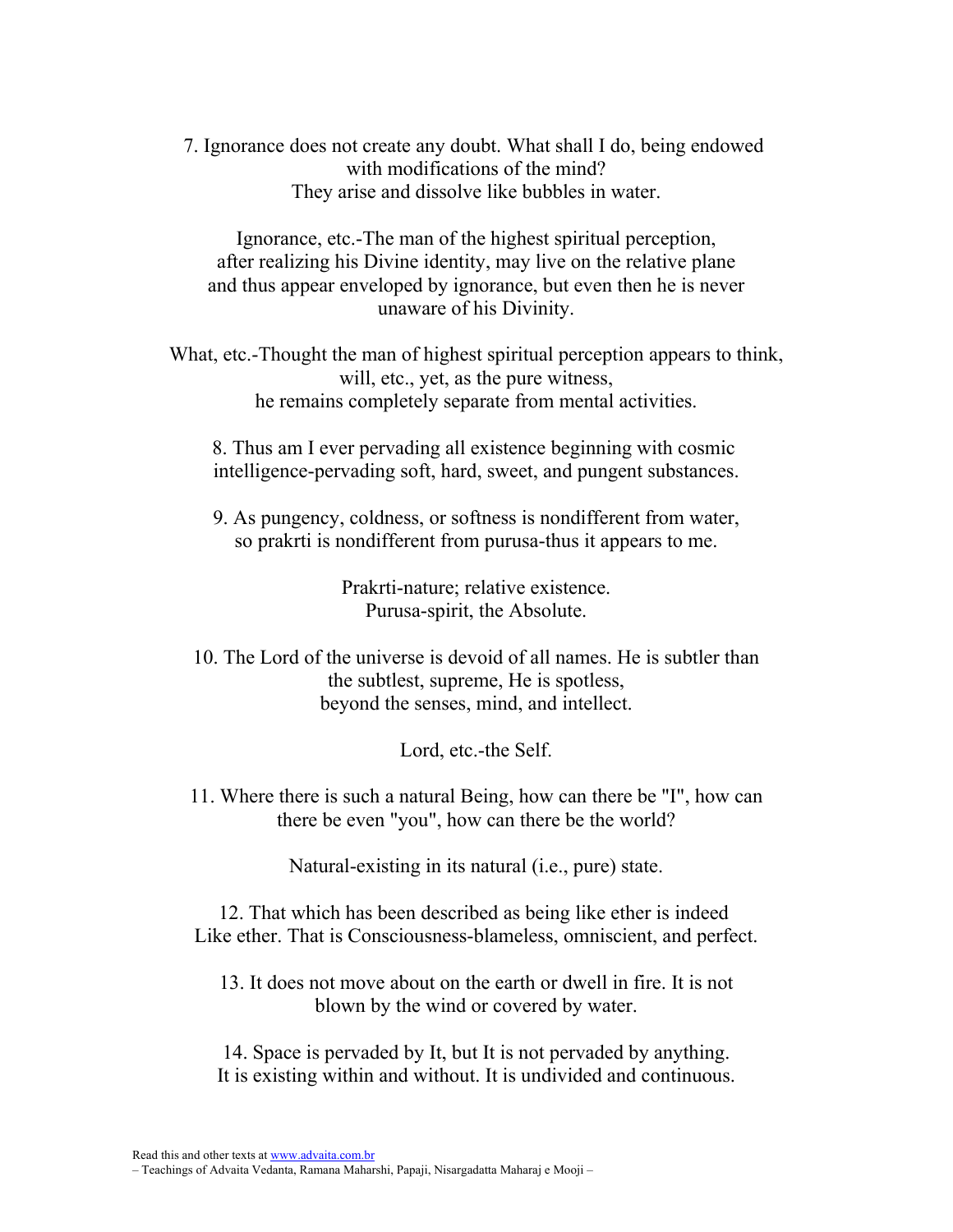15. One should successively take recourse to the objects of concentration, as mentioned by the yogis, in accordance with their subtlety, invisibility, and attributelessness.

Take, etc.-In order to attain to the Absolute (or dissolution in the Absolute, as is said in the next verse), one has to reach the state of infinite and undifferentiated Consciousness by eliminating all mental differentiation or movements.

The method of this elimination is to make consciousness dwell on one object continuously by obstructing its restless tendency to dwell on multifarious objects.

But the object of concentration has to be chosen carefully.

The beginner chooses a gross object.

When he has dwelt on it continuously for some time, his consciousness becomes subtle and steady.

He then chooses a subtle object to concentrate on.

Gradually he reaches a high state of concentration, but some differentiations in his consciousness still remain-there is the consciousness of himself as the concentrator, of the object on which he is concentrating, and of the process of concentration. Next even these differentiations vanish.

For the object of concentration dissolves, and there remains only the pure, undifferentiated Consciousness, the Absolute.

16. When through constant practice one's concentration becomes objectless, then, being divested of merits and demerits, one attains the state of complete dissolution in the Absolute through the dissolution of the object of concentration, but not before then.

17. For the destruction of the terrible poisonous universe, which produces the unconsciousness of delusion, there is but one infallible remedy-the nectar of naturalness.

Unconsciousness, etc.-delusion which makes one unconscious of the Divine Reality.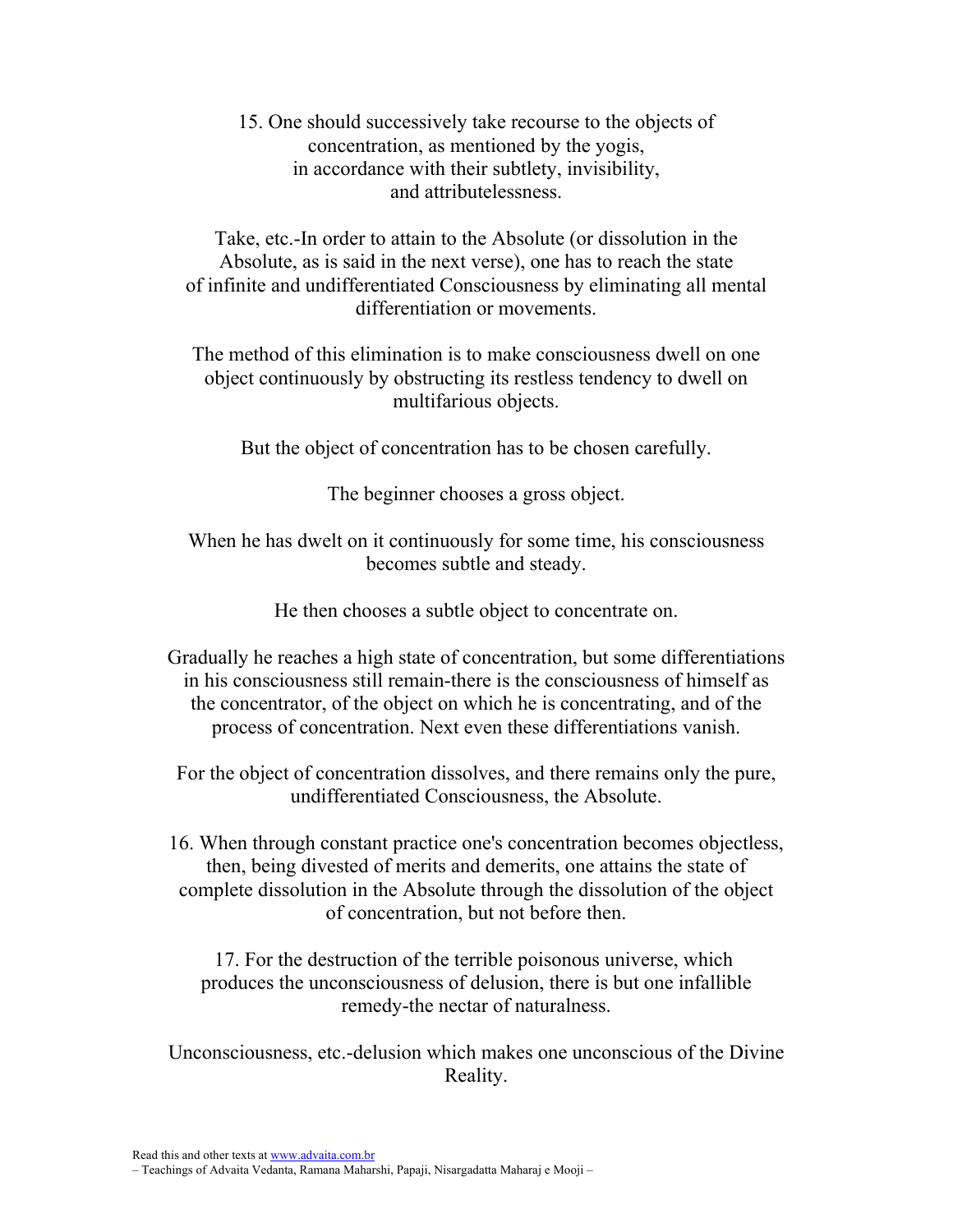Naturalness-the state of pure Existence; Divine Identity.

18. That which has form is visible to the eye, while the formless is perceived mentally. That (the Self), being beyond existence and non-existence, is called intermediate.

Intermediate-neither material nor mental, i.e., beyond both.

19. The external existence is the universe, the inner existence is called prakrti. One should try to know That which is more interior than the inner existence, That which is like water within the kernel of the coconut.

Prakrti-in its subtle aspects: cosmic intelligence, cosmic mind, etc.

20. Illusory knowledge relates to what is outside, correct knowledge to what is inside. Try to know That which is more interior than the inside, That which is like water within the kernel of the coconut.

- 21. There is only one very clear moon on the full moon night. One should perceive That (the Self) like the moon seeing duality is perversion.
- 22. It is indeed in this way that intelligence becomes divided and ceases to be all-comprehending. A giver attains to wisdom and is sung with millions of names.

This, etc.-by seeing duality (also, of course, plurality).

Divided-perceiving many objects separated from one another, as in ordinary experience. Intelligence should, if it is not clouded with ignorance, perceive only unity-the whole of Reality-at once.

Such perception, according to Vedanta, is the only true perception of Reality.

Giver-maker of charity.

The second part of this verse, and, as a matter of fact, the whole verse, is a little obscure. Our translation of the second part is literal.

The probable meaning is: When a person gives away all attachment thereby attaining perfect renunciation, being free of all grasping he attains the knowledge of the Self.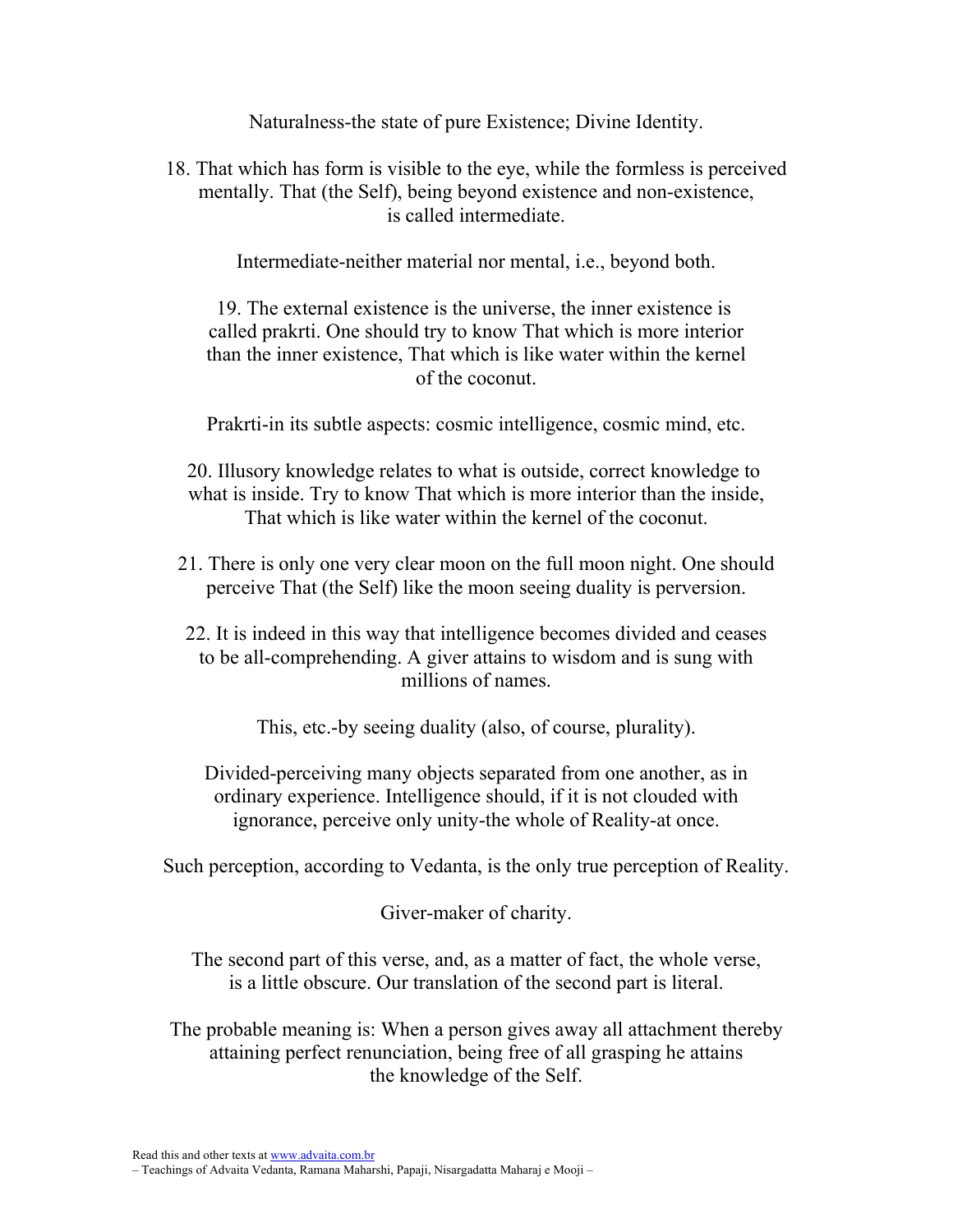The Sanskrit data for the word "giver" also means teacher.

23. Whoever, whether he be ignorant or learned, attains to the full awareness of Truth through the grace of a teacher's wisdom, becomes detached from the ocean of worldliness.

Ignorant-devoid of scholarship. (learned in the scriptures)

24. He who is free from attachment and hatred, devoted to the good of all beings, fixed in knowledge and steady shall attain to the supreme state.

25. As the space within a pot dissolves in the universal space when the pot is broken, so a yogi, in the absence of the body, dissolves into the supreme Self, which is his true being.

26. It has been said that the destiny of those devoted to action is the same as their thought at the end, but it has not been said that the destiny of those established in yoga is the same as their thought at the end.

End-the dying moment.

The belief in India, clearly expressed in the Bagavad Gita, is that the last thought in the mind of the dying person indicates the nature of his future existence.

This is not true, however, of one who has attained to the knowledge of the Self.

27. One may express the destiny of those devoted to action with the organ of speech, but the destiny of the yogis can never be expressed, because it is transcendental

28. Knowing this, one never says that the yogis have any particular path. For them it is the giving up of all duality, The supreme attainment comes of itself.

Particular, etc.-Departing souls reach their destined worlds following either pitr-yana, the path of the fathers or deva-yana, the path of the gods.

The yogi, after death, does not travel along any path having already attained the Highest, which has nothing to do with any particular place or time, he has no world to reach.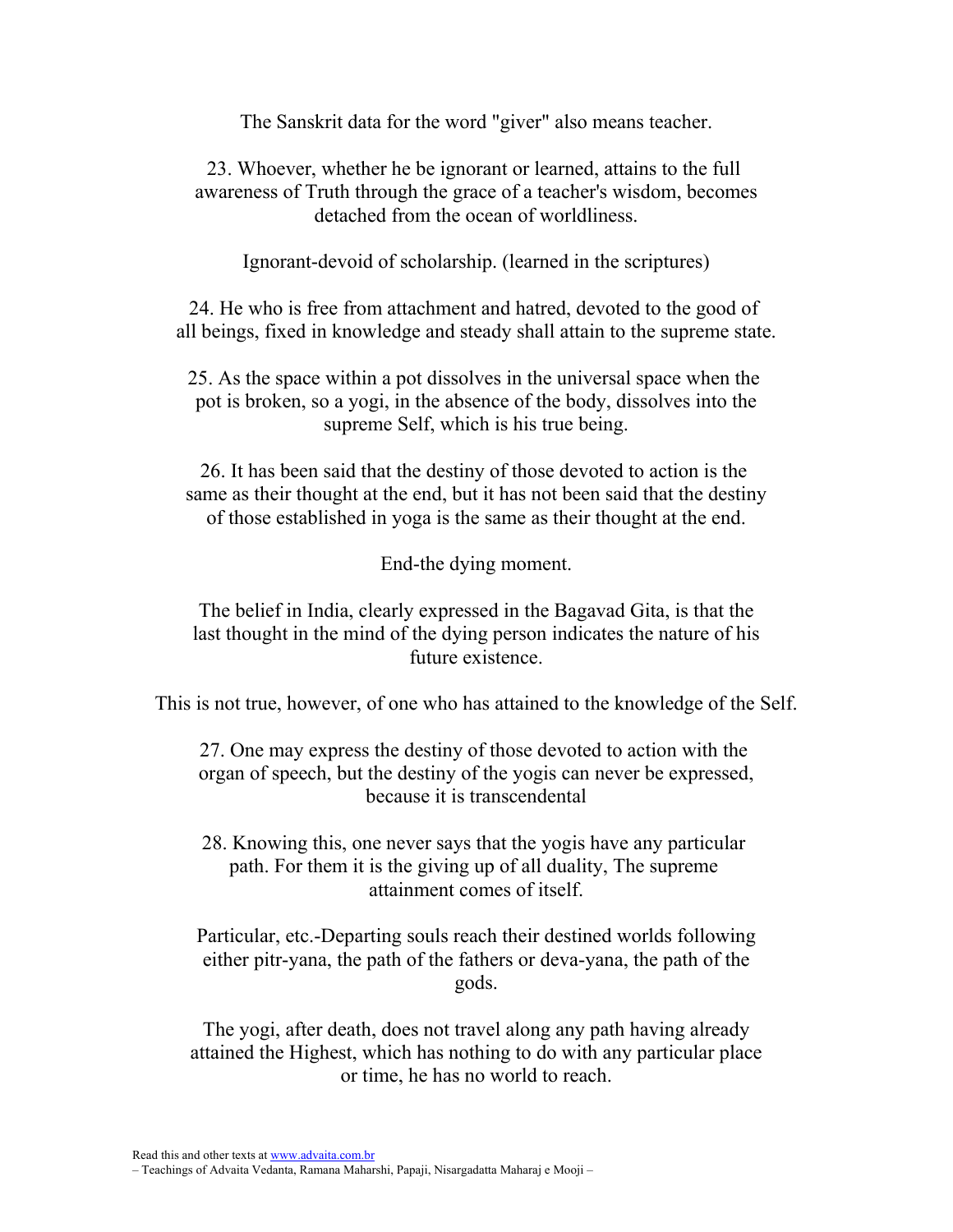Supreme, etc.-The supreme Truth which the yogi attains after transcending all duality is ever present, eternal, and absolute, so cannot be spoken of in terms of relative existence or relative truth.

When the sense of duality is destroyed, this Truth at once reveals itself, even as the sun is seen shining when clouds disperse.

29. The yogi, having died anywhere, in a holy place or in the house of an untouchable, does not see the mother's womb again-he is dissolved in the supreme Brahman.

Untouchable-In India because of the cast system, there is a class of people called untouchable because they are considered impure.

Does not, etc.-is not reborn.

30. He who has seen his true Self, which is innate, unborn, and incomprehensible, does not, if anything desired happens to him, become tainted. Being free from taint, he never performs any action. The man of self-restraint or the ascetic, therefore, is never bound.

Desired, etc.-only apparently desired by him who possesses Self-knowledge. When one has attained to the knowledge of the Self one may still continue to live in the body and appear to be actively seeking desired objects.

This, however, is only in semblance.

Being free from the taint of ignorance, which makes the average man seek desirable objects and avoid undesirable ones, he is really inactive.

31. He attains to the supreme Self, who is eternal, pure, fearless, formless, and supportless, who is without body, without desire, beyond the pairs of opposites, free from illusion and of undiminished power.

Pairs, etc.-such as heat and cold, pain and pleasure, ignorance and knowledge, life and death, which are all relative.

32. He attains to the supreme, eternal Self, in whom exists no Veda, no initiation, no tonsure, no teacher, no disciple, no perfection of symbolic figures, no hand-posture or anything else.

Symbolic, etc.-In ritualistic worship geometrical figures drawn on metal, stone, etc., are sometimes used as symbols of Divinity.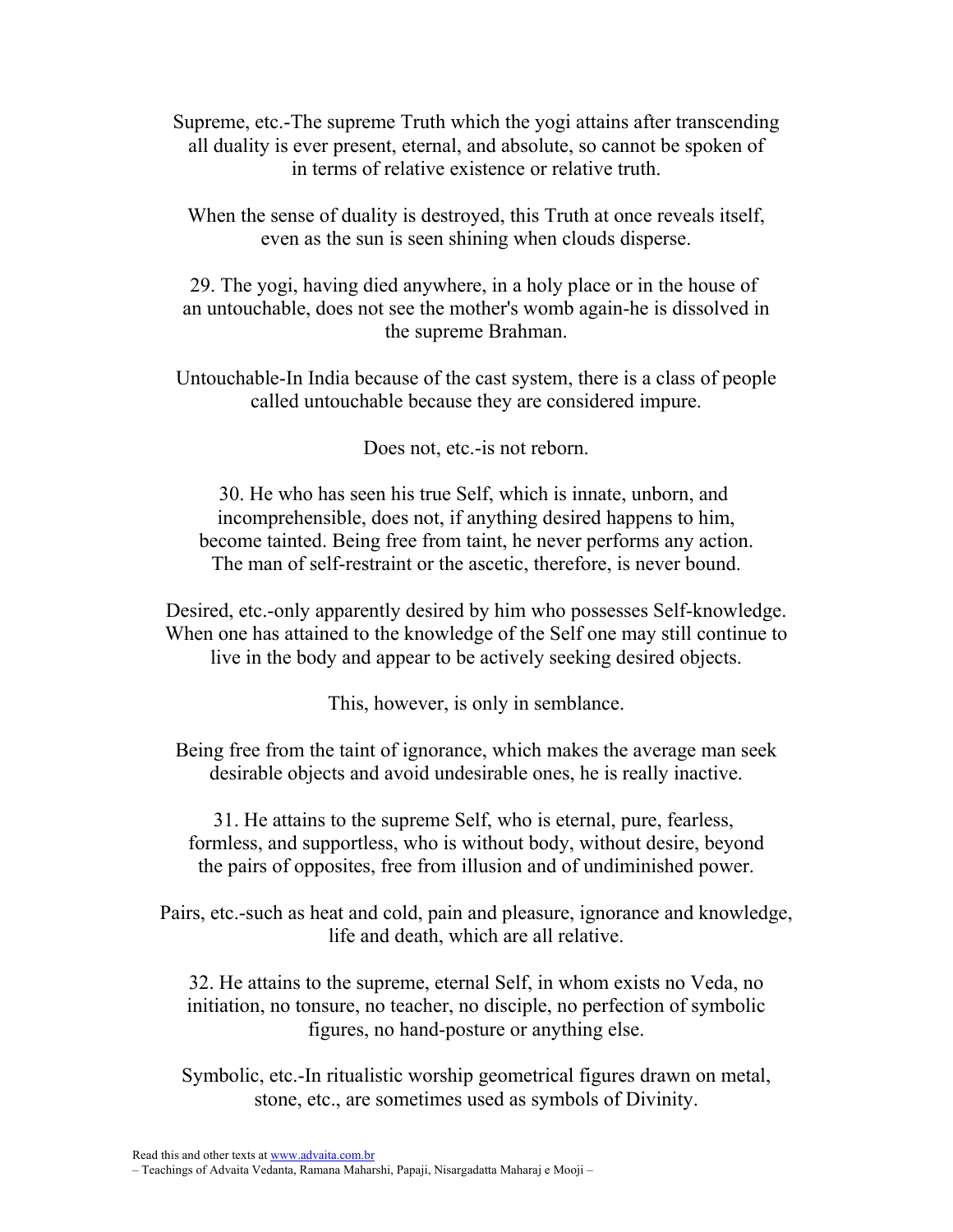Hand-posture-called mudra, used as art of ritualistic worship.

33. He attains to the supreme, eternal Self, in whom is neither sambhavi, nor sakti, nor anavi initiation; neither a sphere, nor an image, nor a foot, nor anything else; neither beginning, nor ending, nor a jar, etc.

Sambhavi, etc.-Tantrika texts speak of three kinds of initiation.

Sambhavi initiation, which is very rare, is that in which the teacher by a mere word, look, touch, or by will imparts the highest knowledge of God to the disciple instantly.

Sakti initiation is that in which the teacher instills into the disciple a great spiritual power which will of itself, within a reasonable time, bring about the disciple's spiritual emancipation. The disciple does not have to exert himself for this realization. Such initiation also is exceptional.

Anavi or mantri initiation is that in which the teacher, on an auspicious day, instructs the disciple concerning the method of spiritual practice he should follow, gives him a word or a phrase (called mantra) to repeat, and offers other necessary instructions.

> The disciple must practice according to these instructions to gain spiritual knowledge.

> > Sphere-a round symbol made of stone, etc.

Foot- Sometimes either an image of a foot or a footprint is used as a symbol of worship.

Beginning, etc.-ceremonial beginning and ending of worship.

Jar-Sometimes a jar filled with water is used as a symbol of the all-pervading Divinity.

34. He attains to the supreme, eternal Self, from whose essence the universe of movable and immovable objects is born, in whom it rests, and into whom it dissolves, even as foam and bubbles are born of the transformation of water.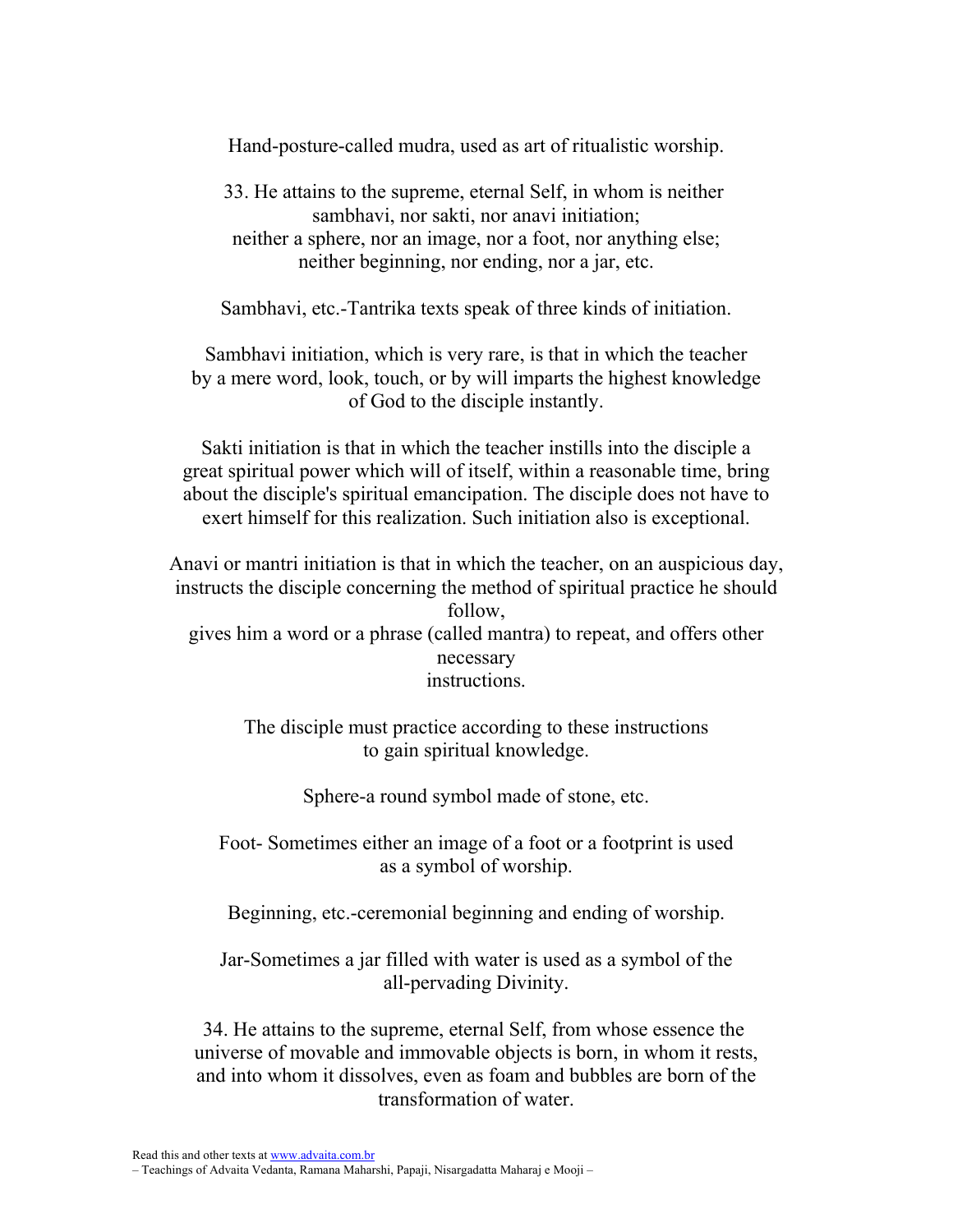35. He attains to the supreme, eternal Self, in whom is no closing of nostril nor gazing nor posture, and in whom is neither knowledge nor ignorance nor any nerve-current.

Closing, etc.-In the practice of pranayama or breath control, each nostril in turn is closed with a finer in order to breathe only with the other nostril.

Gazing-fixing the eyes on a certain point to induce concentration.

Posture-a particular way of sitting which allows the body to be most comfortable and yet conduces to the practice of mental concentration.

Nerve-current-The reference is to the three nerves mentioned in Yoga texts-ida, pingala and susumna along which thought-currents are made to flow in order to realize higher states of consciousness.

36. He attains to the supreme, eternal Self, who is devoid of manifoldness, oneness, many-and-oneness, and otherness; who is devoid of minuteness, length, largeness, and nothingness; who is devoid of knowledge, knowableness, and sameness.

37. He attains the supreme, eternal Self whether he has perfect self-control or not, whether he has withdrawn his senses well or not, whether he has gone beyond activity or is active.

Has, etc.-whether he appears to have self-control or not.

38. He attains the supreme, eternal Self who is not mind, intelligence, body, senses, or egoism; who is neither the subtle elements nor the five gross elements nor of the nature of space.

39. When injunctions cease and the yogi attains to the supreme Self, his mind being void of differentiations, he has neither purity nor impurity; his contemplation is without distinguishing attributes; and even what is usually prohibited is permissible to him.

Injunctions-prescriptions given by the scriptures to a spiritual aspirant in regard to what he should practice.

The yogi who has attained to the Highest is beyond the need of such prescriptions.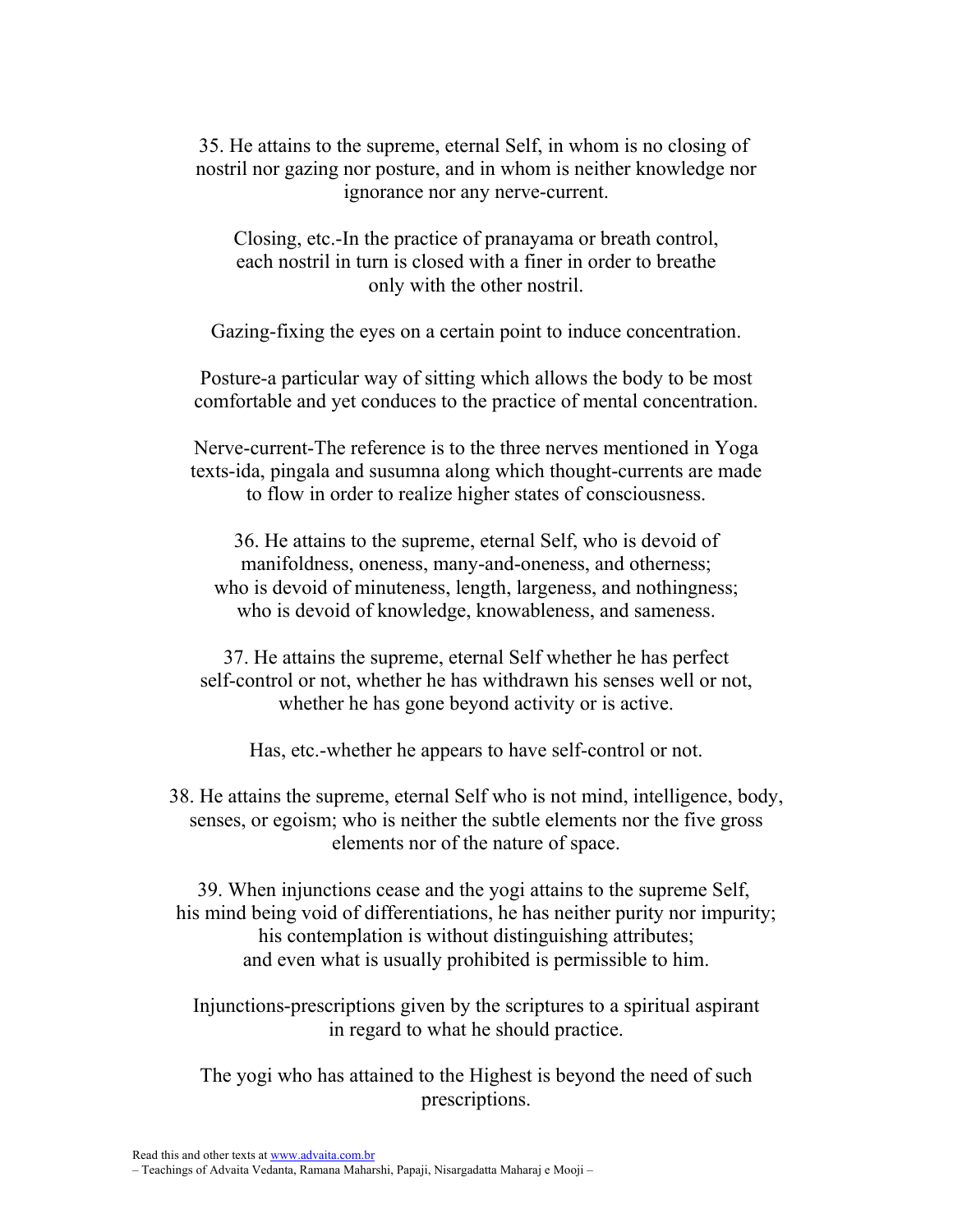Contemplation, etc.-The spiritual aspirant is prohibited from doing certain things, just as he is enjoined to do other things; but upon attaining the Highest he goes beyond all injunctions and prohibitions.

Realizing himself as the Absolute, he may act in even an apparently evil way, just as God does some apparently evil things in His creation.

40. Where mind and speech can utter nothing, how can there be instruction by a teacher? To the teacher-ever united with Brahman who has said these words, the homogeneous Truth shines out.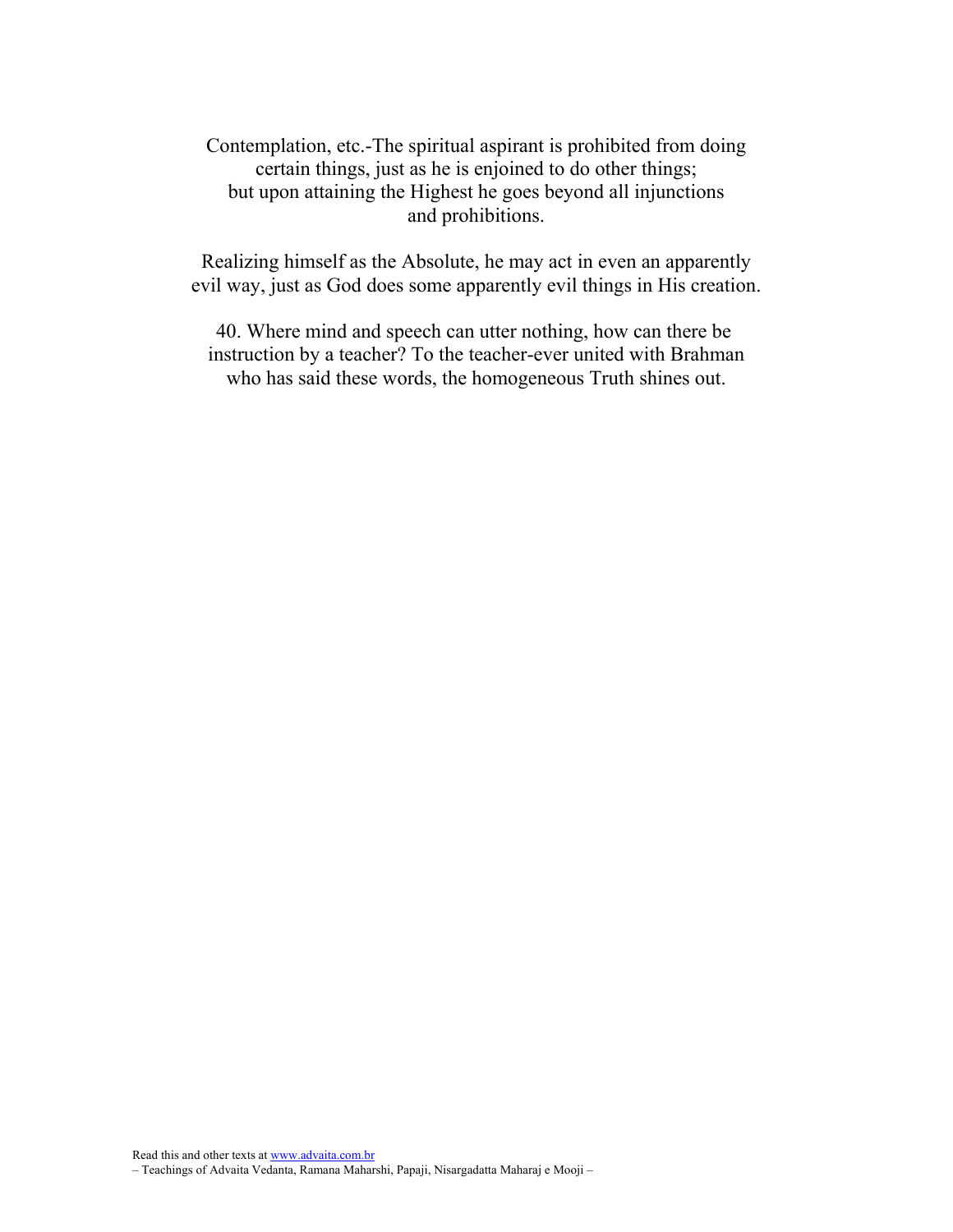## Chapter 3

1. The distinction of quality and absence of quality does not exist in the least. How shall I worship Siva The Absolute who is devoid of attachment and detachment who is of the form of ether, omniform, beyond illusion and all pervading?

> This Siva could then be said to be like space, or void yet beyond both.

2. Siva (The Absolute) is ever without white and other colors. This effect and cause are also The Supreme Siva. I am thus the pure Siva, Devoid of all doubt. Oh beloved friend, how shall I bow to The Self in myself?

In that I do not exist in reality, I myself, am no Self yet there is awareness of Self as awareness in itself I am thus nothing at all but pure consciousness existing as awareness. But the evidence of my existence is not known until there is consciousness.

The objective Cosmos, is nothing at all yet when "I", (as awareness) become aware of the consciousness There is then the Cosmos, existing in awareness.

Here it can be seen, that the Cosmos and Consciousness are non-different because all that is knowable as existing in Cosmos is known to exist only by The Consciousness.

However, Pure Awareness exists in itself of itself. there is no object there, thus it is non-differentiated infnity. Time then and with it space, are transcended.

3. I am devoid of root and rootlessness and am ever manifest. I am devoid of smoke and smokelessness and am ever manifest. I am devoid of light and the absence of light and am ever manifest. I am the nectar of knowledge, homogenous existence like the sky.

Because I exist, that which is knowable is known; the knowable being that which Consciousness is conscious of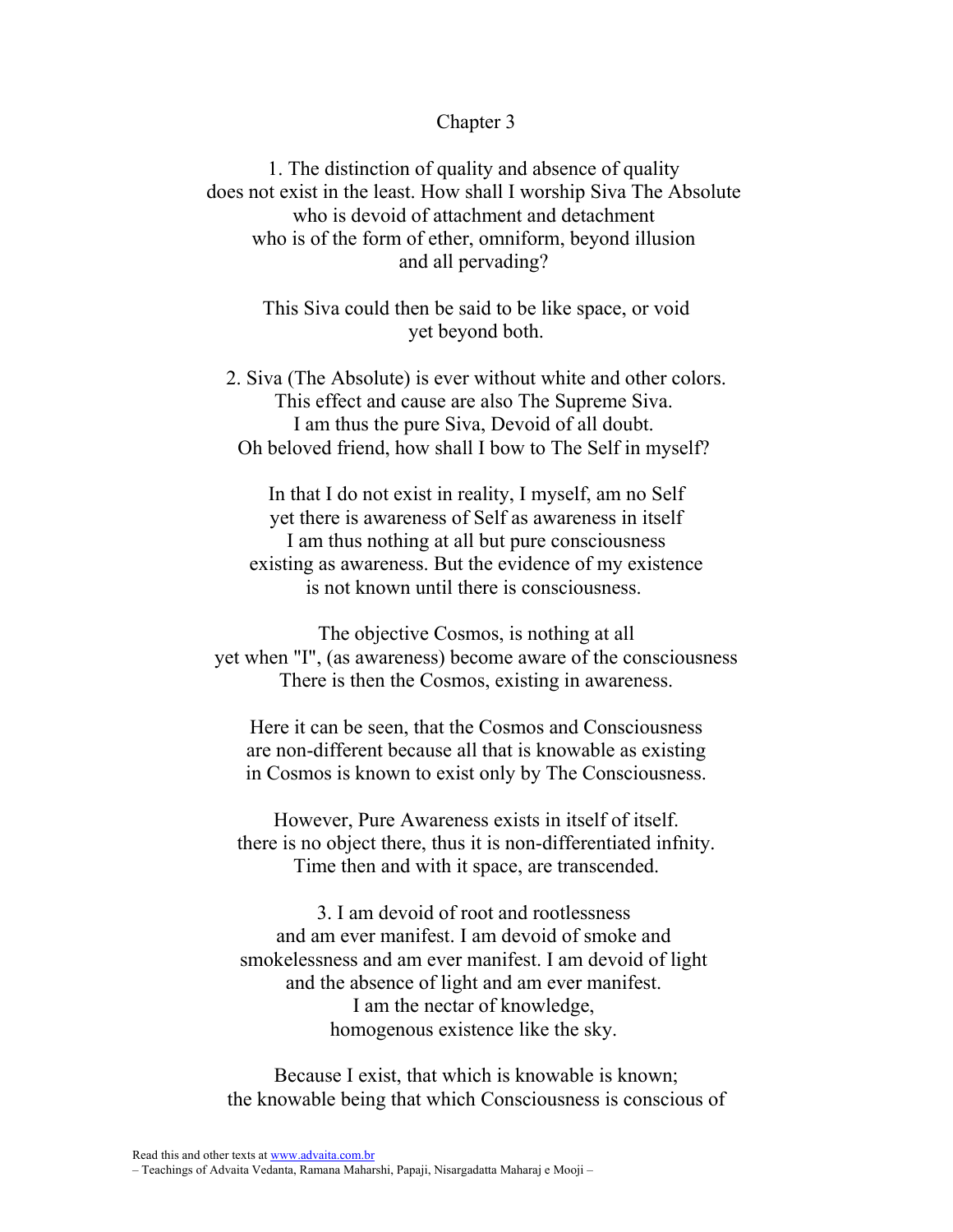can only be known in the awareness . This is not to say that there is a knower who knows But that there is awareness that knows the consciousness as well as knowing the knower at the same time.

The known being known only in the awarenes, by Consciousness cannot otherwise be known or said to exist at all. The known therefore depends upon the fact that awareness is aware of that of which the mind is conscious.

4. How shall I speak of desirelessness and desire? How shall I speak of non-attachment and attachment? How shall I speak of Him as devoid of substance and insubstantiality? I am the nectar of knowledge, homogenous existence, like the sky.

Because the knowledge of all that exists, depends upon the pre-existence of a consciousness which can come to know the known, even the knowing consciousness is preceeded by Pure Awareness.

Thus it follows that I am the source of existence yet in myself I am without form, yet all form flows from me; as does the existence of the consciousness.

5. How shall i speak of the whole, which is non-dual? How shall i speak of the whole which is of the nature of duality? How shall I speak of the whole, which is eternal and non-eternal? I am the nectar of knowledge, homogenous existence like the sky.

6. It is neither gross nor subtle. It has neither come nor gone. It is without beginning, middle and end. It is neither high nor low. I am truly declaring the highest reality - I am the nectar of knowledge, homogenous existence, like the sky.

7. Know all instruments of perception to be like ethereal space. Know all of perception to be like ethereal space. Know this pure one as neither bound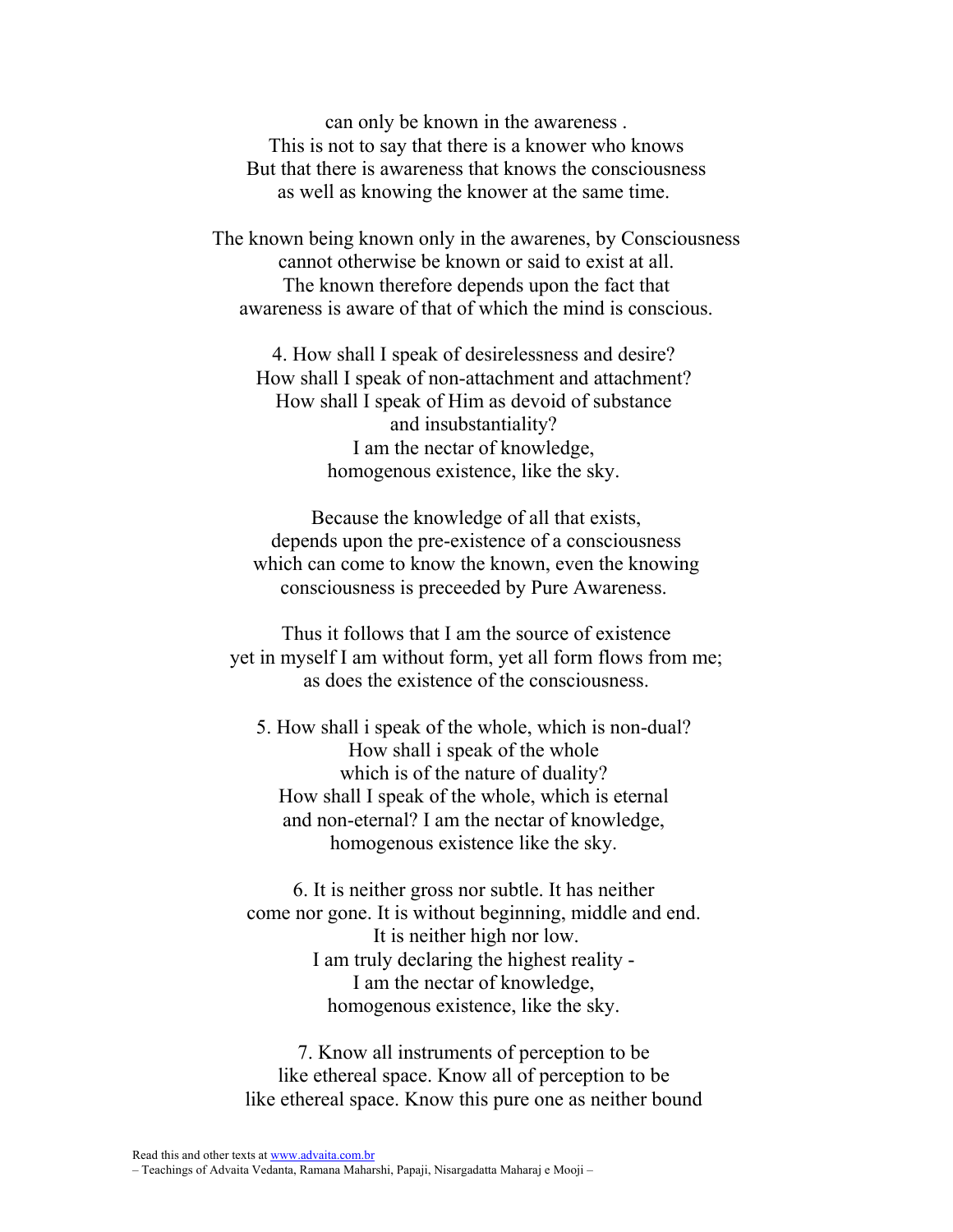nor free. I am the nectar of knowledge, homogenous existence, like the sky.

8. My child, I am not difficult to comprehend, nor am i hidden in consciousness. My child, I am not difficult to perceive, nor am I hidden in the perceptible. My child, I am not hidden in the forms immediately near me. I am the nectar of knowledge, homogenous existence, like the sky.

9. I am the fire that burns the karma of one who is beyond all karma. I am the fire that burns the sorrow of one beyond all sorrow. I am devoid of body. I am the nectar of knowledge, homogenous existence, like the sky.

10. I am the fire that burns the sin of one who is sinless. I am the fire that burns the attributes of one who is without attributes. I am the fire that burns the bondage of one who is without bondage. I am the nectar of knowledge, homogenous existence, like the sky.

11. My child, I am devoid of non-existence and of existence. My child, I am not devoid of unity and the absence of unity. My child I am not devoid of mind and absence of mind. I am the nectar of knowledge, homogenous existence, like the sky.

12. It is not my ignorance that the one beyond Illusion seems to be positioned in illusion. It is not my ignorance that the griefless one appears to be positioned in grief. It is not my ignorance that the greedless one appears to be positioned in greed. I am the nectar of knowledge, homogenous existence, like the sky.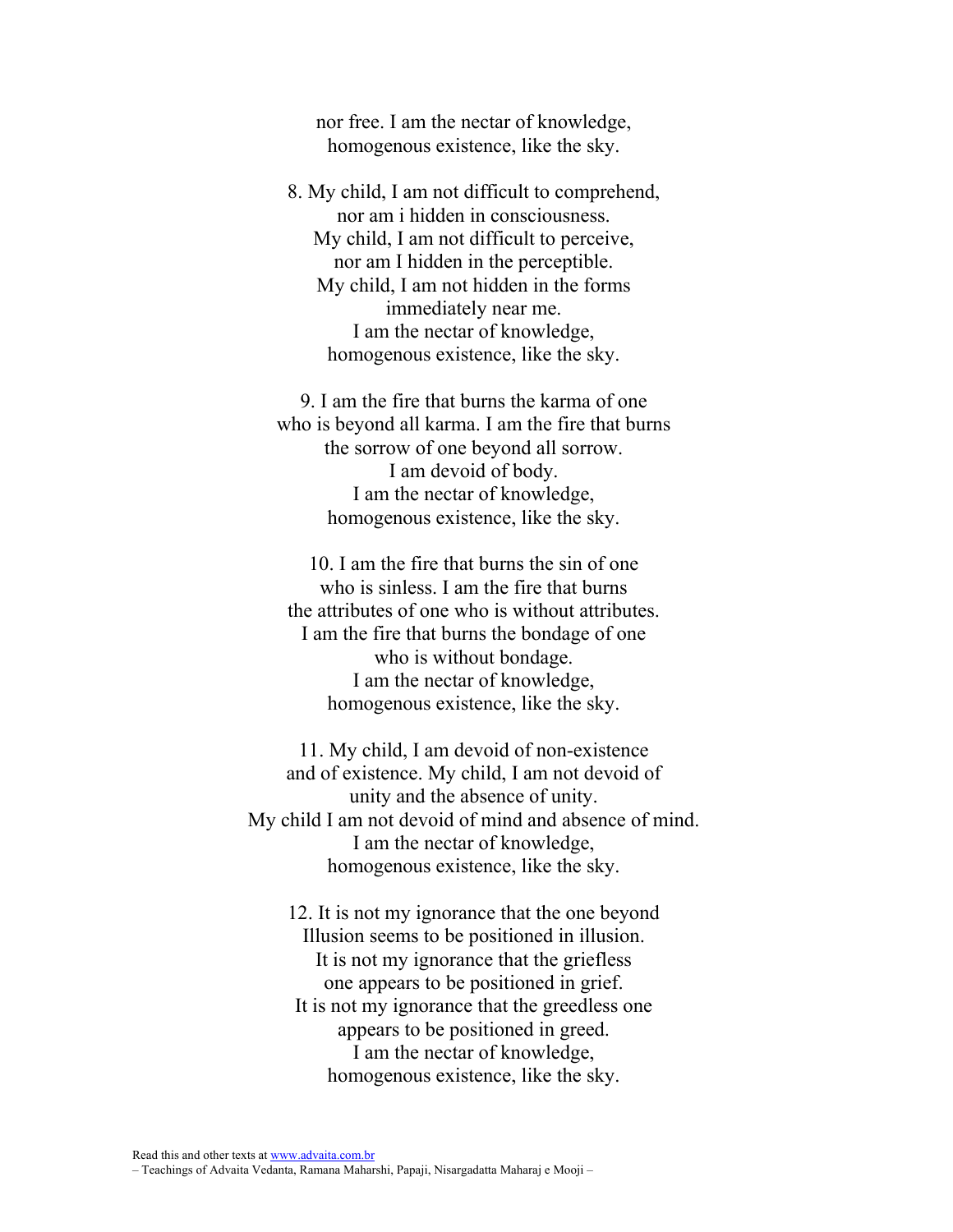There are many many references in scripture to the concepts of which Dattareya speaks in this Avadhuta Gita. The above references are included to get the reader started.

13. The creeper like growth of worldly existence is never mine. The joy of extended contentment is never mine. This bondage of ignorance is never mine. I am the nectar of knowledge, homogenous existence, like the sky.

14. The activity involved in the extension of relative existence is not a modification of myself. The gloom which is the expansion of grief is not a modification of myself. The tranquillity which produces one's religious merit is not a modification of mine. I am the nectar of knowledge, homogenous existence, like the sky.

> 15. I have never any action which is the cause of regret and misery. Mine is never a mind which is the product of misery. Since egoism never is mine. I am the nectar of knowledge, homogenous existence, like the sky.

16. I am the death of the movement of the unmoving One. I am neither decision nor indecision. I am the death of sleep and wakefulness. I am neither good nor evil, neither moving nor unmoving, I am neither substance nor insubstantial. I am the nectar of knowledge, homogenous existence, like the sky.

17. This self, knowable nor the instrument of knowing. It is neither reason nor the one to be reasoned about. It is beyond the reach of words. It is neither mind nor intelligence. How can I speak this truth to you? I am the nectar of knowledge, homogenous existence, like the sky.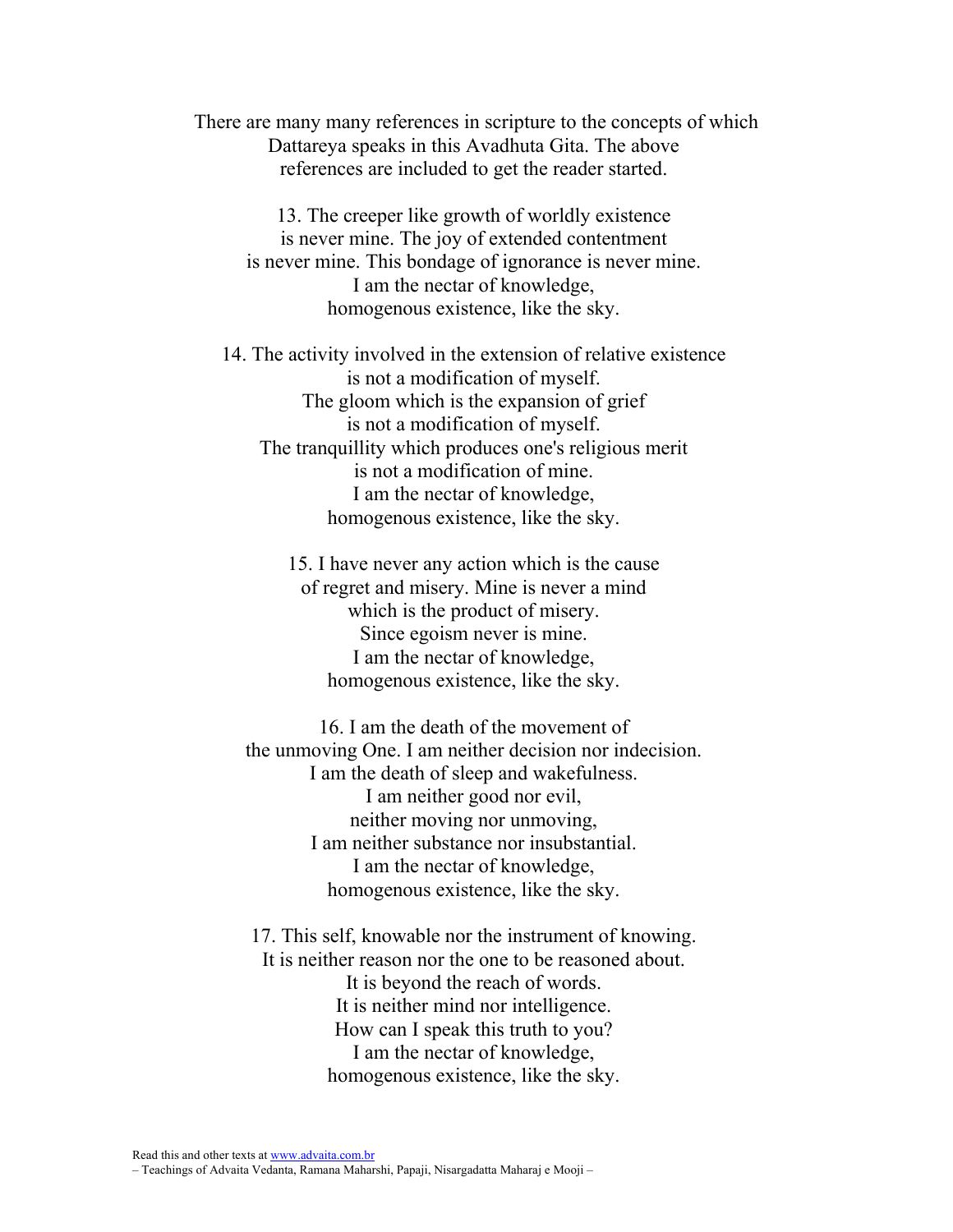18. The supreme Reality is devoid of the undivided and the divided. The supreme truth is in no way within or without. It is beyond causation. It is not attached nor is it any substance. I am the nectar of knowledge, homogenous existence, like the sky.

> 19. I am verily the reality free of such blemishes as attachment. I am verily the reality free of the grief caused by transmigratory existence. I am the nectar of knowledge, homogenous existence, like the sky.

20. If there are no three planes of existence how can there be a fourth? If there are no three times how can there be quarters? The Supreme reality is the state of the highest serenity. I am the nectar of knowledge, homogenous existence, like the sky.

21. I have no such divisions as long or short. I have no such divisions as wide or narrow. I have no such divisions as angular or circular. I am the nectar of knowledge, homogenous existence, like the sky.

22. I never had a mother, Father, Son or the like. I was never born and never did I die. I never had a mind. The supreme reality is undistracted and calm. I am the nectar of knowledge, homogenous existence, like the sky.

> 23. I am pure, very pure beyond reason and of infinite form. I am non-attachment and attachment beyond reason and of infinite form. I am undivided and divided beyond reason and of infinite form. I am the nectar of knowledge, homogenous existence, like the sky.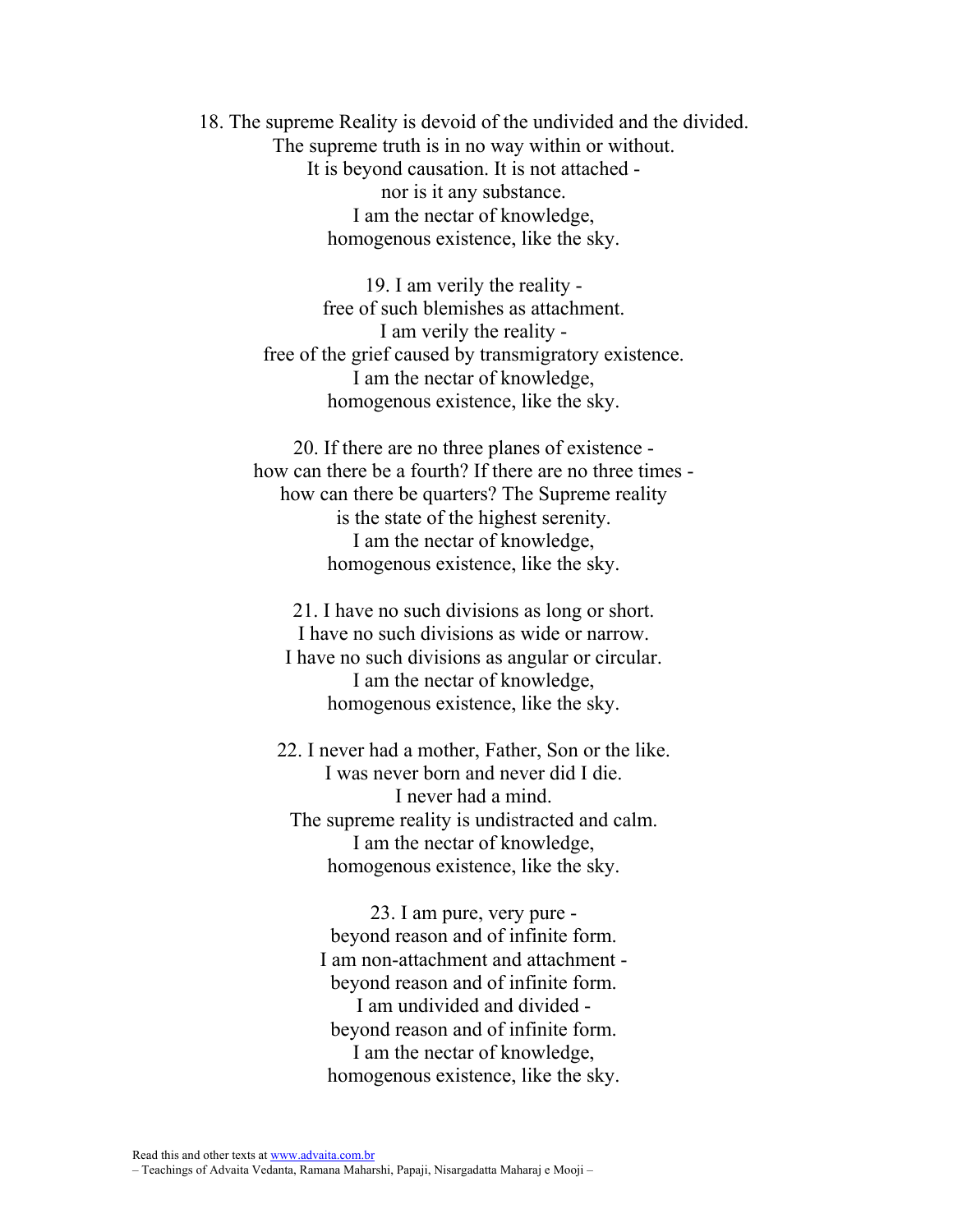24. If the supreme reality is only one and stainless How can there be here and the hosts of gods beginning with Brahma, and how can there be herethe worlds of habitation, such as heaven? I am the nectar of knowledge, homogenous existence, like the sky.

25. How shall I, the pure One, the "not this " and yet the not "not this", speak? How shall I, the pure One, The endless and the end, speak? How shall I, the pure One, attributeless and attribute, speak? I am the nectar of knowledge, homogenous existence, like the sky.

26. I ever perform the supreme action which is non-action. I am supreme Joy, devoid of attachment and detachment. I am everlasting Joy, devoid of body and absence of body. I am the nectar of knowledge, homogenous existence, like the sky.

27. The creation of the illusory universe is not my modification. The creation of deceit and arrogance is not my modification. The creation of truth and falsehood is not my modification. I am the nectar of knowledge, homogenous existence, like the sky.

28. I am devoid of time, such as twilight - I have no disjunction. I am devoid of interiorness and awakening. I am neither deaf nor mute. I am thus devoid of illusion. I am not made pure by moods of mind. I am the nectar of knowledge, homogenous existence, like the sky.

29. I am without a master and the absence of a master - I am unperturbed. I have transcended mind and absence of mind - I am unperturbed. Know me as unperturbed and transcendent of all. I am the nectar of knowledge, homogenous existence, like the sky.

> 30. How shall I say that this is a forest or a temple? How shall I say that this is proved or doubtful? It is thus uninterrupted homogenous calm Existence. I am the nectar of knowledge,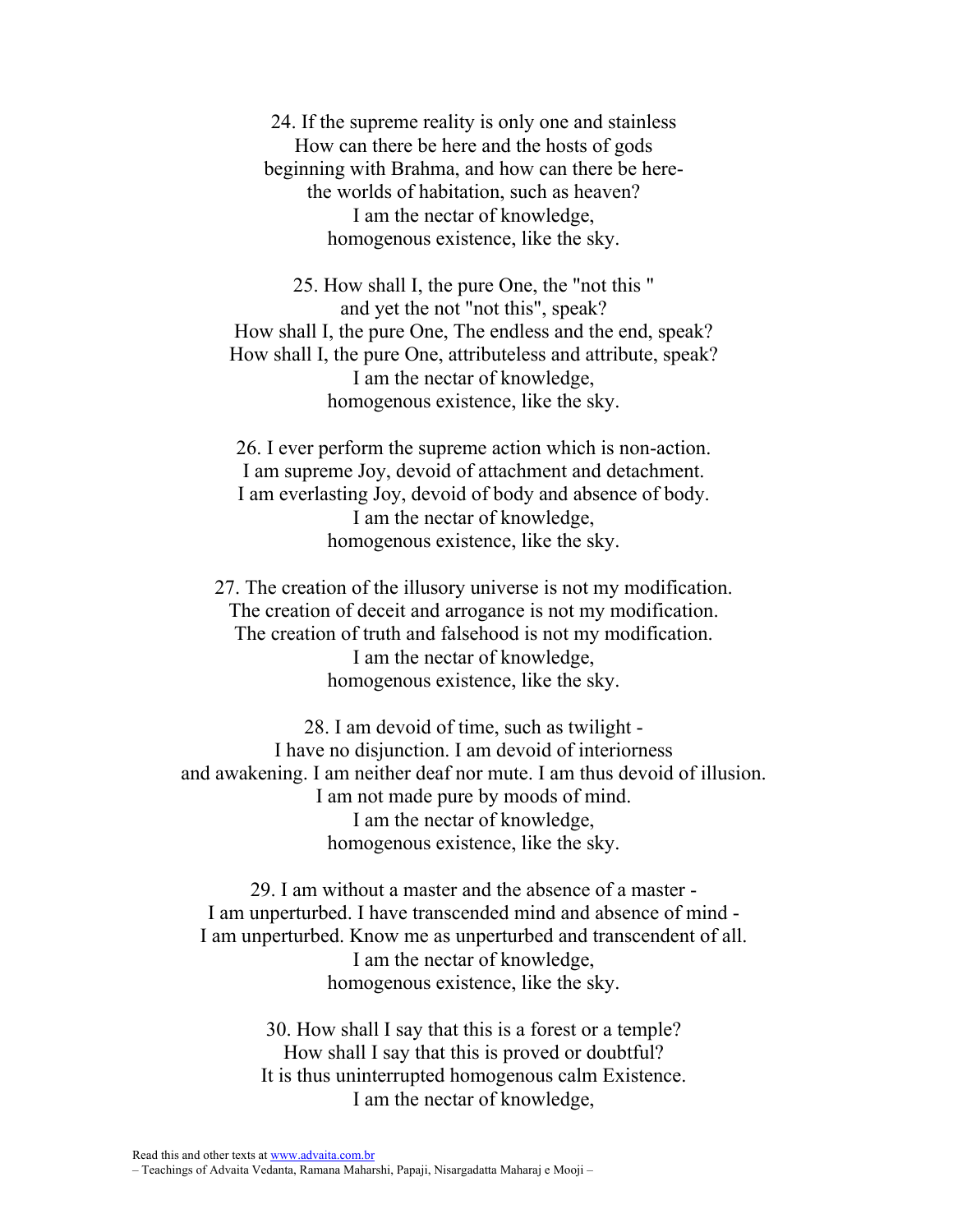homogenous existence, like the sky.

31. The Self devoid of life and lifelessness shines forever. Devoid of seed and seedlessness of liberation and bondage, it shines forever. I am the nectar of knowledge, homogenous existence, like the sky.

> 32. It shines forever, devoid of birth mundane existence and death. I am the nectar of knowledge, homogenous existence, like the sky.

33. Thou hast no name and form even to the extent of allusion, nor any substance differentiated or undifferentiated. Why dost thou grieve, O Thou shameless mind? I am the nectar of knowledge, homogenous existence, like the sky.

> 34. Why weepest thou friend? Thou hast no misery of birth. why weepest thou friend? There is no change for thee. I am the nectar of knowledge, homogenous existence, like the sky.

> 35. Why dost weep thou friend? Thou hast no natural form. Why dost thou weep friend? Thou hast deformity. Why dost thou weep friend? Thou hast no age. I am the nectar of knowledge, homogenous existence, like the sky.

36. Why dost thou weep friend? Thou hast no age. Why dost thou weep friend? thou hast no mind. Why dost thou weep friend? Thou hast no senses. I am the nectar of knowledge,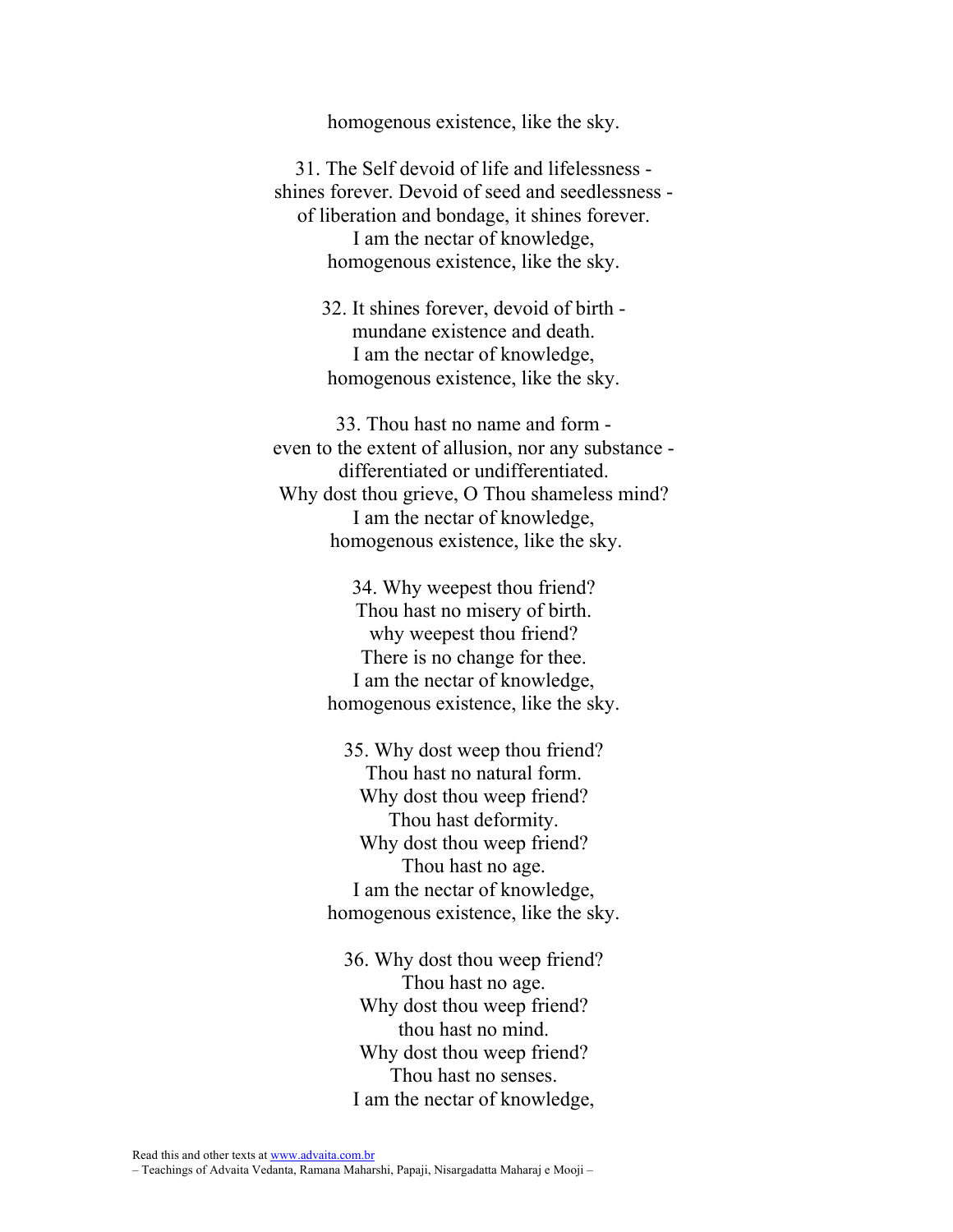homogenous existence, like the sky.

37. Why dost thou weep friend? Thou hast no lust. Why dost thou weep friend? Thou hast no greed. Why dost thou weep friend? Thou hast no delusion. I am the nectar of knowledge, homogenous existence, like the sky.

38. Why dost thou desire affluence? Thou hast no wealth. Why dost thou desire affluence? Thou hast no wife. Why dost thou desire affluence? Thou hast none that is thine own. I am the nectar of knowledge, homogenous existence, like the sky.

39. Birth in this universe of false appearances is neither thine nor mine. This shameless mind appears differentiated. This, Devoid of difference and non-difference, is neither mine nor thine. I am the nectar of knowledge, homogenous existence, like the sky.

40. Thou hast not the nature of nonattachment in the slightest nor hast thou in the slightest the nature of attachment. Thou hast not even the slightest nature of desire. I am the nectar of knowledge, homogenous existence, like the sky.

41. In thy mind there is neither the meditator meditation, nor the object of meditation. Thou hast no samadhi. There is no region outside thee nor is there any substance of time. I am the nectar of knowledge, homogenous existence, like the sky.

> 42. I have told thee all that is essential. there is neither thou, nor anything for me -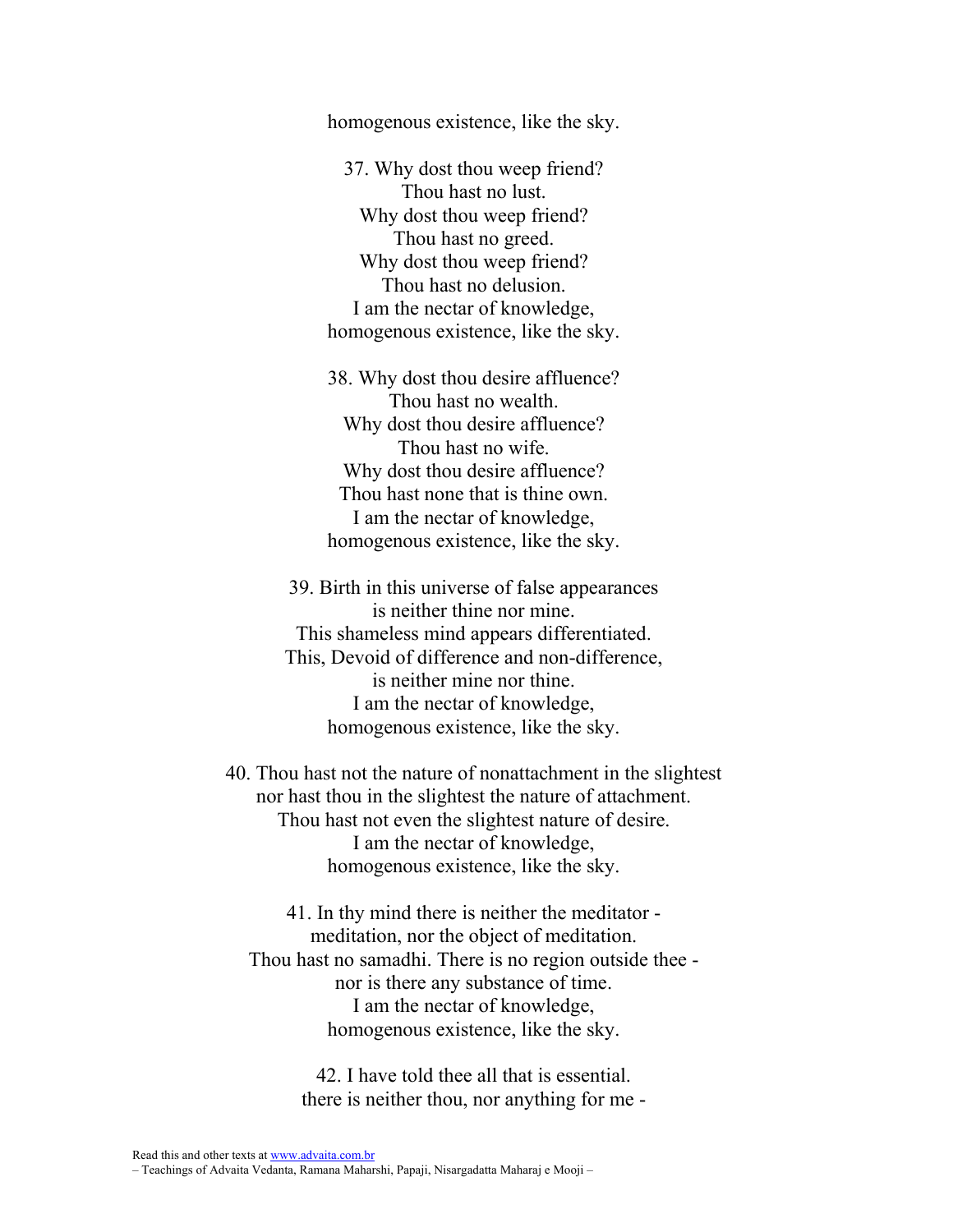or for a great one. nor is there any teacher or disciple. The supreme reality is natural and exists in its own way. I am the nectar of knowledge, homogenous existence, like the sky.

43. If I, the supreme, of the nature of the sky, alone exist, how can there be here the supreme truth which is blissful reality, how can there be here the supreme truth which is not of the nature of bliss, and how can there be here the supreme truth of the nature of knowledge and intuition?

44. Know the one who is Consciousness and devoid of fire and air. Know the one of the nature of consciousness who is devoid of earth and water. Know the one of the nature of consciousnesswho is devoid of coming and going.

45. I am neither of the nature of the void nor of the nature of non-void. I am neither of pure nature nor of impure nature. I am neither form nor formlessness. I am the supreme reality of the form of its own nature.

46. Renounce the world in every way. Renounce renunciation in every way. Renounce the poison of renunciation and non-renunciation. The self is pure, immortal, natural and immutable.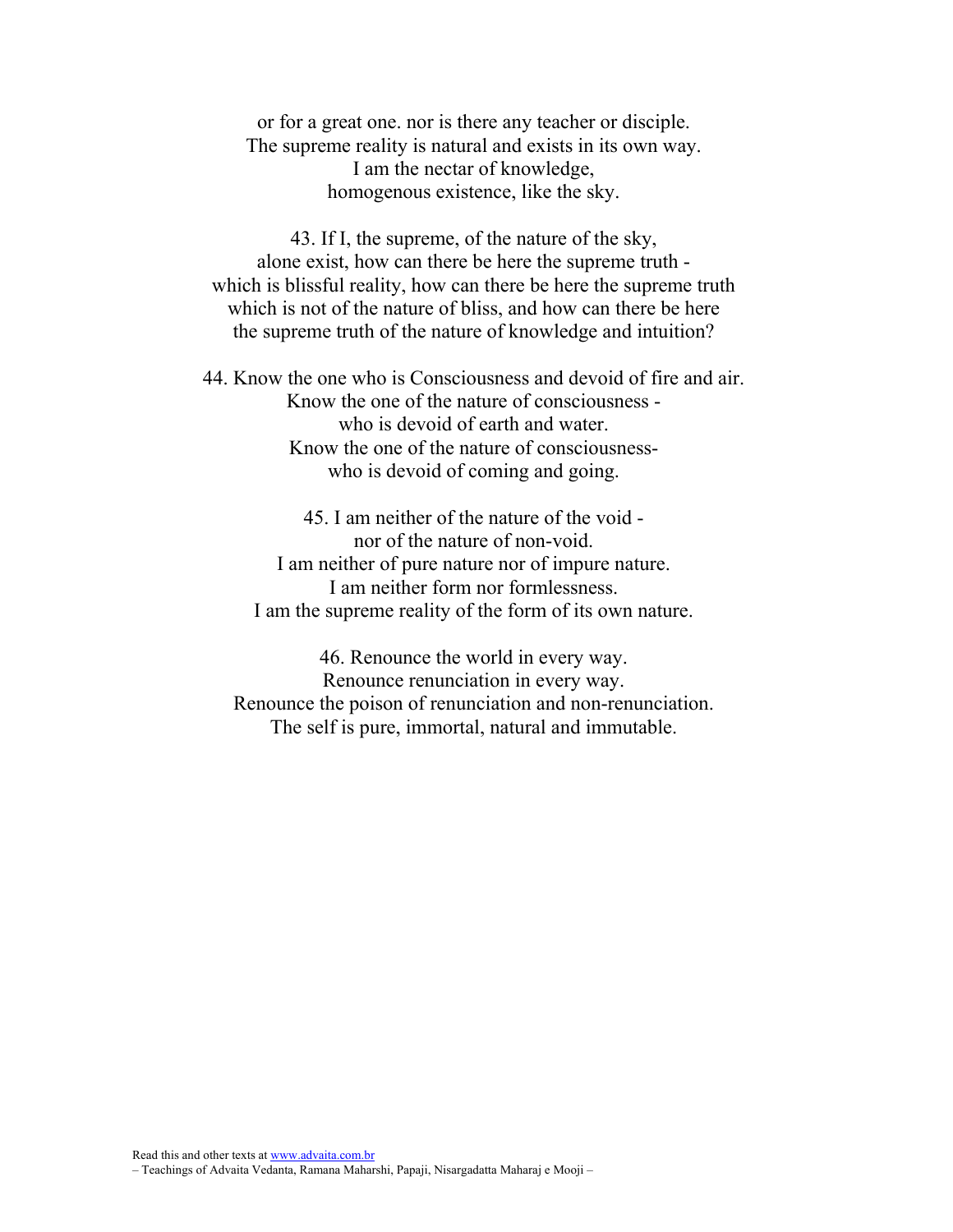### Chapter 4

1. There is neither invitation nor casting off; How can there be flowers, leaves, meditations and recitation of sacred texts, and how can there be worship of Siva which is identity in non-difference?

2. The absolute is not liberated from bondage and obstruction. The absolute is not purified, cleansed and released. The absolute is not liberated by union or separation. I am indeed the free One, like the sky.

3. I have developed no false notion that all this reality come into existence or that all this unreality comes into existence. I am free from disease - my form has been extinguished.

4. Stained, stainless, divided, undivided differentiated, none of these appear to me. I am free from disease - my form has been extinguished.

5. It has not yet happened that I, the ignorant one have attained to knowledge, nor has it happened that I have become of the nature of Knowledge. And how can I say that I have both ignorance and knowledge? I am free from disease - my form has been extinguished.

6. It (The Self) does not appear to me as virtuous or sinful as bound or liberated, nor does it appear to me as united or separated. I am free from disease - my form has been extinguished.

7. I never have the high, low, or middle state. I have no friend nor foe. How shall I speak of good and evil? I am free from disease - my form has been extinguished.

8. I am not the worshipper or of the form of the worshipped. I have neither instruction nor practice. How shall I speak of myself who am of the nature of Consciousness? I am free from disease - my form has been extinguished.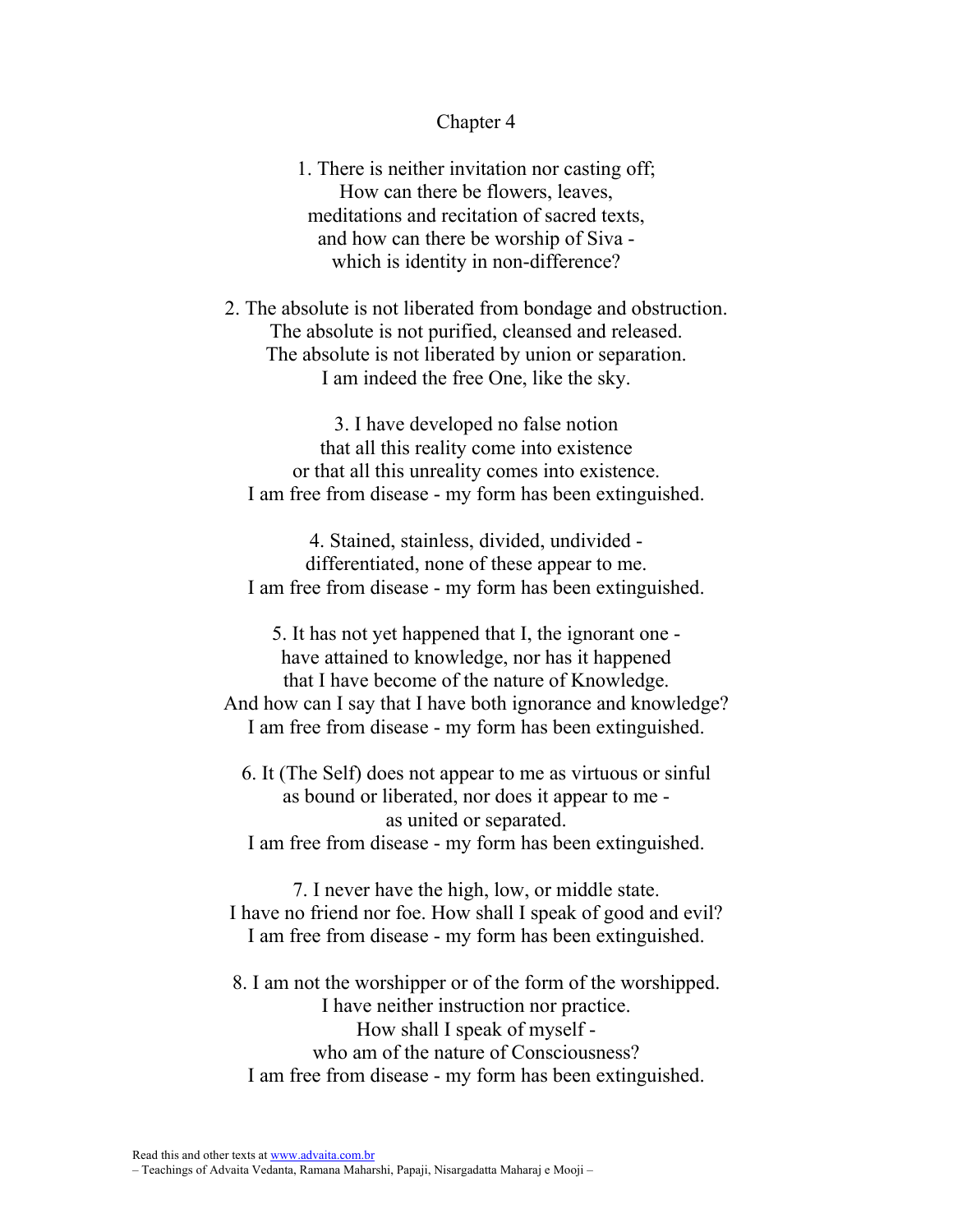9. There is nothing here which pervades or is pervaded. There is no abode nor is there the abodeless. How shall I speak of void and non-void? I am free from disease - my form has been extinguished.

10. There is no one to understand and nothing indeed, to be understood. I have no cause and no effect. How shall I say that I am conceivable or inconceivable? I am free from disease - my form has been extinguished.

11. There is nothing dividing, nothing to be divided. I have nothing to know with and nothing to be known.

How shall I then speak of coming and going? I am free from disease - my form has been extinguished.

12. I have no body or bodilessness nor have I intelligence, mind or senses. How shall I speak of attachment and detachment? I am free from disease - my form has been extinguished.

13. The Self is not separate or high and it has not disappeared even to the extent of allusion. Friend, how can I speak of it as identical or different? I am free from disease - my form has been extinguished.

14. Neither have I conquered the senses nor have i not conquered them. Self-restraint or discipline never occurred to me. Friend how can I speak of victory and defeat? I am free from disease - my form has been extinguished.

15. Never have I form or absence of form, Never any beginning, middle, or end. Friend how can I speak of strength and weakness? I am free from disease - my form has been extinguished.

16. Never did I have death or deathlessness poison or poisonlessness. How can I speak of pure and impure? I am free from disease - my form has been extinguished.

17. Never have I sleep or awakening. Never do I practice concentration or hand-posture.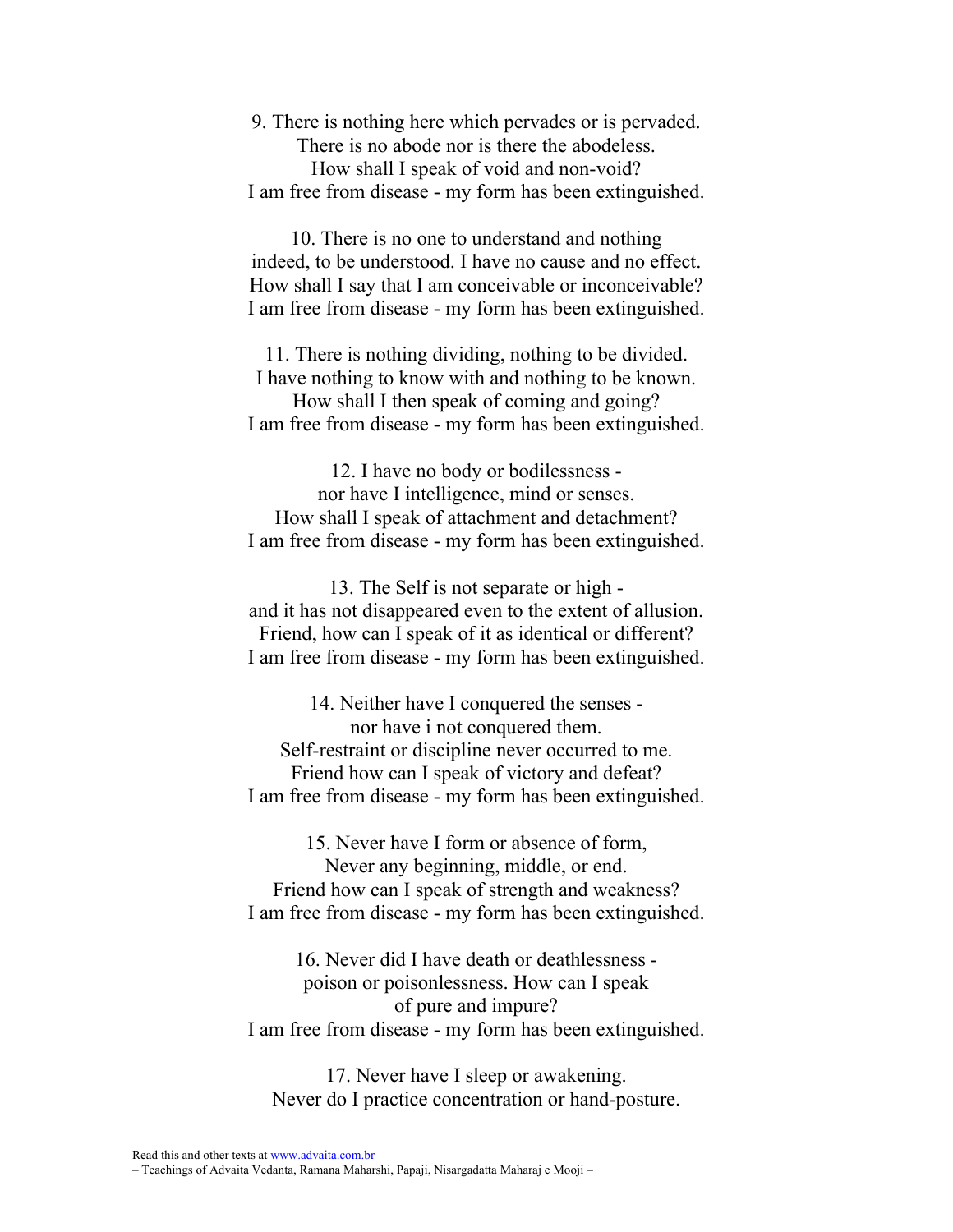For me there is neither day nor night. How can i speak of the transcendental and relative states? I am free from disease - my form has been extinguished.

18. Know me as free from all and form the details composing the all. I have neither illusion nor freedom from illusion. How shall I speak of such rituals as morning and evening devotions? I am free from disease - my form has been extinguished. I am free from disease - my form has been extinguished.

19. know me as endowed with all concentration. Know me as free from any relative or or ultimate aim. How shall I speak of union and separation? I am free from disease - my form has been extinguished.

20. I am neither ignorant nor learned, I observe neither silence nor absence of silence. How shall I speak of argument and counter argument? I am free from disease - my form has been extinguished.

21. Never do I have father, mother, family, caste, birth and death. How shall I speak of affection and infatuation? I am free from disease - my form has been extinguished.

22. Never do I disappear - I am ever manifest. Never so I have effulgence or absence of effulgence. How shall I speak of such rituals as morning and evening devotions? I am free from disease - my form has been extinguished.

23. Know me beyond all doubt to be boundless. Know me beyond all doubt to be undivided. Know me beyond all doubt to be stainless. I am free from disease - my form has been extinguished.

24. The wise give up all meditations; they give up all good and evil deeds and drink of the nectar of renunciation. I am free from disease - my form has been extinguished.

25. There is verily no versification where one knows nothing. The supreme and free one absorbed in the consciousness of the homogenous being and pure of thought, prattles about the truth.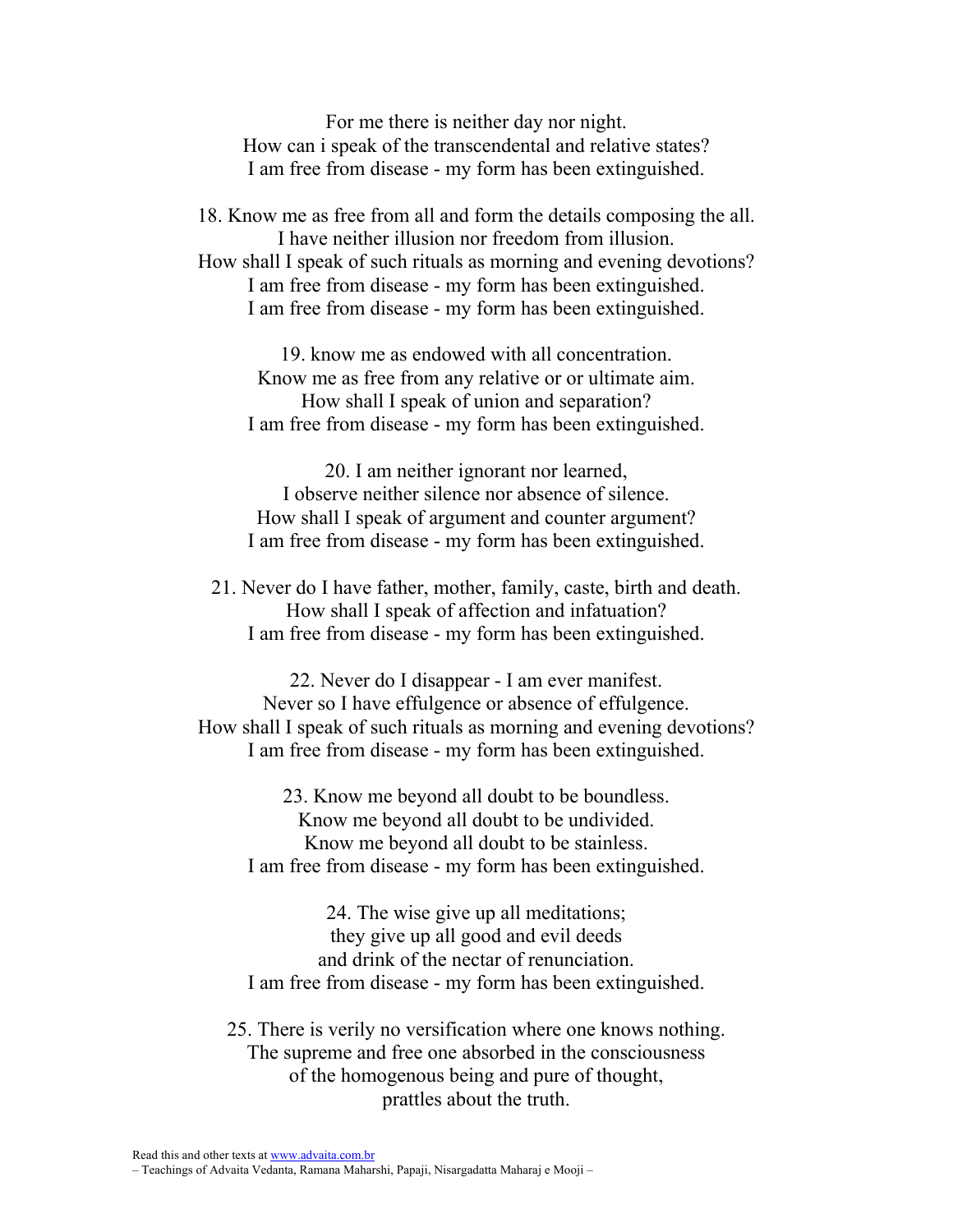## Chapter 5

1. The word Om is like the sky, it is not the discernment of the essence of high or low. How can there be enunciation of the point of the word Om which annuls the manifestation of the unmanifest?

> 2. The srutis - such as "That thou art" prove to thee thou art indeed "That" devoid of adjuncts and the same in all. Why dost thou, who art the identity in all, grieve in thy heart?

3. If thou art identity in all, if thou art devoid of above and below, within and without and of even the sense of unity, then - Why dost thou, who art the identity in all, grieve in thy heart?

4. There is no discrimination of rules and preceptsthere is no cause or effect. That which is the identity in all is without words and the collection of words. Why dost thou, who art the identity in all, grieve in thy heart?

5. There is no knowledge or ignorance and no practice of concentration. There is no space and the absence of space and no practice of concentration. Why dost thou, who art the identity in all, grieve in thy heart?

6. There is no pot, no individual body or individual. There is no distinction of cause and effect. Why dost thou, who art the identity in all, grieve in thy heart?

7. There is only the state of freedom which is the All and undifferentiated, which is devoid of the distinction of short and long of round and angular.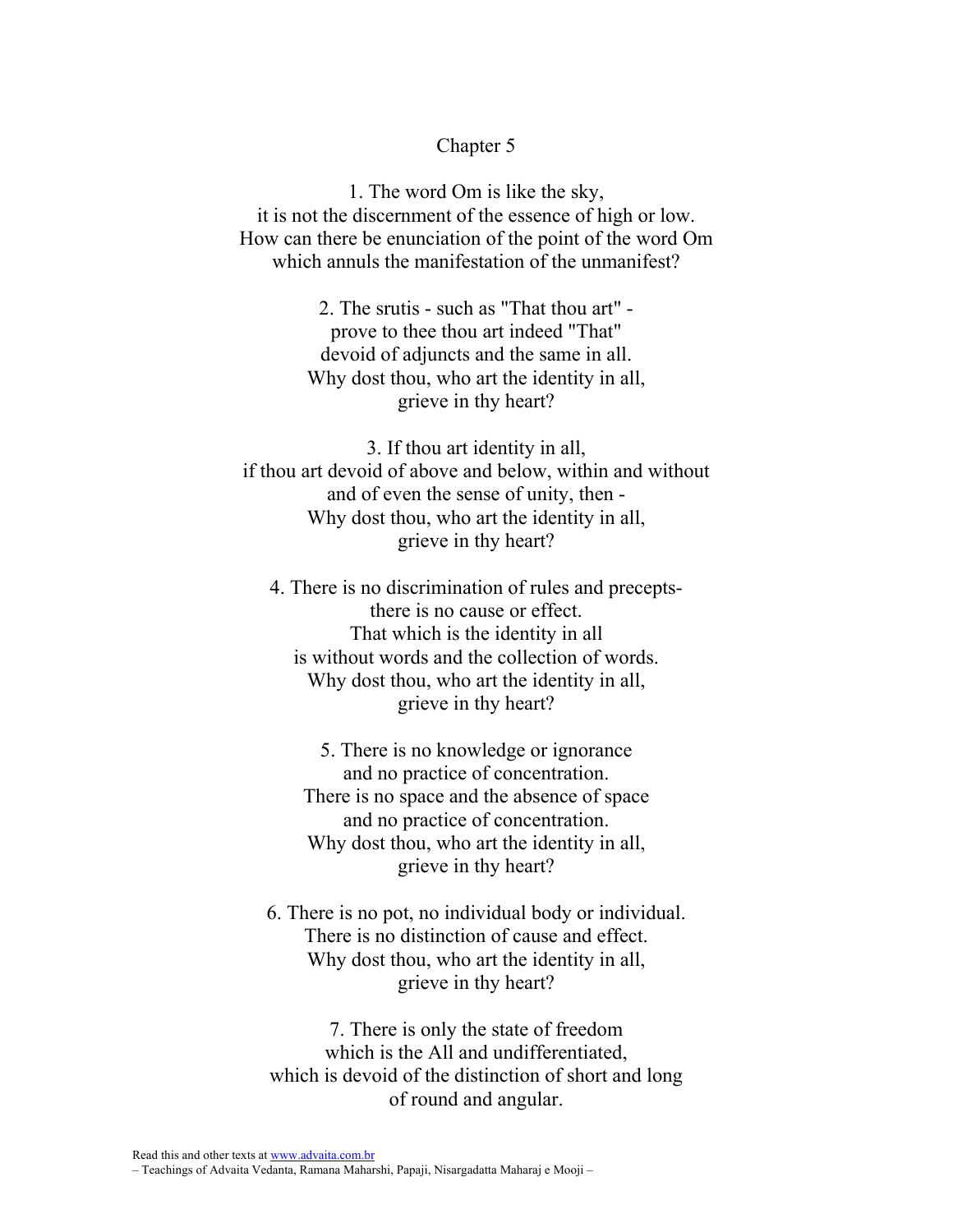Why dost thou, who art the identity in all, grieve in thy heart?

8. Here is the only One without void and absence of void, without purity and impurity without the whole and the part. Why dost thou, who art the identity in all, grieve in thy heart?

9. There is no distinction of the different and the non-different. There is no distinction of within and without or the junction of the two. It is the same in all- devoid of friend and foe. Why dost thou, who art the identity in all, grieve in thy heart?

10. It is not of the nature of disciple or non-disciple; nor is it the discernment of the difference between the living and the non-living. There is only the state of freedom - The All - The undifferentiated. Why dost thou, who art the identity in all, grieve in thy heart?

11. It is without form and formlessness. It is without difference and non-difference. It is without manifestation and evolution. Why dost thou, who art the identity in all, grieve in thy heart?

12. There is no bondage due to fetters of good and evil qualities. How shall I perform the actions related to death and life? There is only the pure stainless Being the same in all.. Why dost thou, who art the identity in all, grieve in thy heart?

> 13. Here is the Being devoid of existence and non-existenceof desire and desirelessness.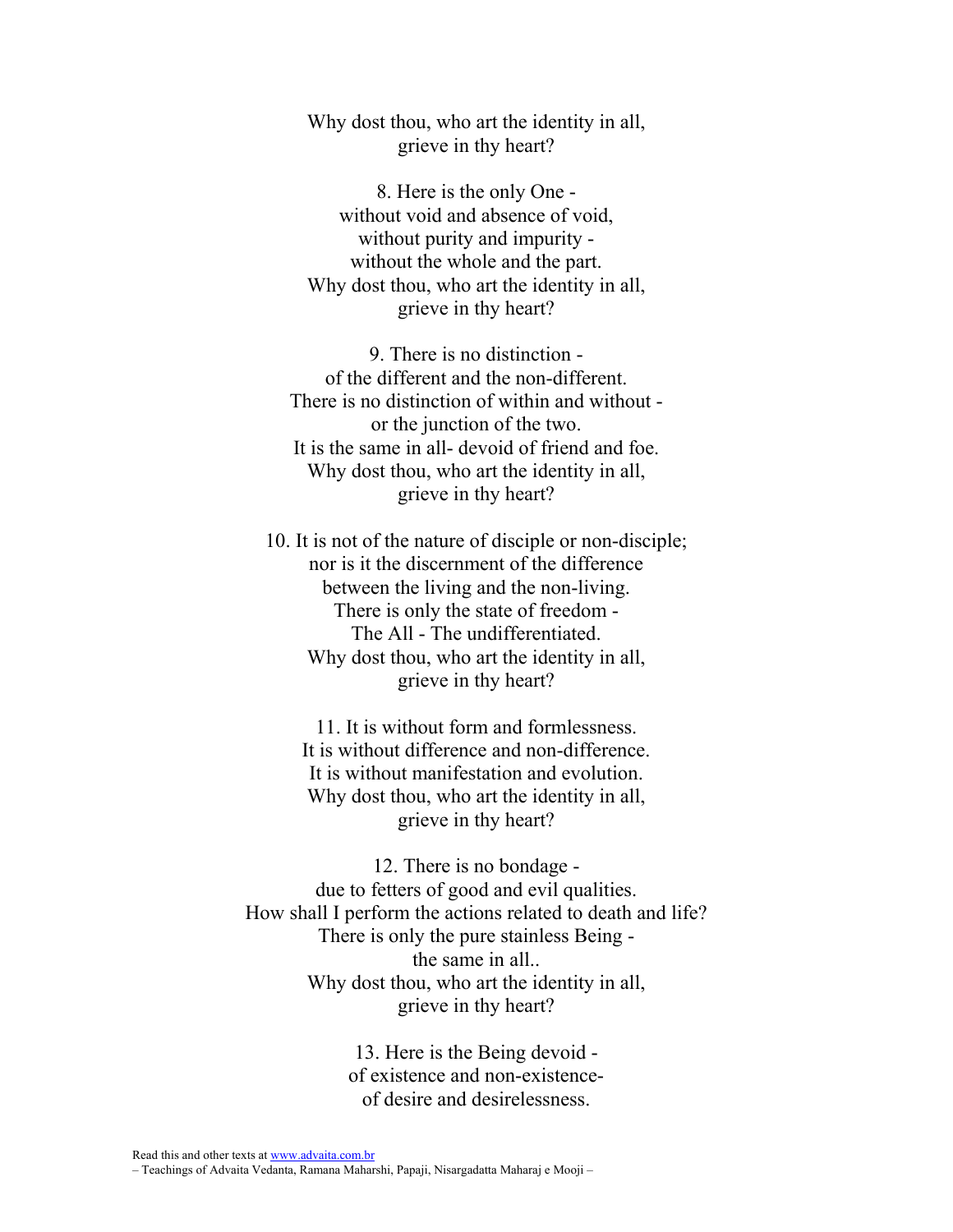Here is verily the highest consciousness identical with freedom. Why dost thou, who art the identity in all, grieve in thy heart?

14. Here is the truth undifferentiated by truths devoid of junction and disjunction. Since it is the same in all and devoid of all - Why dost thou, who art the identity in all, grieve in thy heart?

15. Here is the Supreme devoid of association and disassociation unlike a house cottage or sheath. Here is the Supreme, devoid of knowledge and ignorance. Why dost thou, who art the identity in all, grieve in thy heart?

> 16. Change and changelessness the definable and the indefinable are untrue. if the truth is in the Self alone - Why dost thou, who art the identity in all, grieve in thy heart?

17. Here verily is the conscious Being who is completely the All. Here is the conscious Being who is the all-comprehensive and undivided. Here is the conscious Being, alone and immutable. Why dost thou, who art the identity in all, grieve in thy heart?

18. It is ignorance to see difference in the undifferentiated. Doubt in what is beyond doubt is ignorance. If there is only the one undivided consciousness then why dost thou, who art the identity in all, grieve in thy heart?

> 19. There is no state of liberation no state of virtue, no state of vice. There is no state of perfection and no state of destitution. Why dost thou, who art the identity in all,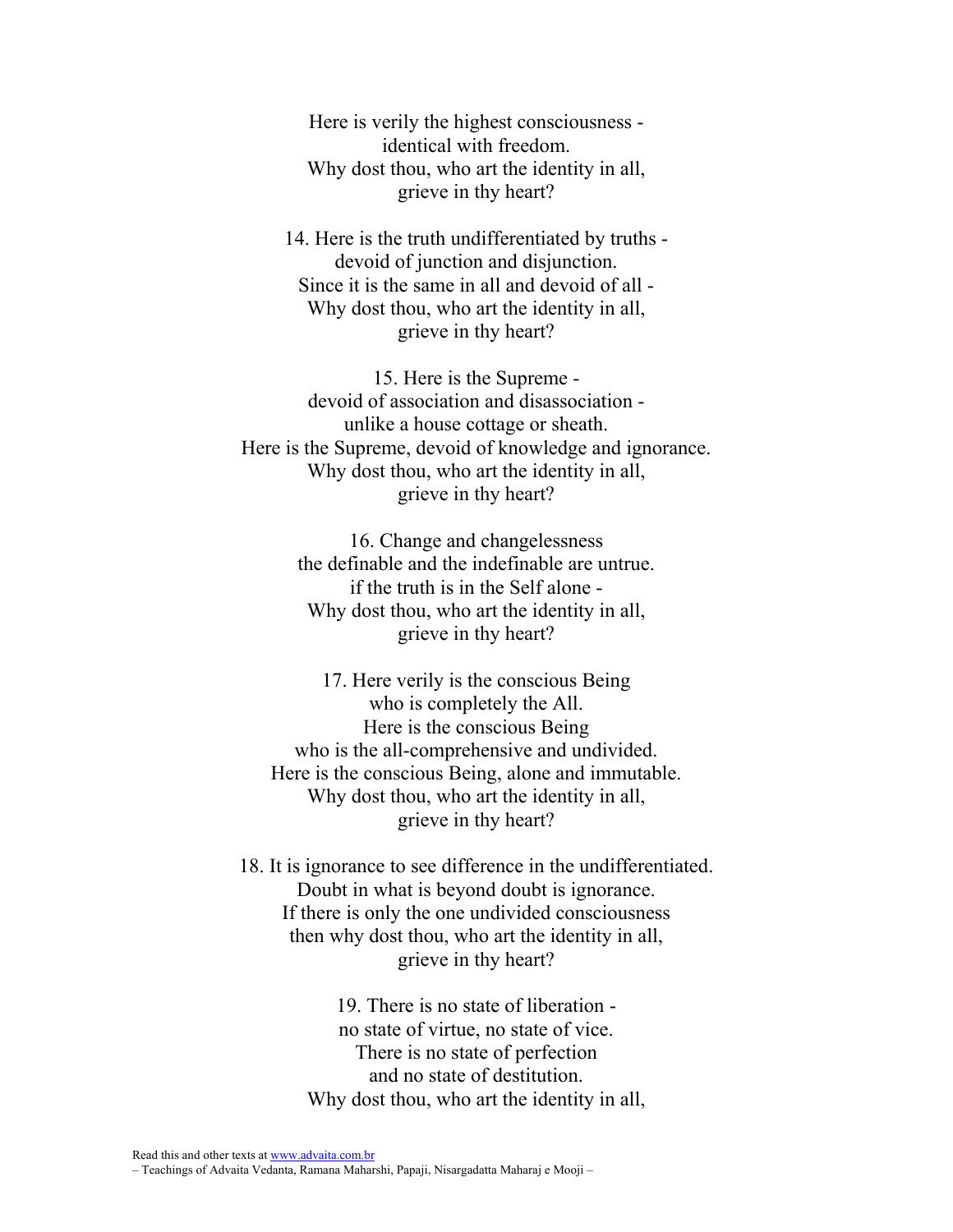#### grieve in thy heart?

20. If the homogenous Being is devoid of cause and effect division and subdivision, color and lack of color - Why dost thou, who art the identity in all. grieve in thy heart?

21. The self is here in the universal consciousness which is the All and undivided. It is here in the universal consciousness which is absolute and immovable. It is here in the universal consciousness which is devoid of men and other beings. Why dost thou, who art the identity in all, grieve in thy heart?

22. The Self transcends all, is indivisable and all-pervading. It is free from stain of attachment, immovable and all-pervading. It is without day and night and all-pervading. Why dost thou, who art the identity in all, grieve in thy heart?

23. There is no coming of bondage and freedom from bondage. There is no coming of union and separation. There is no coming of reasoning and disputation. Why dost thou, who art the identity in all, grieve in thy heart?

24. Here is negation of time, untime and even the atom of fire but no negation of the absolute truth. Why dost thou, who art the identity in all, grieve in thy heart?

25. Here is the Self devoid of body and disembodiment. Here is verily the supreme One devoid of dream and deep sleep. Here is the supreme One devoid of name and injunctions. Why dost thou, who art the identity in all, grieve in thy heart?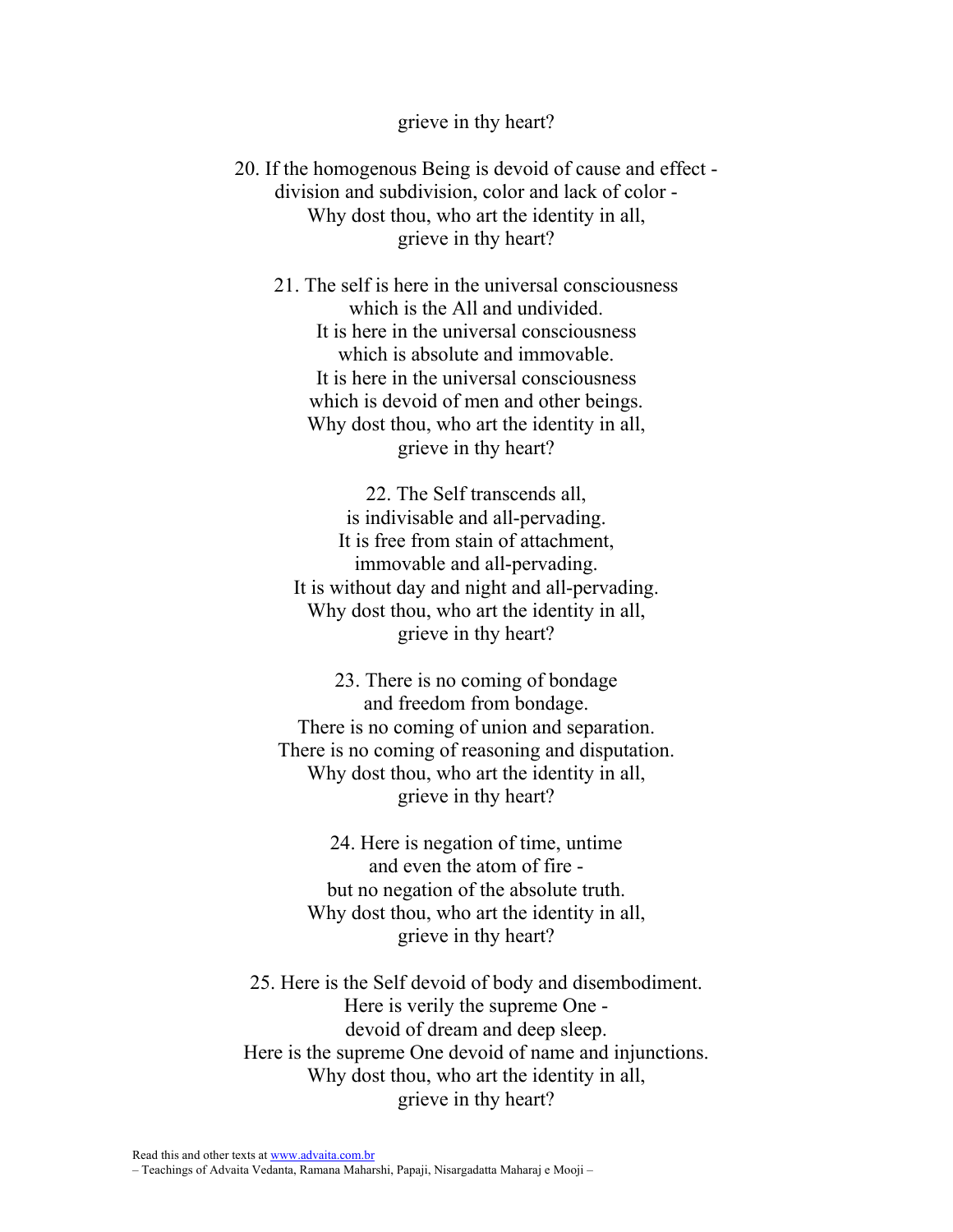26. Pure, vast and homogenous like the sky, the Self is the same in all and devoid of all. It is the homogenous Being divested of essence and non-essence and change. Why dost thou, who art the identity in all, grieve in thy heart?

27. Here is the Self which is more than dispassionate to virtue and vice to substance and nonsubstance to desire and desirelessness. Why dost thou, who art the identity in all, grieve in thy heart?

28. Here is the Self, the same in all which is without grief and greiflessness. Here is the Supreme, without happiness and sorrow. The Supreme Truth is devoid of teacher and disciple. Why dost thou, who art the identity in all, grieve in thy heart?

> 29. Verily there is no offshoot essence or absence of essence. Neither is there movable nor immovable sameness nor variety. The Self is devoid of reason and unreason. Why dost thou, who art the identity in all, grieve in thy heart?

30. Here is the essence the concentration of all essences which is said to be different from ones individual consciousness. To be the instrument of perception of objects is unreal. Why dost thou, who art the identity in all, grieve in thy heart?

31. Since the Vedas have declared variously that this universe made of ether and the like is like a mirage, and since the Self is one indivisable - and the same in all, Why dost thou, who art the identity in all,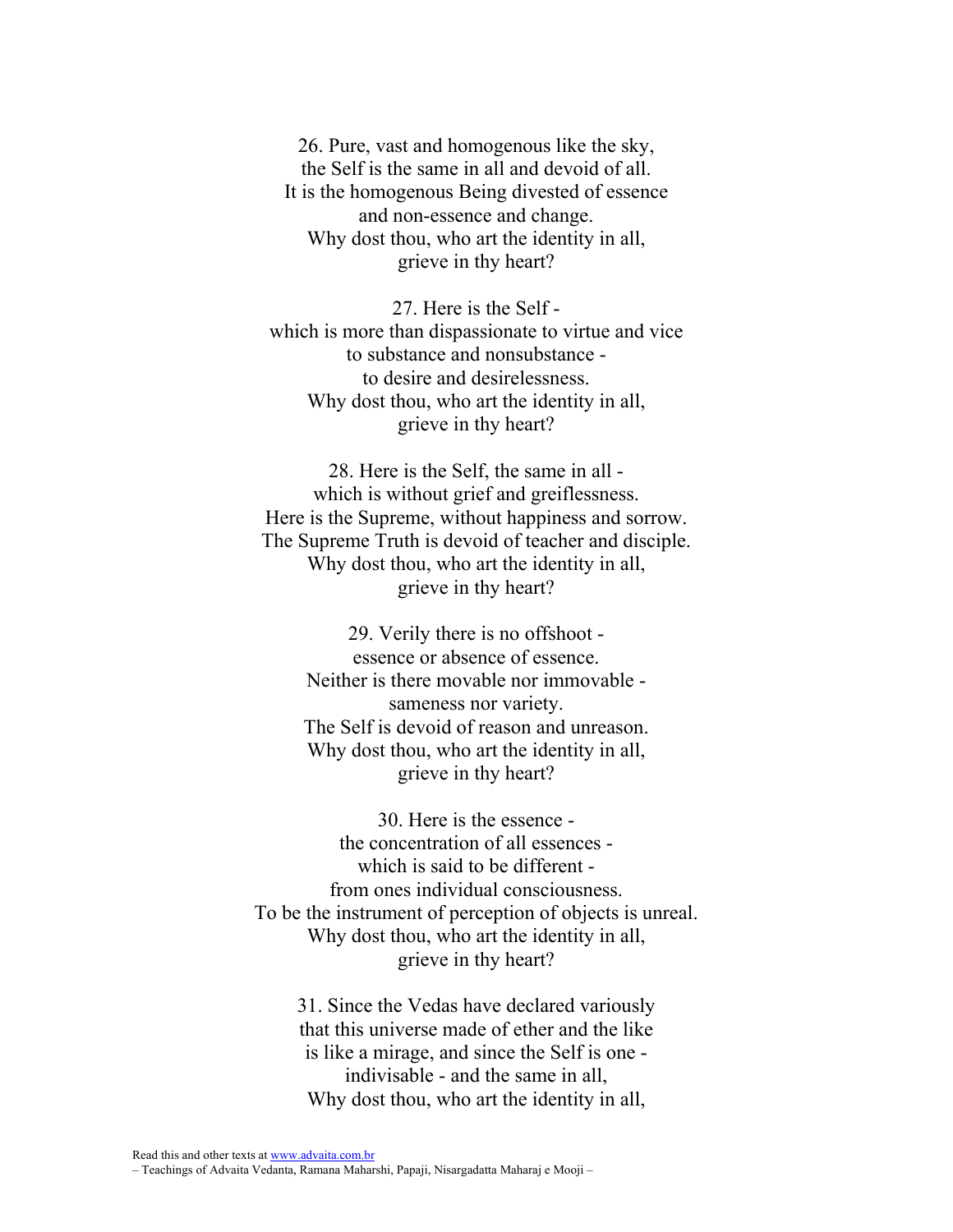### grieve in thy heart?

32. Where one knows nothing, there is verily no versification. The Supreme and free One pure of thought, absorbed in the consciousness of the homogenous being, prattles about the truth.

#### Chapter 6

1. The srutis declare in various ways that this the ether and its like, and we ourselves are like a mirage. If there is only one indivisible, all-comprehensive Absolute how can there be the comparable and comparison?

2. The supreme is without divisibility and in-divisibility. The Supreme is without activity and changeability. If there is only one indivisible, all-comprehensive absolute how can there be worship - how can there be austerity?

3. The mind is verily supreme, undivided all-pervasive and devoid of largeness and smallness. The mind is indeed the indivisible, all-comprehensive absolute. How can we do anything with the mind and speech?

4. The Self is the negation of the distinction between night and day. The Self is the negation of the risen and the not-risen. If there is only one indivisible, all-comprehensive absolute how can there be the Sun., moon and fire?

5. The Self is that from which the distinction of desire and desirelessness of action and inaction are gone. If there is only one indivisible, all-comprehensive absolute how can there be consciousness differentiated by exterior and interior?

6. If the Self is devoid of essence and lack of essence, if it is without void and nonvoid, If there is only one indivisible, all-comprehensive absolute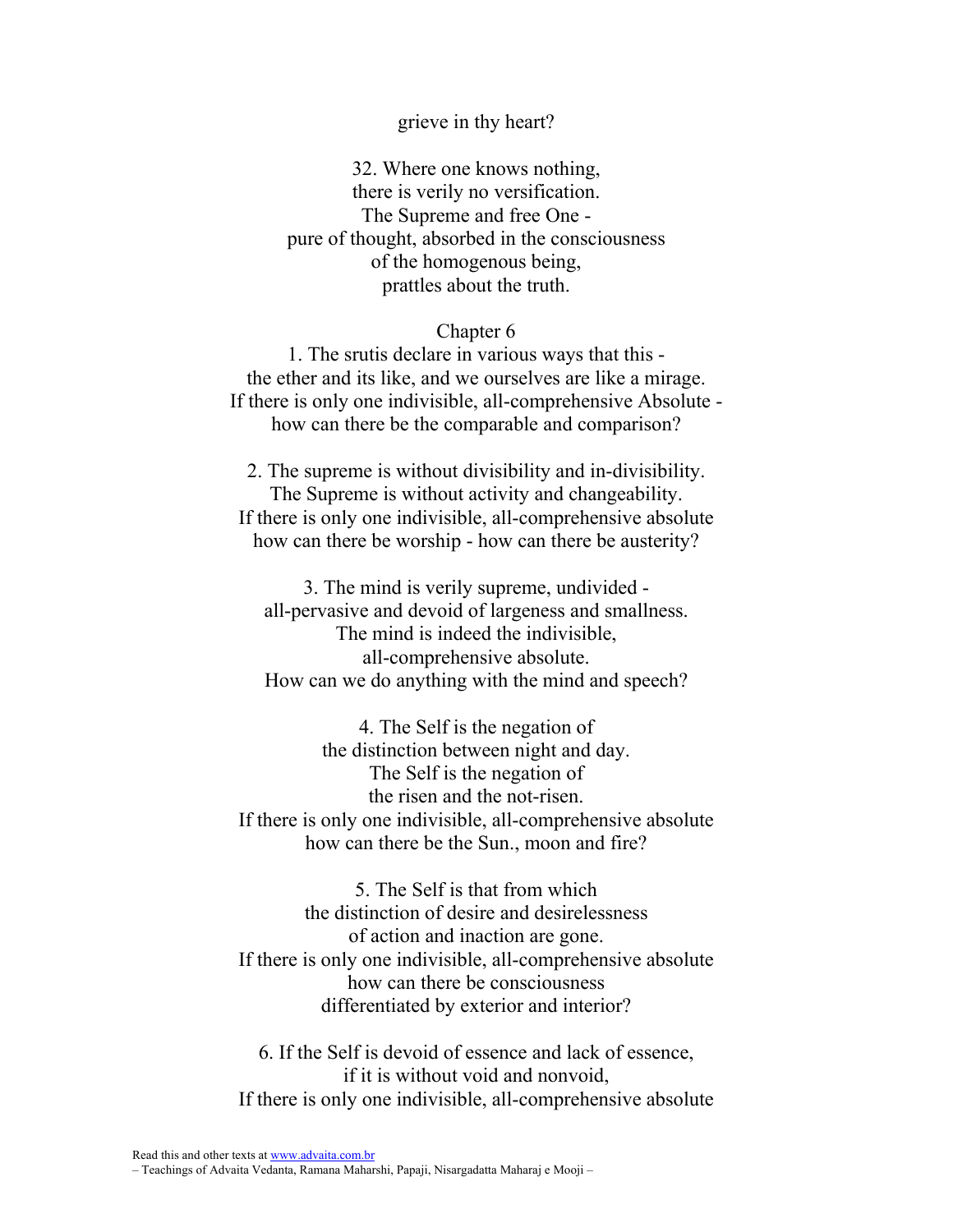how can there be a first, how can there be a last?

7. If the Self is the negation of difference and nondifference if it is the negation of the knower and the knowable, If there is only one indivisible, all-comprehensive absolute how can there be the third, how can there be the fourth?

8. The spoken and the unspoken are not the truth, the known and the unknown are not the truth. If there is only one indivisible, all-comprehensive absolute how can there be objects, senses, mind and intellect?

9. Ether and air are not the truth; Earth and fire are not the truth. If there is only one indivisible, all-comprehensive absolute how can there be cloud, how can there be water?

10. If the Self is the negation of imagined worlds, if it is the negation of imagined gods, If there is only one indivisible, all-comprehensive absolute how can there be discriminating consciousness of good and evil?

11. The Self is the negation of death and deathlessness. It is the negation of action and inaction. If there is only one indivisible, all-comprehensive absolute how can one speak of coming and going?

12. NO such distinctions exist as prakrti and purusa. There is no difference between cause and effect. If there is only one indivisible, all-comprehensive absolute how can one speak of Self and not-self?

13. There is no coming of the third kind of misery or the second kind of misery due to the gunas. If there is only one indivisible, all-comprehensive absolute how can there be and old man, a young man and in infant?

14. The Supreme is without caste and stage of life without cause and agent.

If there is only one indivisible, all-comprehensive absolute how can there be consciousness of the destroyed and the undestroyed?

15. The destroyed and the undestroyed are both false.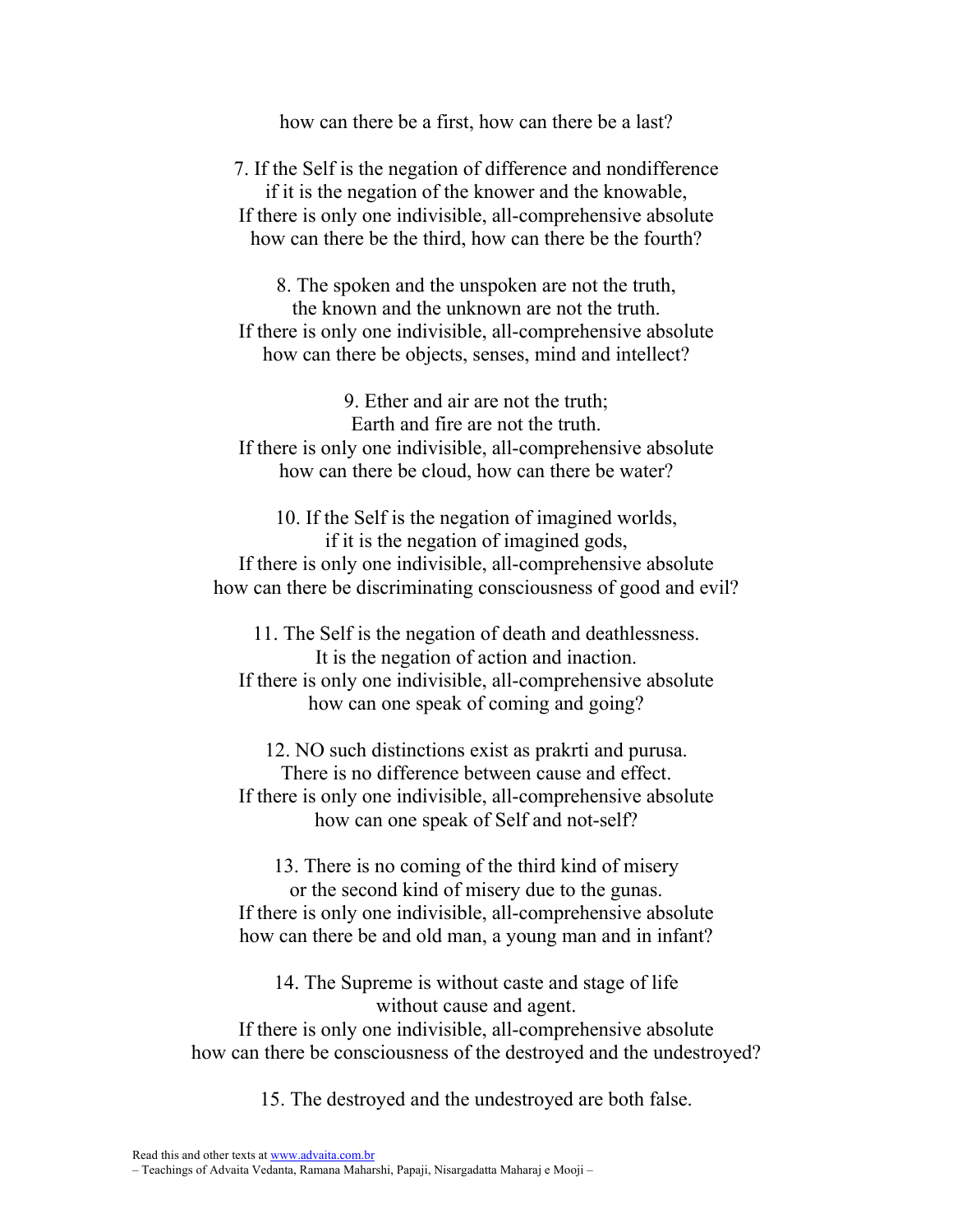The born and the unborn are both false. If there is only one indivisible, all-comprehensive absolute how can there be the perishable and the imperishable?

- 16. The Self is the annihilation of the masculine and the nonmasculine. It is the annihilation of the feminine and the nonfeminine. If there is only one indivisible, all-comprehensive absolute how can there be consciousness of joy and lack of joy?
	- 17. If the Supreme is free of delusion and sorrow, doubt and grief If there is only one indivisible, all-comprehensive absolute how can there be I and mine?

18. The supreme is the destruction of virtue and vice. It is the destruction of bondage and freedom form bondage. If there is only one indivisible, all-comprehensive absolute How can there be here any consciousness of sorrow and the absence of sorrow?

19. No distinction of sacrificer and sacrifice exists. No distinction of fire and ingredients exists. If there is only one indivisible, all-comprehensive absolute how can there be any fruits of work?

20. The Self is verily free from sorrow and absence of sorrow. The Self is free from pride and the absence of pride. If there is only one indivisible, all-comprehensive absolute how can there be consciousness of attachment and nonattachment?

21. No such change as illusion and freedom from illusion exists. No such change as greed and freedom from greed exists. If there is only one indivisible, all-comprehensive absolute how can there be consciousness of discrimination and lack of discrimination?

> 22. There are never any "you" and "I". The discrimination of family and race is false. I am indeed the Absolute and the Supreme Truth. In that case how can I make salutation?

23. The Self is that in which the distinction of teacher and disciple disappears and in which the consideration of instruction also disappears.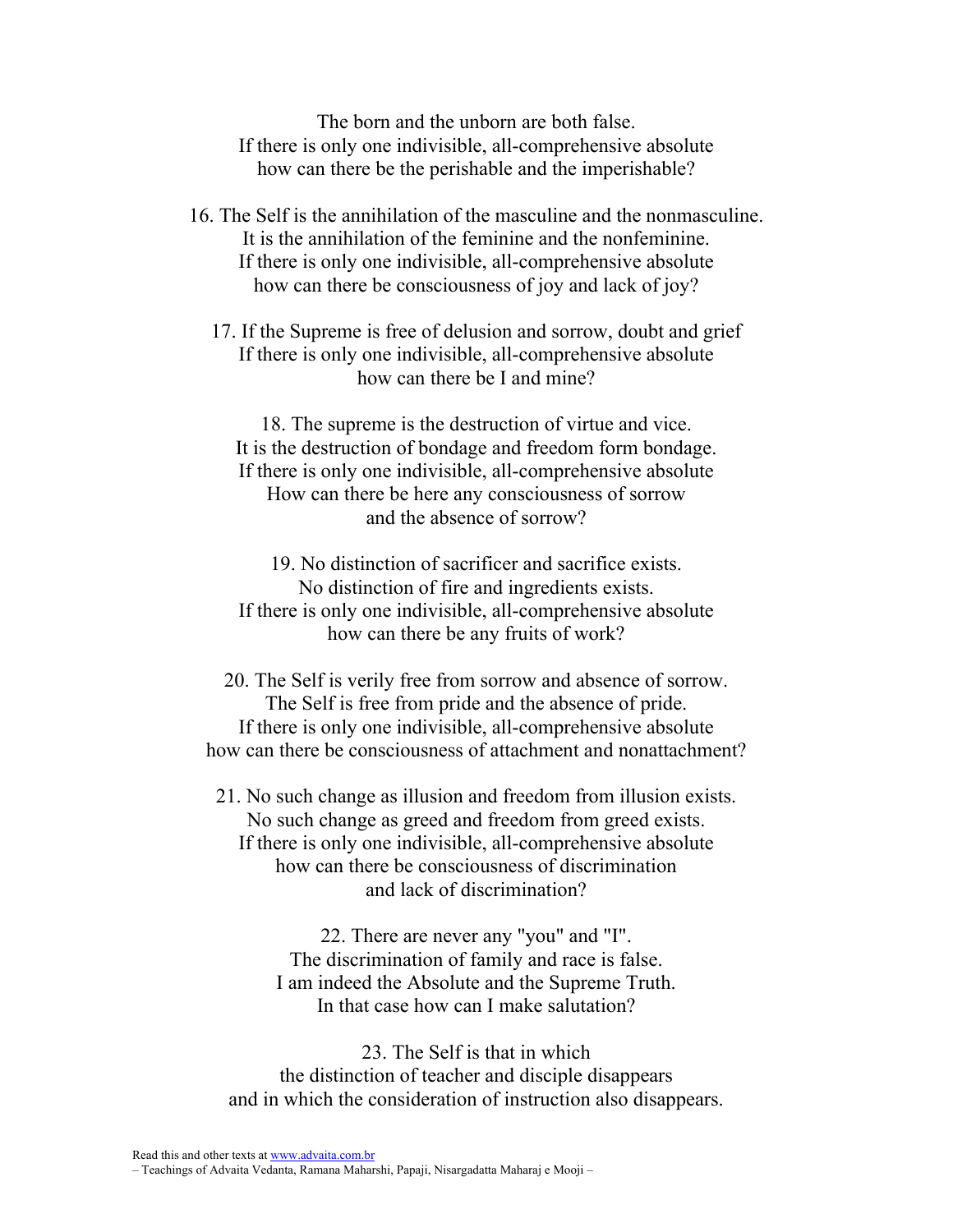I am indeed the Absolute and the Supreme Truth. In that case how can i make salutation?

24. There is no imagined division of bodies. There is no imagined division of worlds. I am indeed the Absolute and the Supreme Truth. In that case how can i make salutation?

25. The Self, never endowed with passion or devoid of it, is verily spotless, immovable and pure. I am indeed the Absolute and the Supreme Truth. In that case how can i make salutation?

26. No distinction such as body and bodilessness exists, nor is it true that there is false action. I am indeed the Absolute and the Supreme Truth. In that case how can i make salutation?

> 27. Where one knows nothing, there is verily no versification. The Supreme One, pure of thought, absorbed in the consciousness of the homogenous being prattles about the truth.

> > Chapter 7

1. The enlightened one nude or clad in a patched garment of rags gathered from roads follows the path which is devoid of virtue and stays in an empty abode absorbed in the pure, stainless homogenous Being.

2. The enlightened one aims at that which is without any mark or marklessness. He is skilful, being devoid of right or wrong. He is the absolute truth, stainless and pure. How can the liberated on engage in discussion and disputation?

3. Free from entrapment in the snares of hope and devoid of purificatory ceremonies, The enlightened one is ever absorbed in the absolute. Thus having renounced all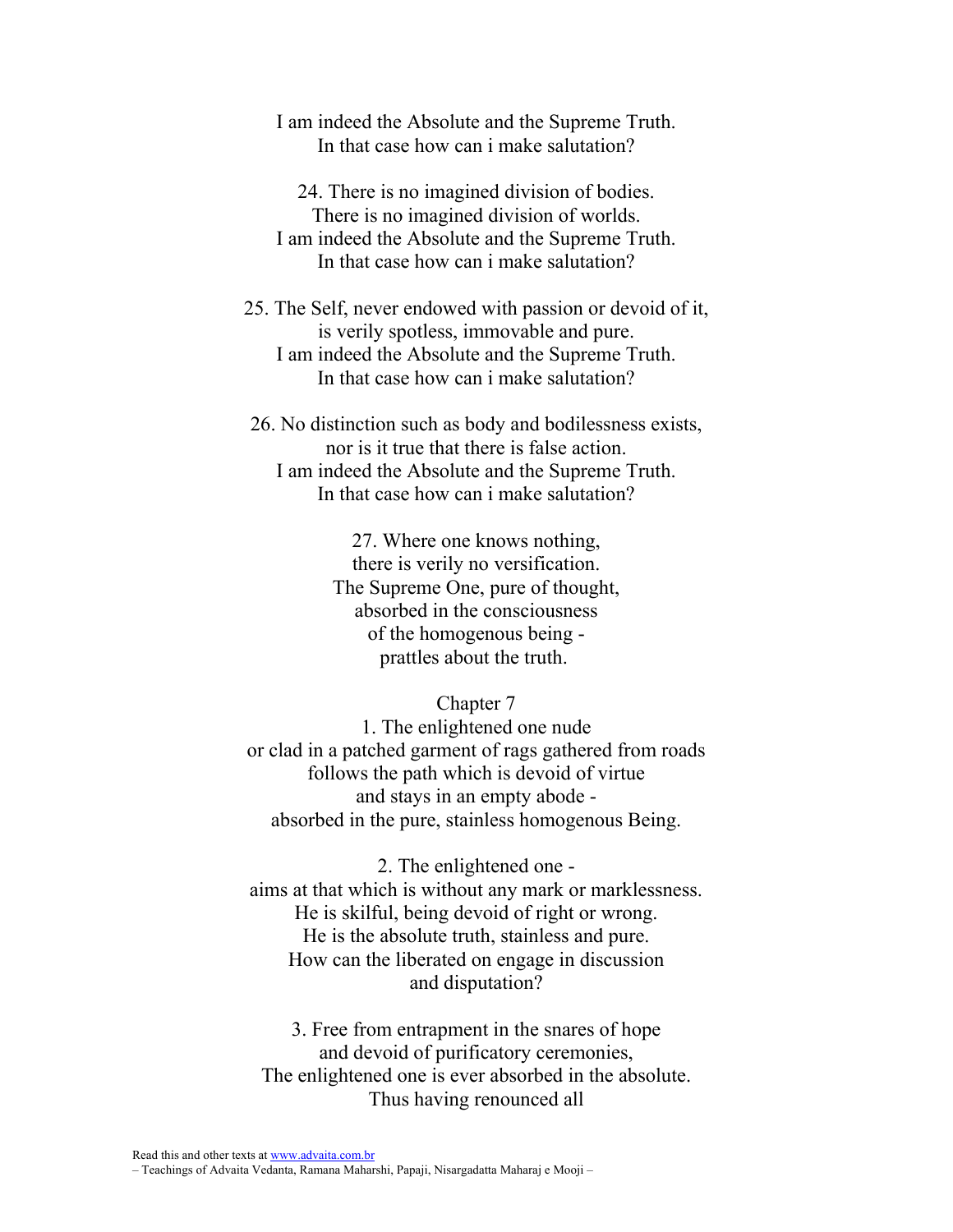He is the truth, pure and stainless.

4. How can there be any discussion here of the body and disembodiment of attachment and detachment? Here is the truth itself in its spontaneous natural form-pure, immovable like the sky.

5. Where the truth is known, how can there be form and formlessness? Where there is the Supreme, whose form is like the sky, how is perception of any object possible?

> 6. The Supreme Self is indivisible of the form of the sky. It is the truth, pure and stainless. Thus how can there be here difference and nondifference bondage and freedom from bondage transformation and division?

7. Here is only the Absolute Truth indivisible and the All. How can there be here union, disunion, or pride? If thus there is here only the Supreme the indivisible and the All how can there be here any substance or absence of substance?

8. Here is the absolute Truth indivisible and pure, stainless and the All of the form of the sky. Thus how can there be here association and dissociation?

9. The enlightened one is a yogi devoid yoga and the absence of yoga. He is an enjoyer, devoid of enjoyment and absence of enjoyment. Thus he wanders leisurely, filled with the spontaneous joy of his own mind.

10. If the yogi is always related to knowledge and perception, to duality and unity how can he be free here? How can a yogi be natural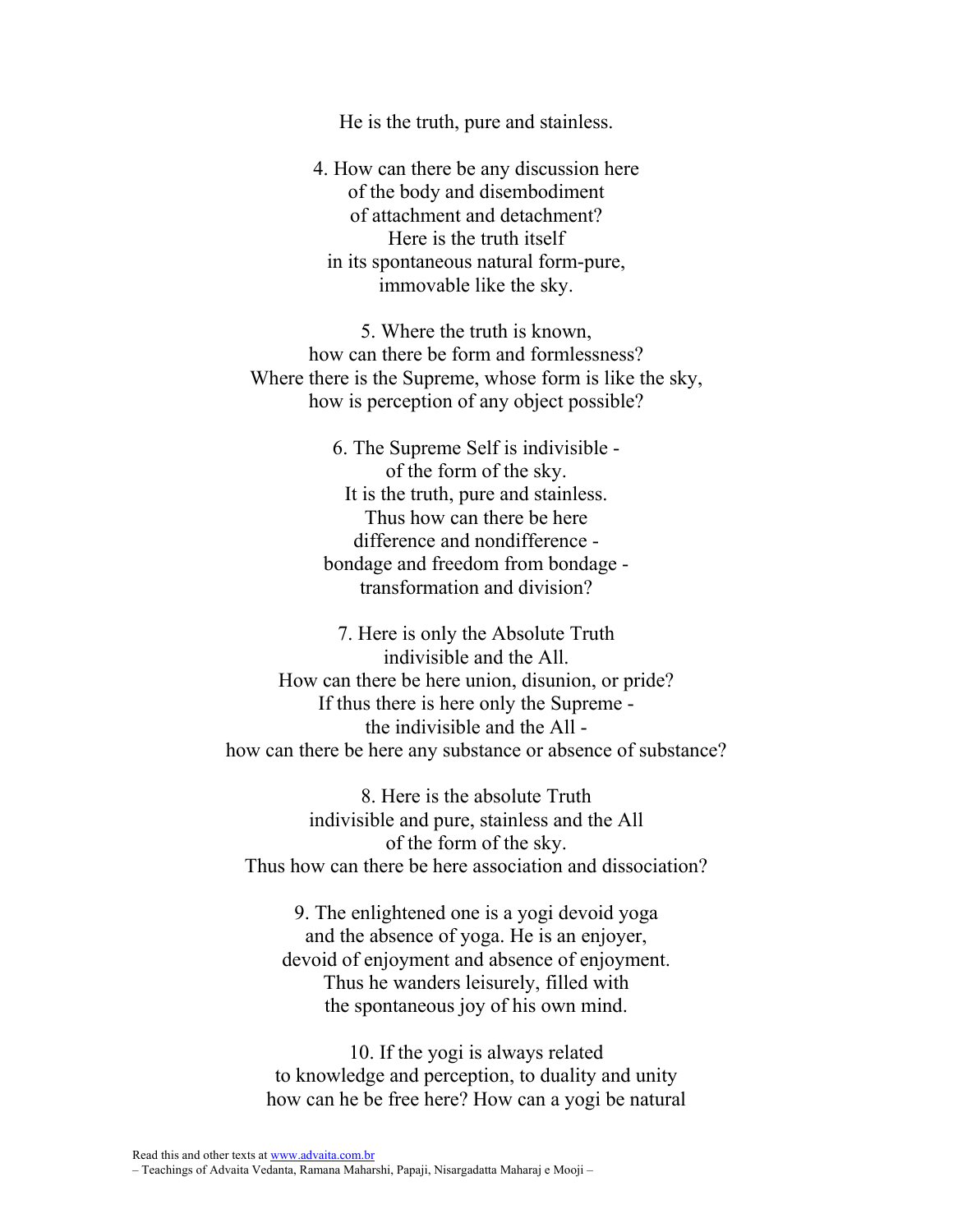and free from attachment here? He is the enjoyer of the pure, stainless and homogenous Being.

11. The Self is destruction, devoid of the destroyed and the undestroyed. The Self is the auspicious moment, Devoid of the auspicious and inauspicious time. Thus, how can there be here substance and the absence of substance? The truth which is homogenous is of the form of the sky.

12. Forever divested of all and united to the Self the enlightened one is the All free and devoid of truth. Thus, how can there be here life and death? and how can there be any accomplishment through meditation and lack of mediation?

13. All this is magic, like a mirage in the desert. Only the absolute Self, of indivisible and impenetrable form exists.

14. To all things from the practice of religious laws and duties to liberation, we are completely indifferent. How can we have anything to do with attachment or detachment? Only the learned imagine these things.

15. Where one knows nothing, there is verily no versification. The Supreme One, Pure of thought, absorbed in the consciousness of the homogenous being prattles about the truth.

### Chapter 8

1. By making my pilgrimage to Thee Thy all-pervasiveness has been destroyed by me. With my meditation, Thy transcendence of the mind has been destroyed.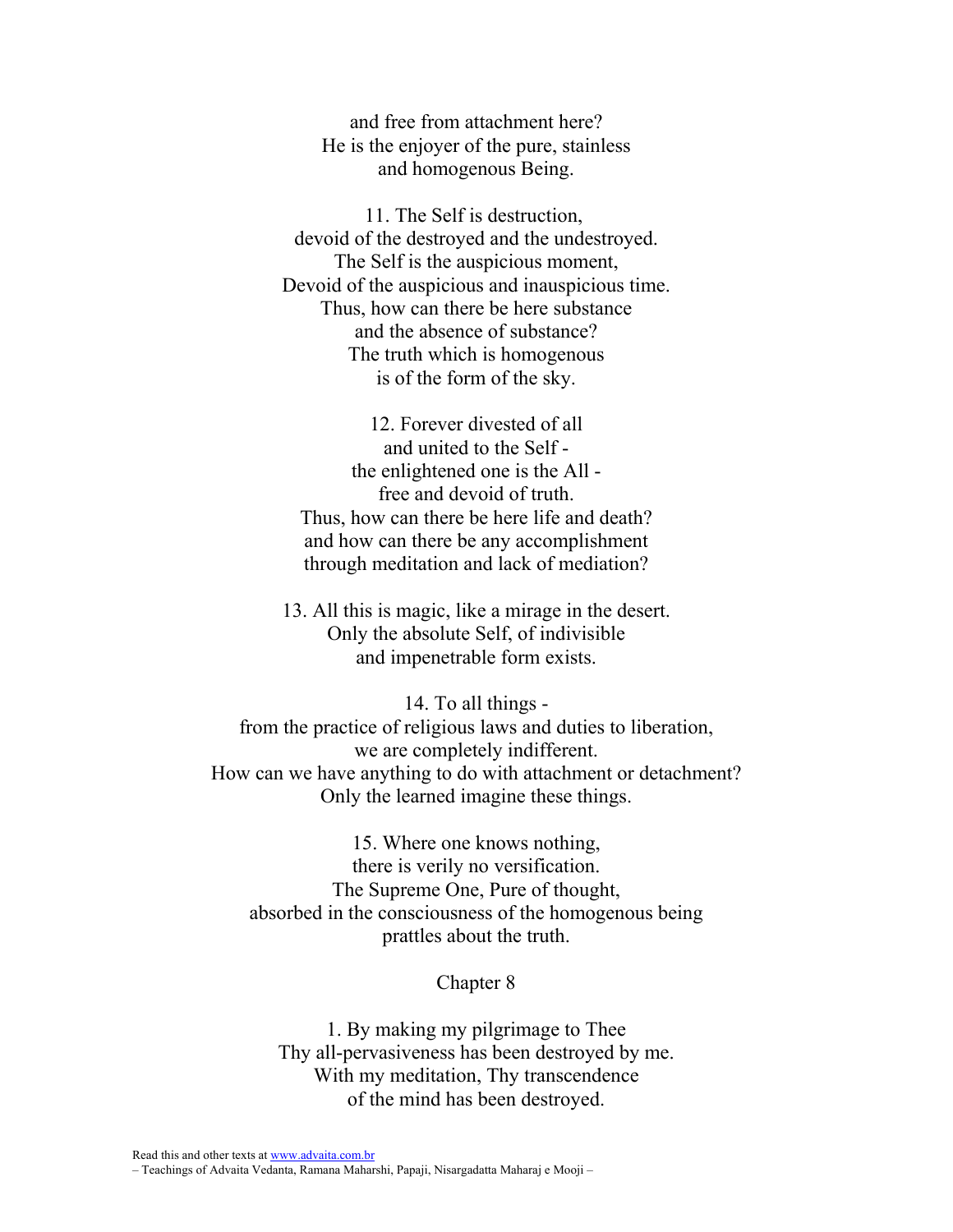Thy transcendence of speech has been destroyed by my singing Thy Praise. Ever forgive me these three sins.

2. A sage is one whose intelligence is unsmitten by lusts who is self-controlled, gentle and pure who possesses nothing, who is indifferent who eats moderately - is quiet and steady and has taken refuge in me.

3. The sage is vigilant and resolute has a profound mind and has conquered the six bondages; he is not proud, but gives honour to others; he is strong, friendly to all compassionate and wise.

4. The sage is merciful, non-violent and enduring of all. He is pure hearted and is the essence of truth; he is the same to all and beneficent to all.

5. The sign of an Avudhuta should be known by the blessed ones, by those who know the truth of the significance of the letters of the Vedas and who teach Veda and Vedanta.

6. The significance of the letter "A" is that the Avudhuta is free from the bondage of hopes is pure in the beginning, middle and end and dwells ever in joy.

> 7. The syllable "VA" is indicative of him by whom all desires have been renounced whose speech is wholesome and who dwells in the present.

8. The syllable "DHU" is a sign of him whose limbs are grey with dust whose mind is purifiedwho is free from all diseases and who is released from the practice of concentration and meditation.

9. The syllable "TA" is significant of him by whom the thought of Truth has been made steady